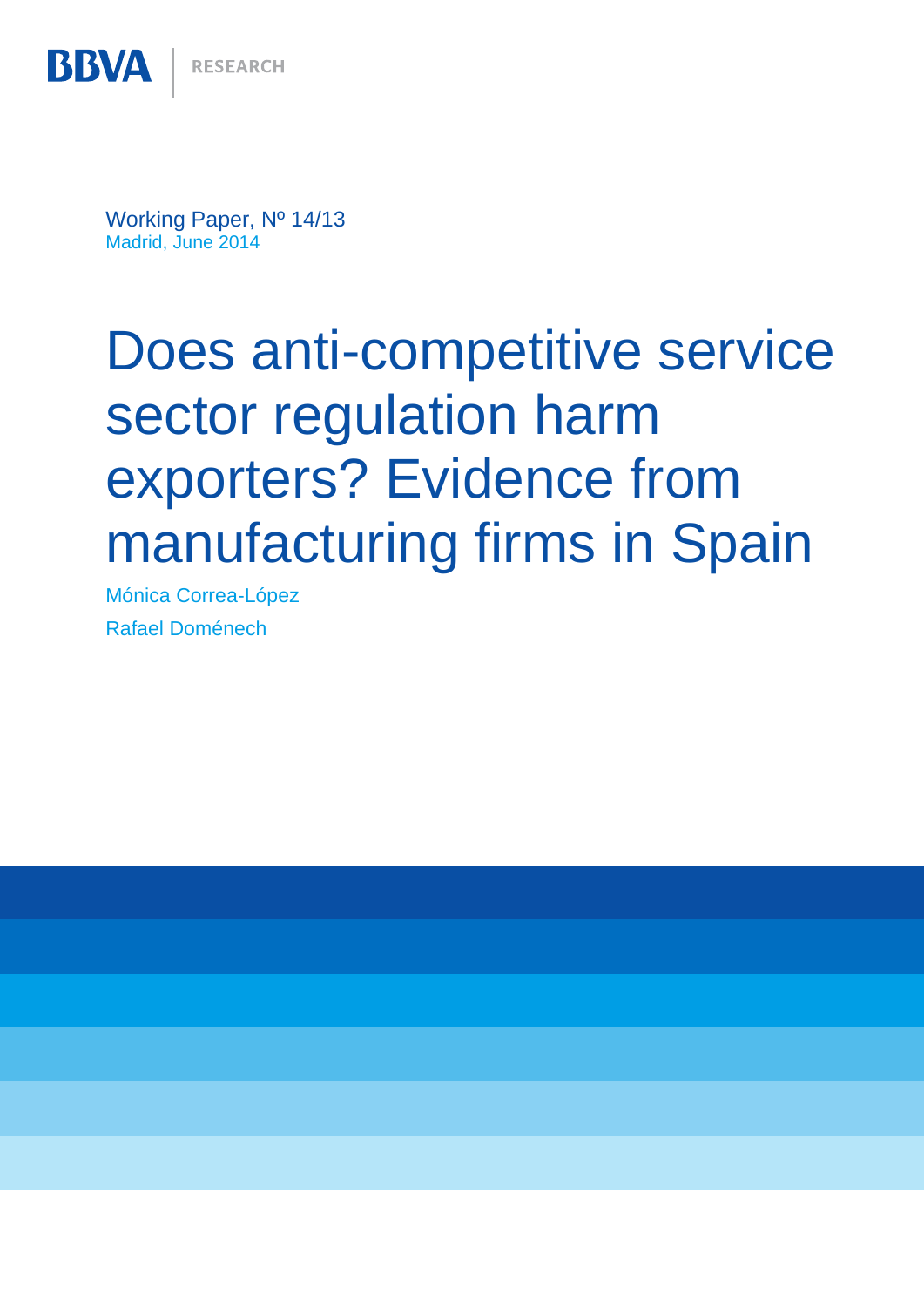# Does anti-competitive service sector regulation harm exporters? Evidence from manufacturing firms in Spain\*

Mónica Correa-López<sup>a</sup>, Rafael Doménech<sup>a, b</sup>

June 2014

**BBVA** 

# Abstract

In a panel study of firm-level data from Spanish manufacturers, we show that reducing anti-competitive regulation in the provision of upstream services has a positive and sizeable effect on the volume of exports of downstream firms. Our estimates indicate that deregulation is very beneficial for the export performance of large corporations, especially if they are foreign-owned multinationals, while the evidence for SMEs is much weaker. Hence, firm characteristics matter for the connection between regulation and exports. Simulation exercises suggest that large firms increased their volume of exports by an average of 49% as a result of deregulation, such that the industries that benefited the most were typically more dependent on service inputs. The improvements in the regulatory framework of transportation services and energy provision that took place over the 1990s and 2000s in Spain had particularly strong effects on the volume of foreign sales.

Keywords: Exports; Service regulation; Firm size; Margins of trade.

JEL Classification: F14; L43; F23; D24.

<sup>\*</sup> Corresponding author: Mónica Correa-López, Economic Research Department, BBVA Research, P/Castellana 81, 28046 Madrid, Spain. E-mail: monica.correa@bbva.com.

a: Economic Research Department, BBVA Research, P/Castellana 81, 28046 Madrid, Spain (monica.correa@bbva.com; r.domenech@bbva.com).

b: Universidad de Valencia, Spain (rafael.domenech@uv.es).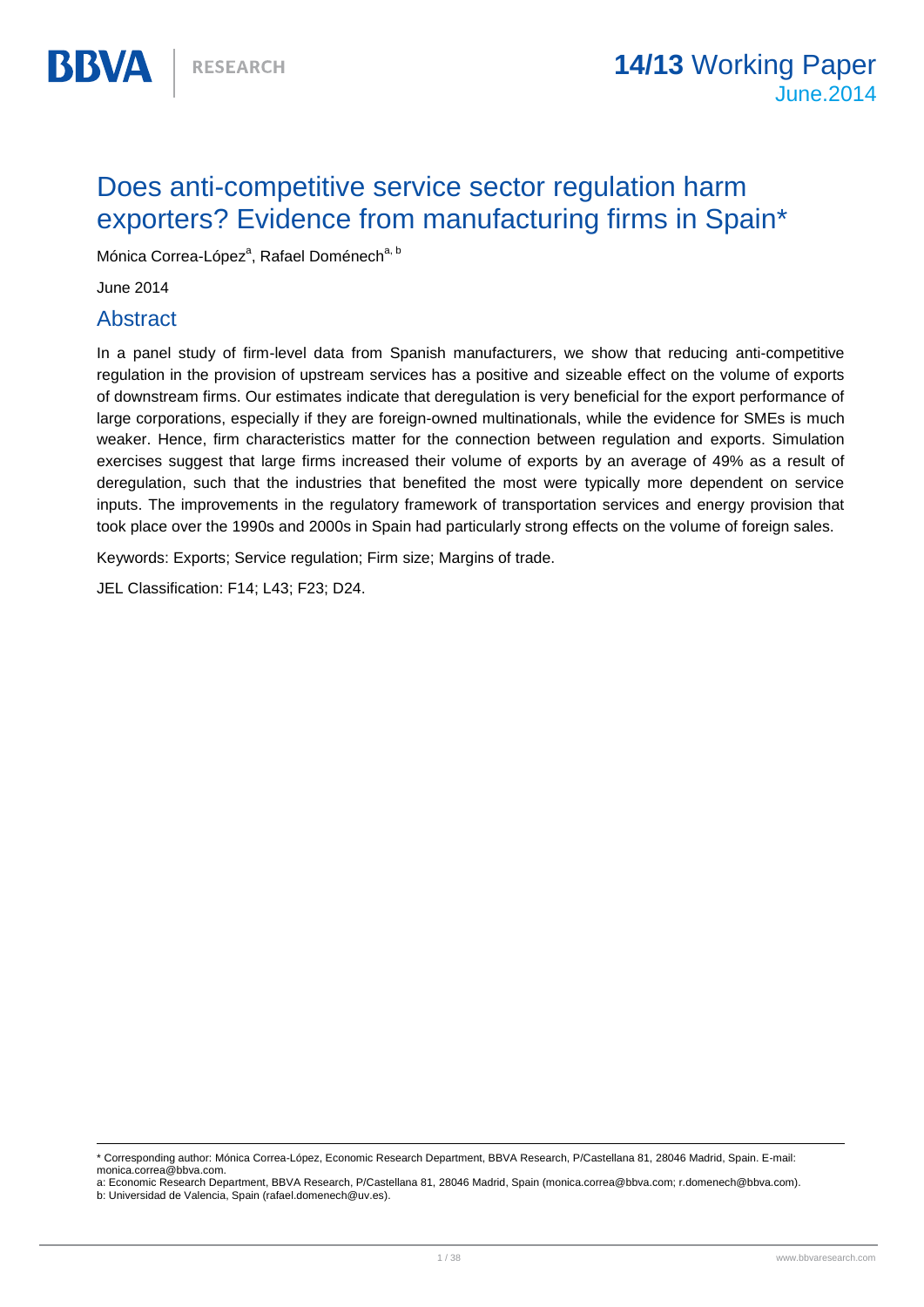# 1. Introduction

The study of the effects of anti-competitive service sector regulation on economic performance has gained recent attention in the literature. Among OECD countries, regulation in services remained high for much of the second-half of the past century, until the 1990s when a decisive move to deregulate gathered momentum. Deregulation involved the progressive removal of the rules preventing competition in those service markets that could operate in more competitive environments.<sup>1</sup> Within this framework, the new studies have focused on the impact of service regulation on downstream activities, especially on manufacturing (e.g. Barone and Cingano (2011), Arnold et al. (2011), Bourlès et al. (2013)). Given their increased dependence on key service inputs, it seems reasonable to hypothesize that the performance of manufacturing firms might be particularly affected by an anti-competitive regulatory set-up in services. Indeed, Barone and Cingano (2011) find that countries with lower service regulation experience faster value added, productivity and export growth in those manufacturing industries that use services more intensively. That is, service sector regulation influences the pattern of specialization and trade.

Narrowing our interest to the effect on exports, the above evidence suggests that the relevance of service sector regulation may manifest itself in either or both of the firm's trade margins, i.e. on the firm's decision to enter foreign markets (extensive margin) and/or on the volume of exports once the firm is an exporter (intensive margin). In this study, we explore the connection between anti-competitive service sector regulation and firm-level manufacturing exports in an empirical framework that focuses on the volume of exports. Using a measure of real exports is important to correctly estimate the economic impact of service regulation, as the combined effect of lower regulation on prices and quantities will tend to understate its impact on nominal values (Barone and Cingano, 2011).2 By examining the experience of Spanish manufacturers over the 1990s and 2000s, the aim is to assess whether removing anti-competitive barriers to the provision of key services has a non-negligible, beneficial impact on the volume of foreign sales at the firm level. In this respect, Spain is an interesting case to study since it recorded a remarkably stable share of exports in GDP at the back of an unprecendented expansion of construction and real estate activities that drew on a large quantity of domestic resources and underpinned competitiveness losses. Service sector deregulation may have held the key to support export performance during the boom years. In a wider macroeconomic context, this is a very timely topic as the recommendations to improve market functioning in advanced economies have consistently ranked high in the

<sup>&</sup>lt;sup>1</sup>Hence, the term deregulation captures the set of improvements in the regulatory framework in which market services operate.

<sup>2</sup>Our database is very rich in firm-level price data which makes it possible to compute real exports by deflating nominal export values with a price index of output.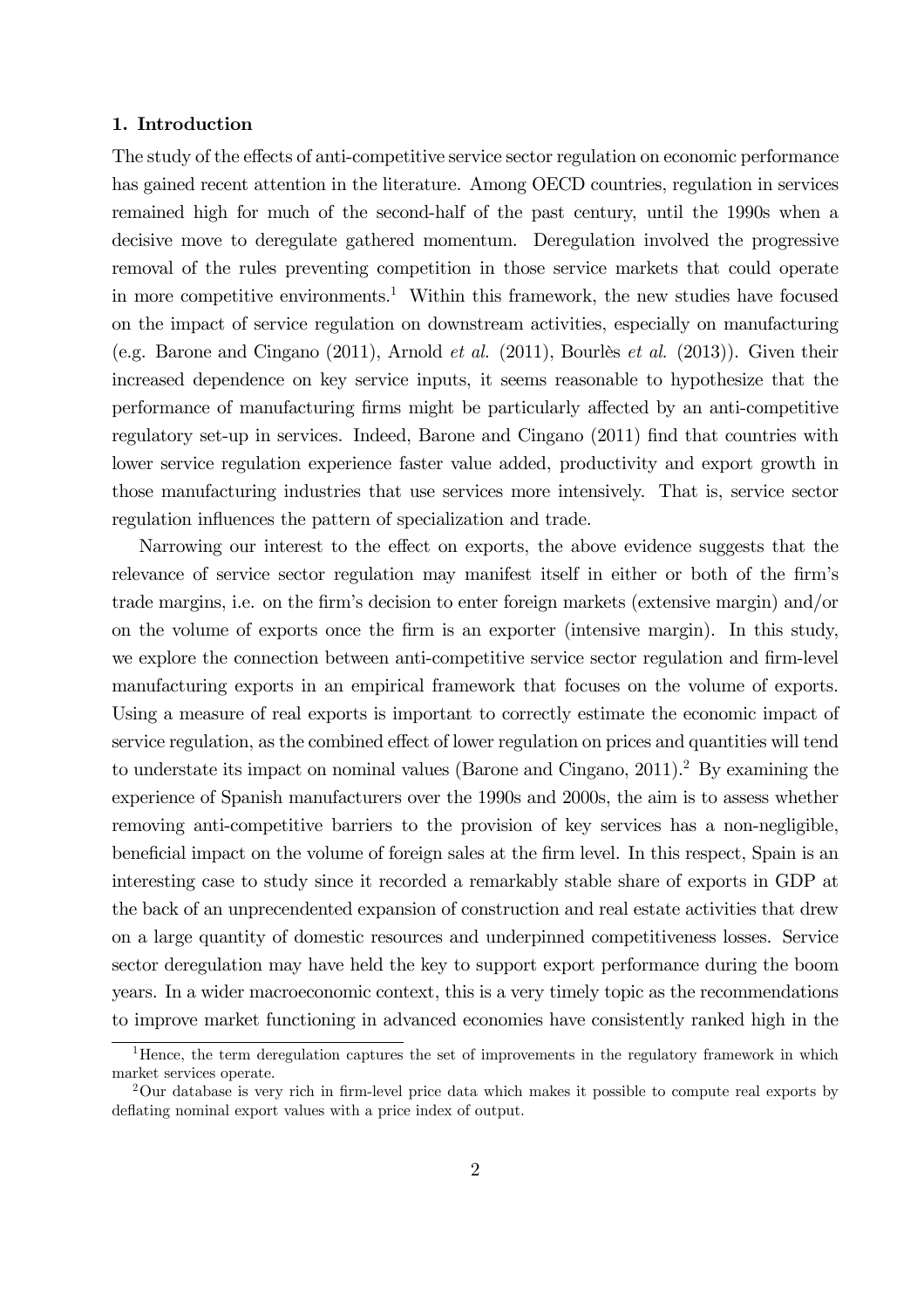policy portfolio of international institutions during the crisis (OECD, 2014).

In line with the empirical literature on firm heterogeneity and trade, the model explains the volume of foreign sales in terms of a rich set of firm attributes, including TFP, size, capital intensity and financial health (see, e.g., Greenaway et al. (2007), Berman and Héricourt (2010), Minetti and Zhu (2011)). Since the estimation period spans from 1992 till 2008, we also control for export persistence at the firm level by introducing a term on the lagged dependent variable. A model that includes firm level characteristics and the lagged dependent variable raises important concerns regarding endogeneity, which are addressed by systematic System GMM testing as recommended in Roodman (2009).3 The annual indicator of service sector regulation proxies the impact on manufacturing industries of anti-competitive restrictions in the markets for energy, transport, communications and professional services. It is constructed by combining information on service regulation, from the OECD Non-Manufacturing Regulation (NMR) databases, and on service dependence by manufacturing industry, from the input-output account matrices.<sup>4</sup> Once we control for firm-level attributes and other country-specific features, our main empirical findings indicate that there is a negative, sizeable effect of anti-competitive service sector regulation on the volume of exports of manufacturing firms. The relationship between service sector regulation and firm exports is very strong when firms are large, especially if they are foreign-owned multinational corporations, while is much weaker when firms are small to medium-sized (SMEs). Hence, we find that firm characteristics matter for the impact of regulation on export activity. For large firms, a lower-bound estimate of the average elasticity of firm exports to regulation reaches -0.4% while, when significant, the average elasticity of SMEs exports to regulation nears -0.2%. Simulation exercises of our baseline specification suggest that large firms increased their volume of exports by an average of 49% as a result of deregulation, such that the industries that benefited the most were typically more dependent on service inputs. Likewise, if Spain had adopted a 'best practice' service regulation level throughout the sample period, the volume of exports of large corporations would have been raised by 18%, on average. Finally, upon examining the role of each service input separately, we conclude that the deregulation of transportation services and energy provision that took place over the 1990s and 2000s in Spain had particularly strong effects on foreign sales.

To account for the potential role of other industry-level explanatory factors considered in the literature, we carry out estimations that include a measure of financial depth, defined as

<sup>&</sup>lt;sup>3</sup>Recently, Bas (2013) explores the connection between service regulation and exports for a developing economy (India) using firm-level export sales deflated by industry-wide price indexes in an OLS framework that does not include the lagged dependent variable. As it shall become clear later, persistence mechanisms are very important to explain firm-level exports.

<sup>&</sup>lt;sup>4</sup>The methodological approach to construct the service sector indicator is consistent with Barone and Cingano (2011) and Bourlès et al. (2013).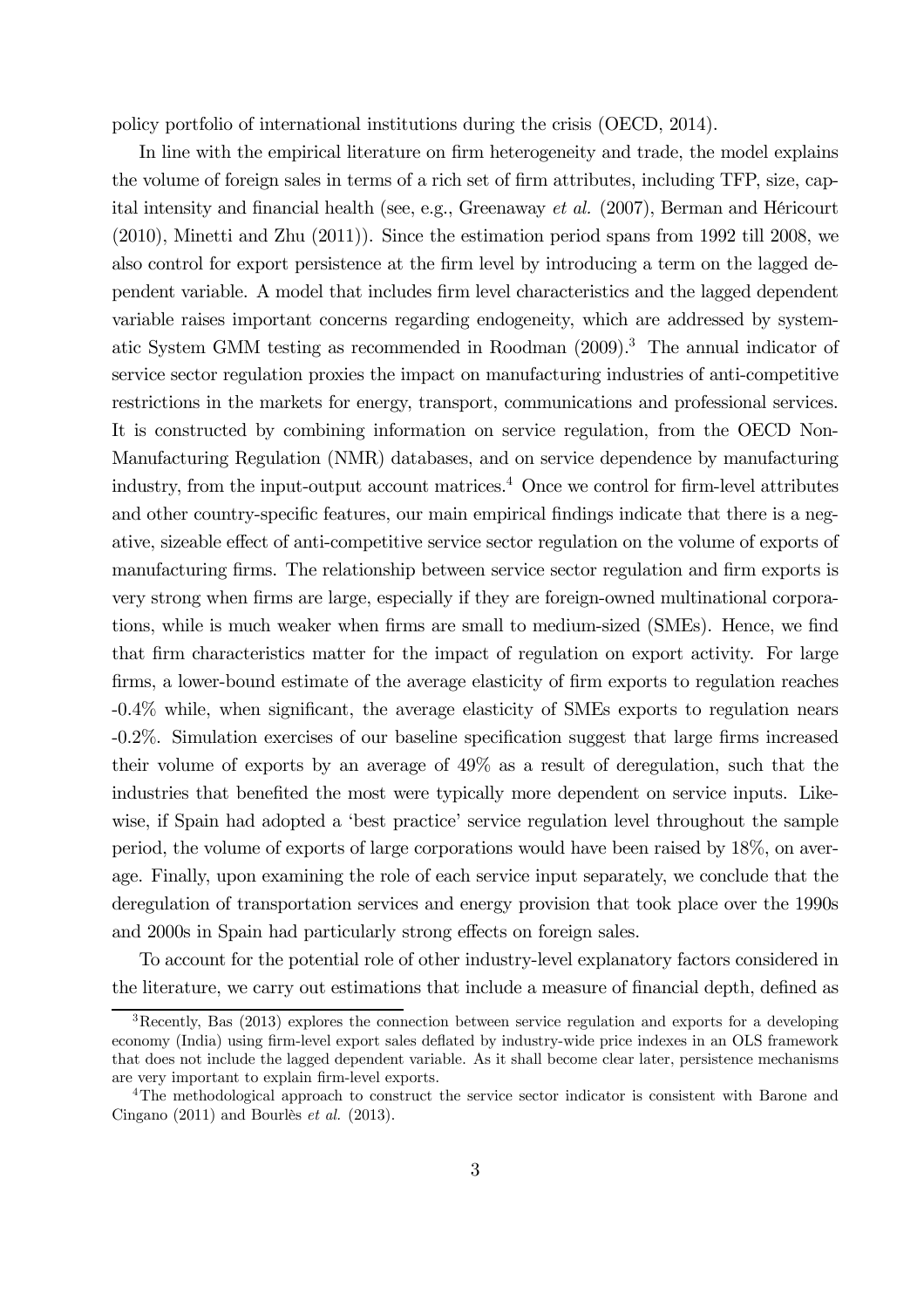the product of Spain's level of financial development and of external financial dependence by manufacturing industry (Manova, 2013). During the 1990s and 2000s, the development of financial markets increased the capacity of the system to provide external sources of finance to firms. A well-developed financial system may thus have been critical to support export performance in Spain, especially in those manufacturing sectors more reliant on external financing. Overall, our results indicate that financial depth does not necessarily increase the volume of sales abroad of large corporations, however, we find some evidence suggesting otherwise for the export performance of SMEs, with an average elasticity of SMEs exports to financial depth approaching 0.8%. That is, the capacity of the environment to provide external financing may have mattered for SMEs exports, more so in financially vulnerable sectors, while large manufacturing firms may have relied on retained earnings or internal cash flows to fund the variable costs of exporting.

The theoretical connection of service regulation and firm performance may operate via input prices or, more generally, via the negotiated terms and conditions of exchange between service suppliers and manufacturing producers. If deregulation brings more competition to upstream markets and/or shifts the distribution of bargaining power in favor of downstream firms, the associated fall in equilibrium input prices would produce a pro-competitive cost effect that otherwise would be absent (e.g. Horn and Wolinsky (1988), Blanchard and Giavazzi (2003), Correa-López (2007), Barone and Cingano (2011), Bourlès et al. (2013)). This beneficial cost effect may show more evidently where the competitiveness strength of firms is most tried, namely, in foreign markets. Furthermore, in the face of deregulation, dowstream firm characteristics, such as size and foreign ownership status, would matter for the link between service regulation and firm exports. That is, service providers may compete more intensively to secure larger contracts or avert the credible threat of manufacturing relocation. An economic policy lesson of Spain's service sector deregulation is that SMEs may be at a relative disadvantage to fully exploit the benefits. This finding should underpin the importance of, and set out the incentives for, firm growth.

Finally, this study contributes to the growing literature that explores the relevance of the institutional environment for the pattern of comparative advantage and trade (Nunn (2007), Levchenko (2007), Helpman and Itskhoki (2010), Barone and Cingano (2011), Cuñat and Melitz (2012), Manova (2013)). According to the literature, well-functioning institutions endow countries with a comparative advantage in those industries that depend more intensively on those institutions. By adopting a firm level approach, our findings suggest that service deregulation shapes the pattern of trade through, at least, the intensive margin of exports, that is, through the response of existing exporters to institutional change.

The rest of the paper is organized as follows. Section 2 discusses the theoretical channels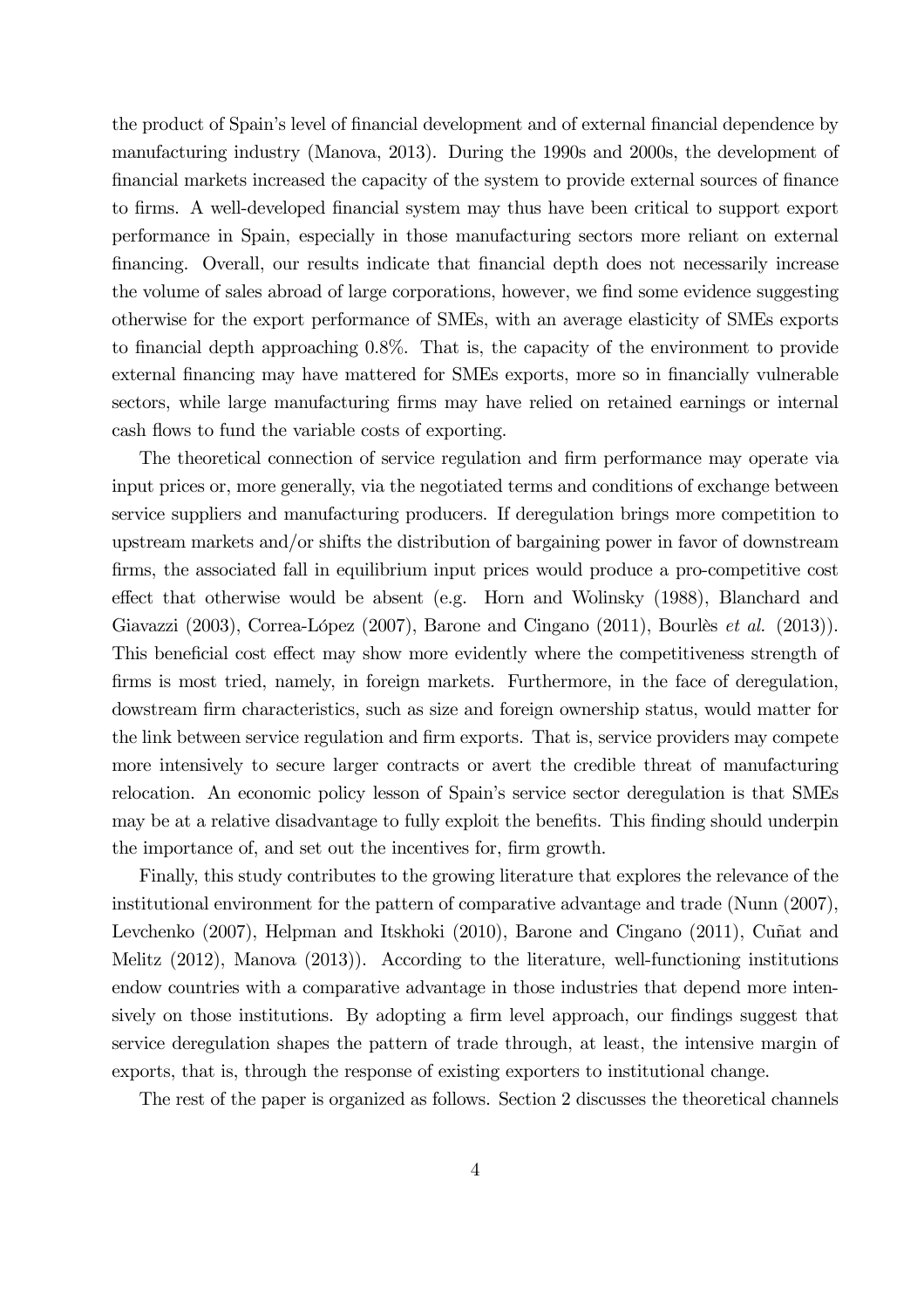that relate service sector regulation and export perfomance at the level of the firm. This section also presents evidence on the level of regulation observed in OECD countries over the 1990s and 2000s. Section 3 describes the data and the empirical strategy, while Section 4 discusses the empirical results. Section 5 provides a number of illustrative simulations carried out on the basis of the baseline specification. Section 6 presents robustness analysis and the last section concludes.

# 2. Theoretical mechanisms and OECD experience

## 2.1. Anti-competitive service sector regulation and downstream firms' foreign sales

Starting with the early work of Horn and Wolinsky (1988), the industrial organization literature has explored the effects on industry equilibrium of the lack of competition in the market for inputs. Market imperfections in the form of entry barriers lead to non-competitive solutions in upstream markets, where input prices are often determined in bargaining between suppliers and producers. Furthermore, as a result of irreversible investments, downstream firms may be locked into bilateral monopoly relations with providers, which may make procompetitive reforms more challenging to deliver. In this context, the literature has shown that the equilibrium input price varies with the structure of the upstream industry. Horn and Wolinsky (1988), for example, find that more competition in the market for inputs, captured by a duopoly input market instead of a single input supplier, yields lower bargained input prices when downstream firms compete in imperfect substitutes. Recently, Barone and Cingano (2011) develop a simple framework where deregulation increases the share of service inputs whose price is determined under perfect competition while it reduces the share of service inputs whose price is set unilaterally by a monopolist. In a model with two production technologies, the relative cost advantage of lower service regulation shifts the equilibrium allocation of production and trade in favor of those industries that use services more intensively.

In addition to the direct impact on the upstream market structure and thus the equilibrium input price, deregulation may influence the distribution of bargaining power in input price negotiations. Blanchard and Giavazzi (2003) incorporate this transmission channel in an imperfectly competitive macroeconomic model to study the effect of labor market deregulation on the equilibrium bargained real wage and employment. Bourlès et al. (2013) present a 'neo-Schumpeterian' growth model where regulations that curb market competition upstream alter the incentive structure for efficiency improvements downstream, as the expected rents from innovation would have to be shared with intermediate input suppliers. In their framework, the bargaining power of suppliers decreases in the intensity of competition in upstream sectors. Thus, the higher the bargaining power of upstream firms, the larger the share of the downstream rents appropriated by suppliers via higher negotiated input prices.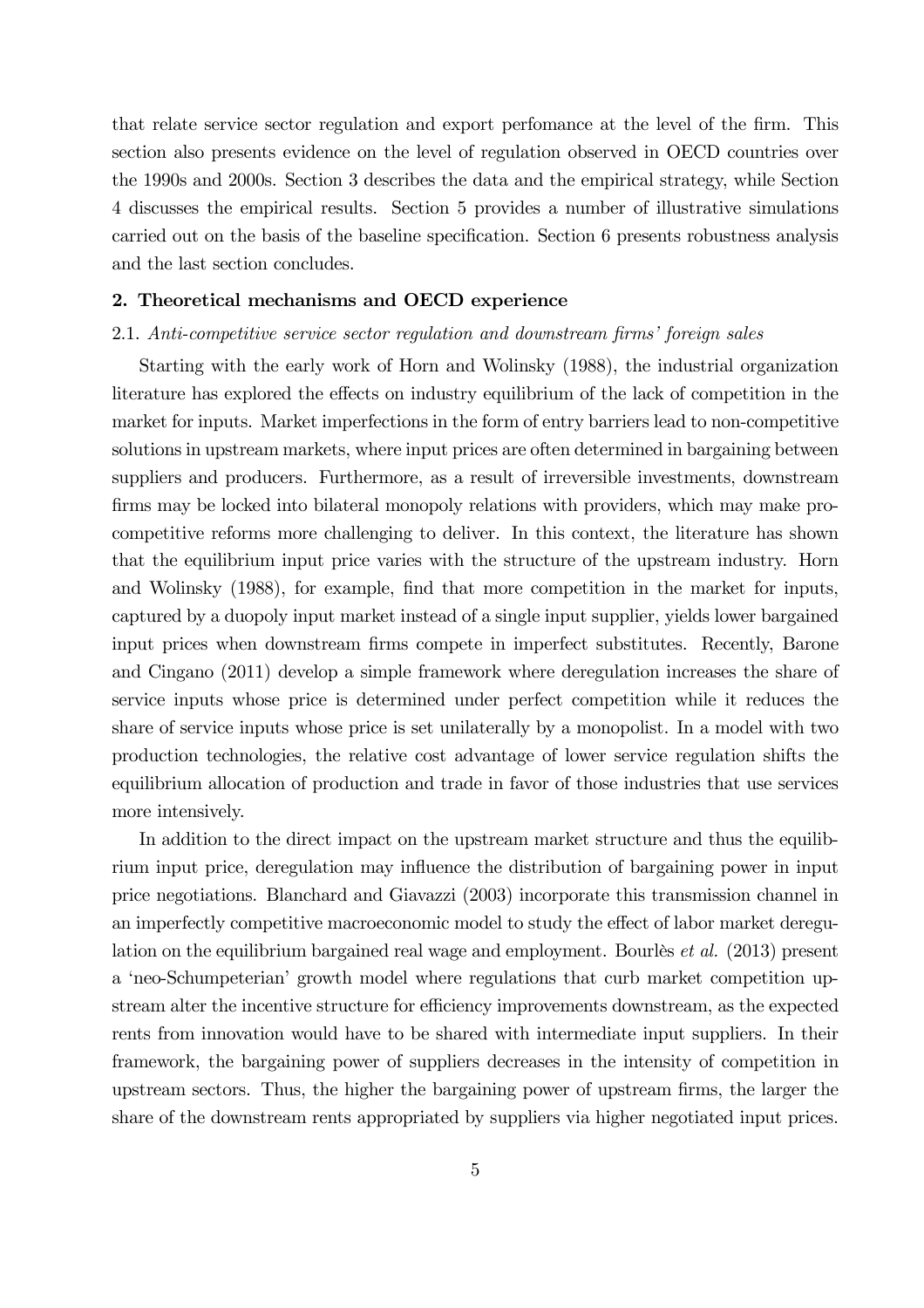Analytically, it appears that removing upstream barriers to competition lowers equilibrium input prices and provides downstream producers with a pro-competitive cost effect that otherwise would be absent. This beneficial cost effect may prove relevant for firm performance in foreign markets, where competition pressures are often at their highest. Thus, from an empirical perspective, the first hypothesis to test is whether a more competitive input market environment increases the volume of downstream firm exports.

Further, for a given level of regulation, the distribution of bargaining power in input price negotiations may be influenced by downstream firm characteristics. Large firms, for example, may be able to secure better terms and conditions in their negotiations with input suppliers while SMEs may encounter more restrictions on bargaining conditions or may even have to act as price-takers. In this context, deregulation would shift the distribution of bargaining power in favor of large manufacturers, as upstream suppliers compete more intensively to secure sizeable contracts. Hence, the beneficial cost effect of lower service regulation would be bigger when downstream firms are large. By splitting the sample in two separate size categories, we effectively test whether the impact of deregulation on the volume of exports varies with firm size. Finally, to further strengthen the evidence suggesting that firm characteristics matter, we test the hypothesis that multinational corporation status affects the relationship between deregulation and firm exports. Multinational corporations may have more leverage on input price negotiations with providers since gaining access to a larger pool of suppliers through the parent company is a real alternative, especially after the removal of domestic regulatory barriers. As a result, the pro-competitive cost effect of deregulation might be particularly beneficial for foreign corporations, which would be evidenced by an increased sensitivity of exports to service sector deregulation.

#### 2.2. Service sector deregulation in OECD countries

In the late 1980s, the service sectors of advanced economies remained highly sheltered from competition, with some notable exceptions such as the U.S. case. Competitive pressures were halted by a set of regulations preventing entry into key non-manufacturing input markets which could have otherwise operated in more competition-prone environments. In the 1990s and 2000s, service sector deregulation gathered momentum and countries engaged on a deregulatory path at a varying pace. To facilitate the study of the economic consequences of an anti-competitive regulatory framework in services, the OECD has recently produced a quantitative measure of its knock-on effects.5 In particular, the OECD Regulation Impact Indicator (RII) measures "the potential costs of anti-competitive regulation in selected nonmanufacturing sectors on sectors of the economy that use the output of non-manufacturing sectors as intermediate inputs in the production process". The RII combines country-specific

 ${}^{5}$ See Conway and Nicoletti (2006).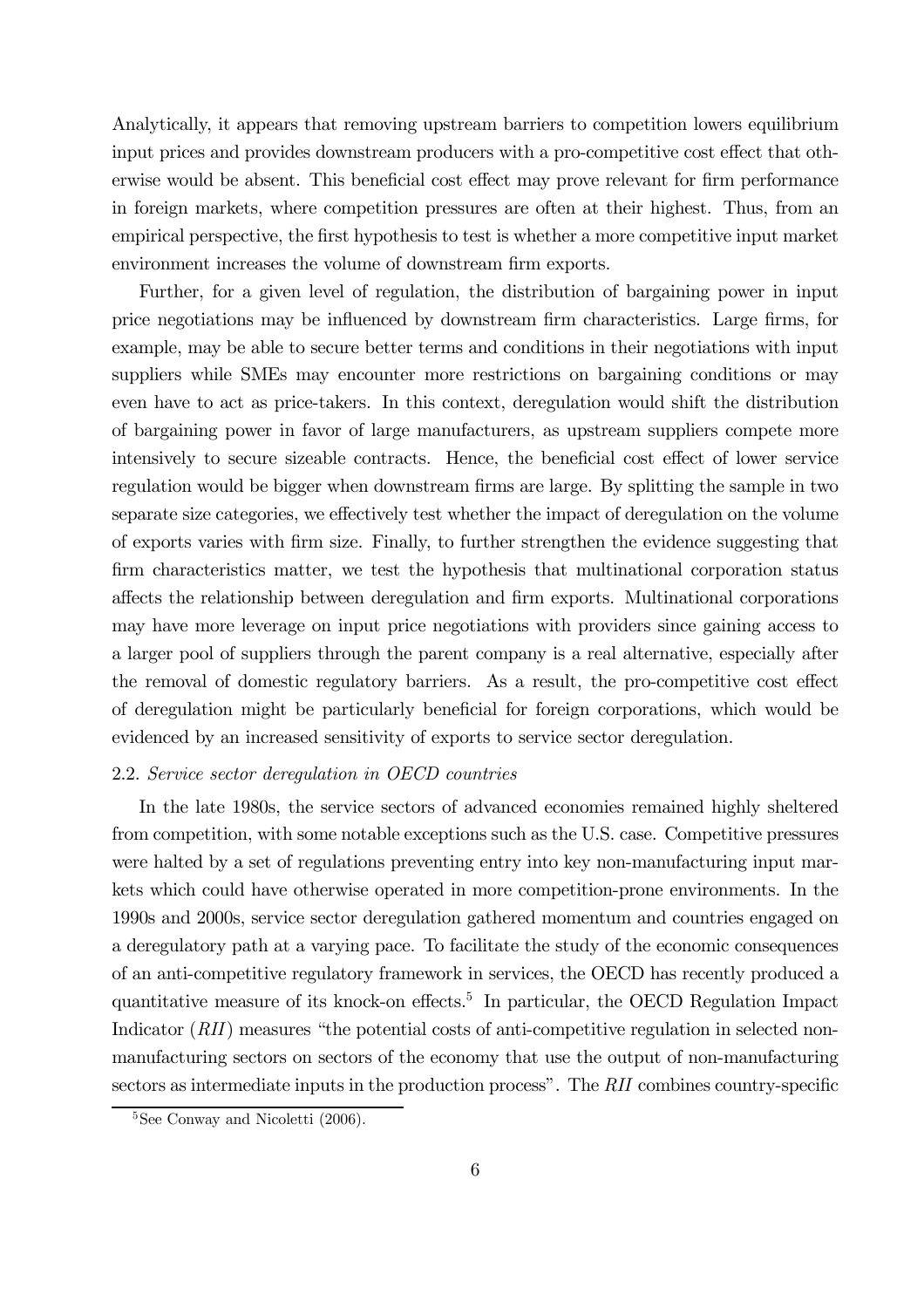information on both the level of regulation in various service activities and the extent and composition of service dependence across manufacturing, to produce an indicator that is specific to each manufacturing industry.<sup>6</sup>

Figure 1 illustrates the variation of the RII of four manufacturing sectors for a sample of 20 OECD countries. Note that a higher value of the indicator captures higher potential costs of anti-competitive service regulation. Albeit the extent and composition of service dependence may vary somewhat across advanced economies, the figure shows that Spain is one of the countries that deregulated the most since 1991.7

# [INSERT FIGURE 1 HERE]

# 3. Data and econometric strategy

#### 3.1. Firm-level dataset and sample

The source of firm-level data is the Encuesta sobre Estatregias Empresariales (ESEE), an annual survey conducted by the Fundación SEPI. This provides detailed information on companies that have operated in the Spanish manufacturing sector since the launch of the survey in 1990. In the base year, all firms that employed more than 200 employees (large firms) were asked to participate while firms with 10 to 200 employees (SMEs) were surveyed according to a random sampling scheme. Participation rates reached approximately 70% of the population of large firms and close to 5% of the population of SMEs. The same selective sampling scheme was applied to each industry in the base year. In subsequent years, entry of newly created firms and recorded exits have maintained the initial sample properties.8

The manufacturing firms in our dataset are classified in 10 industries during the period 1991-2010. For each manufacturing industry, we obtain a firm-level TFP estimate using the Levinsohn and Petrin's (2003) control function approach. Before TFP estimation, we follow a number of steps to clean the sample. We exclude firms with only one year of data available. We drop firm-year observations that do not have a complete record of the variables needed to estimate TFP. Also, we remove observations where the ratios of labor cost to sales or material cost to sales are larger than unity and, finally, we exclude firms at the top and bottom  $1\%$  of the capital-output and the capital-labor distributions.<sup>9</sup> The total sample comprises  $29,137$ 

<sup>&</sup>lt;sup>6</sup>The RII is available at an annual frequency for the period 1975-2007. Service dependence is obtained from country-specific input-output tables for the year 2000. The database, together with a methodological note on its construction, can be found at: http://www.oecd.org.

<sup>7</sup>A similar pattern is observed for the remaining manufacturing industries not shown in the figure. Next section presents a variant of the OECD  $RII$  that is more suitable for our estimation purposes and provides further details on the construction of the indicators.

<sup>&</sup>lt;sup>8</sup>See Delgado *et al.* (2002) and González *et al.* (2005) for further details on the survey.

<sup>&</sup>lt;sup>9</sup>Typically, these cleaning rules are used to eliminate outliers from the data due to, e.g., very large mergers, extraordinary firm shocks or coding errors. Note that, after applying these exclusion rules, the representativeness of the sample by industry remains virtually unchanged.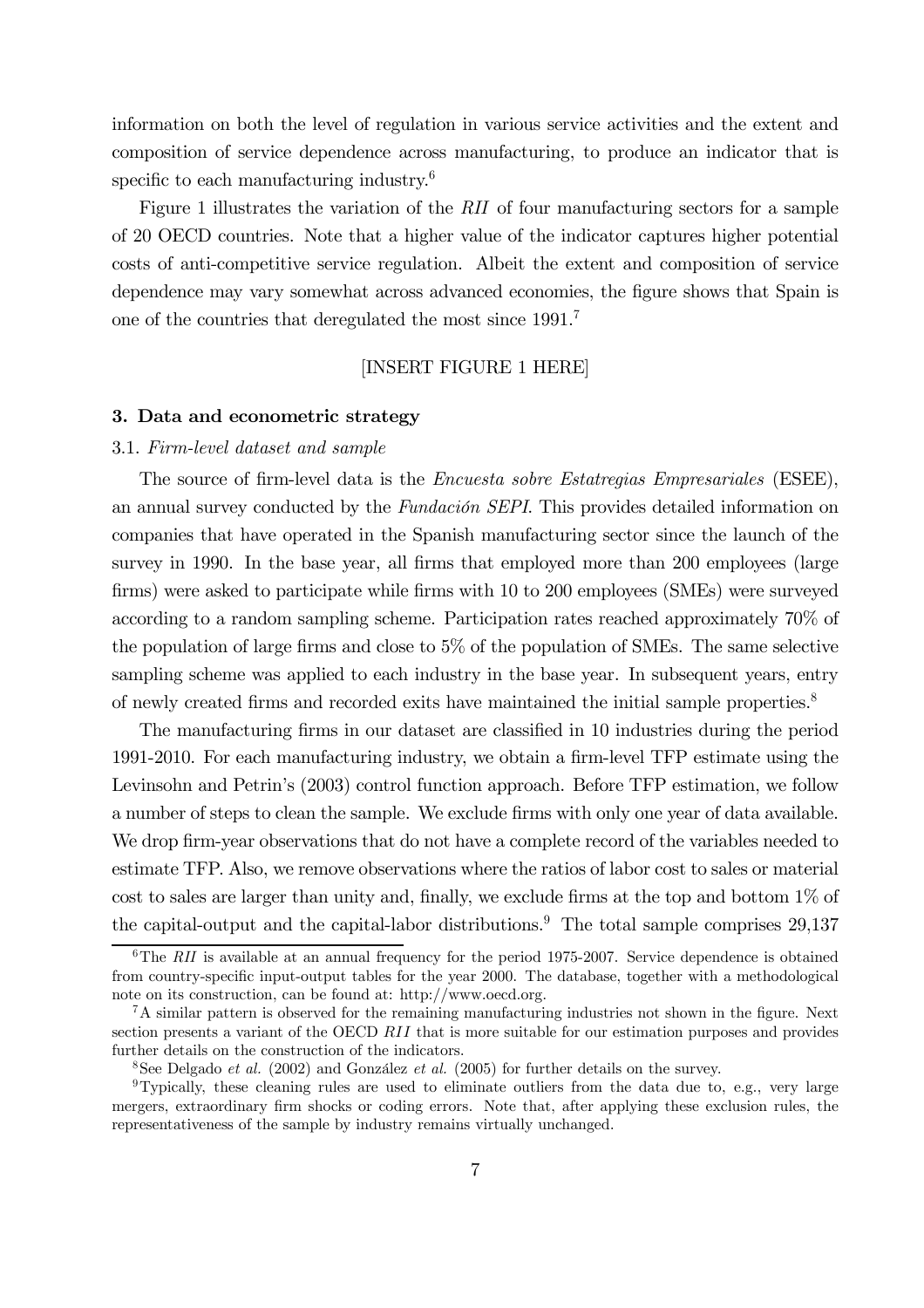observations covering information on 3,540 firms arranged in an unbalanced panel observed annually for the period 1991-2010, with an average of 8 observations per firm. Appendix A.1 summarizes the results of the TFP estimation.

Exporters are defined as those firms that exported in all the years in which they are present in the sample.<sup>10</sup> Of the total 29,137 observations, 11,339 correspond to 1,752 exporters, out of which 647 are large firms, 848 are SMEs and 257 are size-switchers.<sup>11</sup> Table 1 provides descriptive statistics of the firm-level variables of interest identified in the literature as candidate determinants of the intensive margin of exports. The period of analysis is 1991- 2008 since the availability of the regulation indicator will restrict the information we draw from our sample to that period. The variable exports is measured by the ratio of foreign sales over a firm-specific price index of output. Capital intensity refers to the capital-labor ratio and size is proxied by the number of employees. A self-reported measure of market power in the main market (to a large extent, the domestic market) is given by the market share variable. Financial health is captured by the leverage ratio, computed as the value of long-term debt with financial institutions divided by own funds, and foreign ownership is measured as foreign participation in a firm's equity. Table 1 shows that, on average, large exporting firms export more, are more efficient, more capital intesive, financially healthier and older than exporting SMEs. They also have more market power and foreign presence in their ownership structure.

### [INSERT TABLE 1 HERE]

#### 3.2. Industry-level regulation indicators

The indicator that measures the impact of the regulatory environment in the upstream market for service inputs on downstream manufacturing  $(REG_{it})$  is constructed from two data sources, combined as follows:

(1) 
$$
REG_{jt} = \sum_{s=1}^{4} \omega_{js} Z_{st},
$$

where  $\dot{\gamma}$  refers to the manufacturing industry,  $t$  denotes the year and  $\dot{s}$  refers to the upstream service input.

<sup>&</sup>lt;sup>10</sup>This definition is in line with the "continuous exporters" definition used in Greenaway et al. (2007). Therefore, it excludes those firms that switch from non-exporting to exporting, and vice versa, over the sample period.

<sup>&</sup>lt;sup>11</sup>Appendix A.2 contains detailed information on sample distribution by firm size and export status. Note that firms that change size category in the years in which they are present in the sample are not part of the subsamples used for estimation.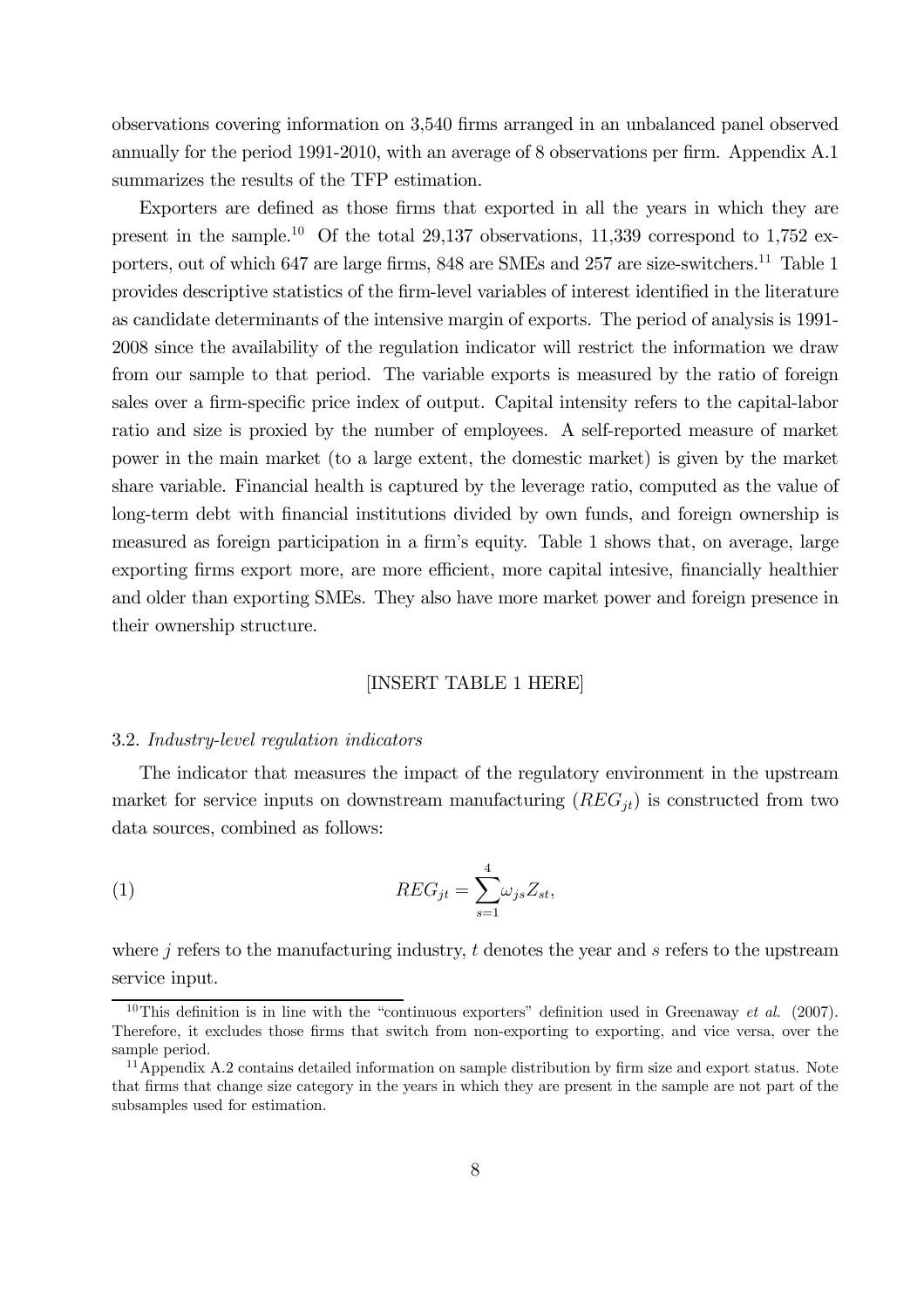In Eq. (1),  $Z_{st}$  encompasses the regulatory indexes of four upstream service activities -energy (electricity and gas), transport (air, road, rail), communication (telecom and post) and professional services (accountancy, architecture, engineering and legal)- drawn from the OECD NMR databases.12 The index on the regulatory environment of each service activity quantifies information on ex-ante anti-competitive restrictions in the market for that particular service, measured by the extent of entry barriers, the degree of vertical integration and market conduct.<sup>13</sup> A lower value of the regulatory index  $Z_{st}$  indicates a service market environment more exposed to competitive pressures.

The weight  $\omega_{is}$  in Eq. (1) captures industry *j* dependence on each regulated service *s*. Based on information obtained from the OECD Input-Output database, we produce two measures of  $\omega_{is}$  that differ in the extent of the direct and indirect linkages of service s to industry  $j$  accounted for in each measure. In particular, 'direct dependence' is given by the technical coefficients of the input-output table, which are computed as the ratio of the cost of each service input  $s$  to the value of output produced in industry  $j$ . 'Direct and indirect dependence' is retrieved from the inverse Leontieff matrix and the industry shares of value added in production, and accounts for both the direct and indirect contributions of service s to the value of output produced in industry  $j^{14}$ . Since the measure of service dependence should reflect the true technological requirements of each manufacturing industry (Rajan and Zingales, 1998), we choose as a benchmark the input-output table of the U.S. economy

<sup>&</sup>lt;sup>12</sup>The regulatory indexes of energy, transport and communication are available, at an annual frequency, for the period 1975-2007. The indicator of professional services is only available for three years: 1996, 2003, 2008. In this case, we have assumed constancy of the index at its 1996 value for the 1991-1995 period and we have linearly intrapolated the missing observations for the rest of the sample. Note that, unlike the OECD  $RII, REG_{it}$  does not include retail trade as a relevant service input provider to downstream manufacturing and banking.

<sup>&</sup>lt;sup>13</sup>Barriers to entry hinder competition in a market that otherwise could operate in a competitive environment. There are barriers to entry when: (i) restrictions apply on the number of firms that may operate in a market (e.g. the telecom sector, the post service, the freight transport rail market, or the domestic airline service); (ii) licensing policies may limit industry capacity (e.g. road freight transport, professional services); (iii) third party access to the electricity and gas transmission grids is limited; (iv) there is no liberalised wholesale market for electricity; (v) consumer choice of electricity and gas suppliers is hampered by consumption thresholds; (vi) etc. Vertical integration is mainly concerned with the degree of market separation between the generation/import and the supply/distribution segments of the electricity and gas industries, as competitive pressures can be higher if each segment constitutes a separate market. Market conduct applies to professional services and refers to restrictions on prices and fees, advertising, the form of business and inter-professional cooperation. Finally, notice that, unlike the OECD  $RII$ ,  $REG_{it}$  excludes measures concerned with the ex-post enforcement of regulation and privatization policies, such as the extent of public ownership and the prevailing market structure. For a detailed description of the OECD NMR indicators, see Conway and Nicoletti (2006).

<sup>&</sup>lt;sup>14</sup>Due to intersectoral dependence, a unit of final demand in industry j will have direct and indirect repercussions on the production of other sectors, which in turn make use of service inputs. Anti-competitive service regulation thus has direct and indirect channels through which to affect industry j production. For further details on how to obtain the direct and indirect weights from the input-output tables, see Barone and Cingano (2011).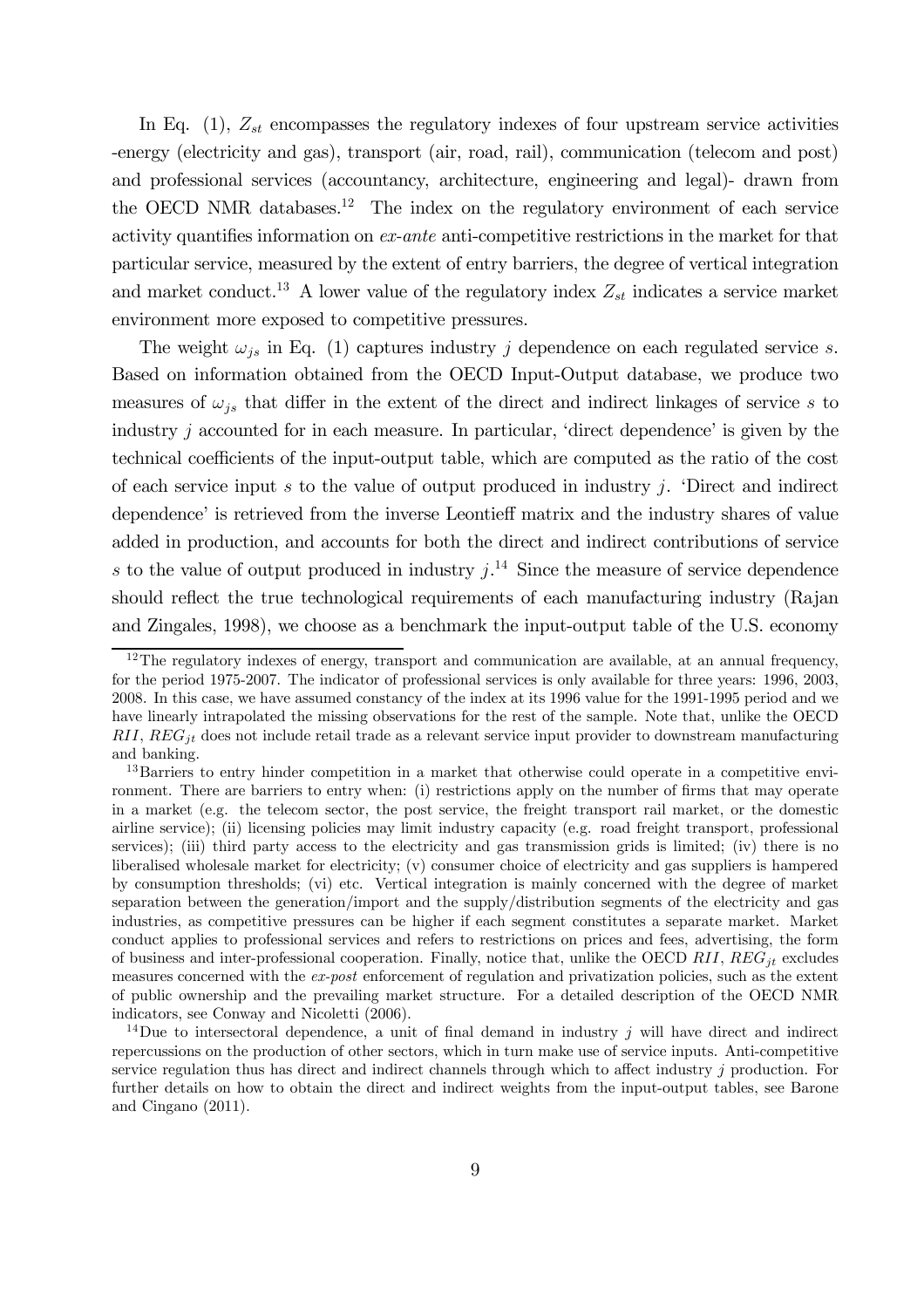for the year 2000. Adopting the input-output structure of a second country with a low level of anti-competitive service regulation is often done in the literature to address an important source of endogeneity that emerges from domestic regulatory policy (Bourlès *et al.*, 2010; Barone and Cingano, 2011).<sup>15</sup> Likewise, in an attempt to capture shifts in service dependence that may be the result of technical change, we construct separate measures of dependence for two additional years, namely 1995 and 2005, which are available in the OECD Input-Output database. For comparative purposes, we also retrieve the corresponding weights of the U.K. economy since its regulatory set-up has been considered best practice over the sample period (Bourlès *et al.*, 2010).<sup>16</sup>

Figure 2 depicts the evolution of the benchmark  $REG_{it}$  for each manufacturing sector. The variability shown across sectors and over time reflects differences in the extent of service sector dependence of each industry, in the composition of the input services used, and in the initial level and pace of deregulation of each service.

#### [INSERT FIGURE 2 HERE]

#### 3.3. Econometric strategy

To establish a link between service sector regulation and manufacturing firm's foreign sales, we estimate baseline specifications of the form:

(2) 
$$
\ln x_{it} = \alpha + \beta \ln x_{it-1} + \gamma \Pi_{it} + \delta REG_{jt-1} + \phi dev_t + \eta_j + \lambda_t + \mu_i + \varepsilon_{it},
$$

where x denotes exports, subscript i refers to the firm and subscripts  $\{j, t\}$  are defined as in Eq. (1). In Eq. (2), the lagged dependent variable accounts for export persistence at the firm level.  $\Pi_{it}$  is a vector of controls for firm characteristics that includes TFP, capital intensity, size, market share, leverage, age of the firm, a dummy that takes the value of 1 if the firm is fully owned by a foreign multinational corporation in year  $t$  -and 0 otherwise-, and a dummy that takes the value of 1 if the firm reports a recessionary main market in

<sup>&</sup>lt;sup>15</sup>In this case, the measuremente error could be non-classical and the endogeneity bias could be of either sign (Ciccone and Papaioannou, 2006). Note that even adopting the input-output table of a country with no anti-competitive regulation would not preclude the possibility of other relevant sources of bias. Bias may result from service dependence being determined by other factors in addition to technological ones, e.g. country-specific shocks, that are unrelated to firm exports ("attenuation" bias). For the period 1975- 2007, the U.S. economy exhibited, on average, the lowest level of regulation among OECD countries, which potentially minimizes measurement error. Finally, notice that, unlike  $REG_{it}$ , the weights of the OECD RII are constructed from the domestic country input-ouput table and that, in so doing, the direct and indirect measure is used.

 $16$ For the period under study, the U.K. economy exhibited, on average, the lowest level of regulation among OECD countries. Note that the robustness section includes estimates using the weights extracted from Spain's input-output tables.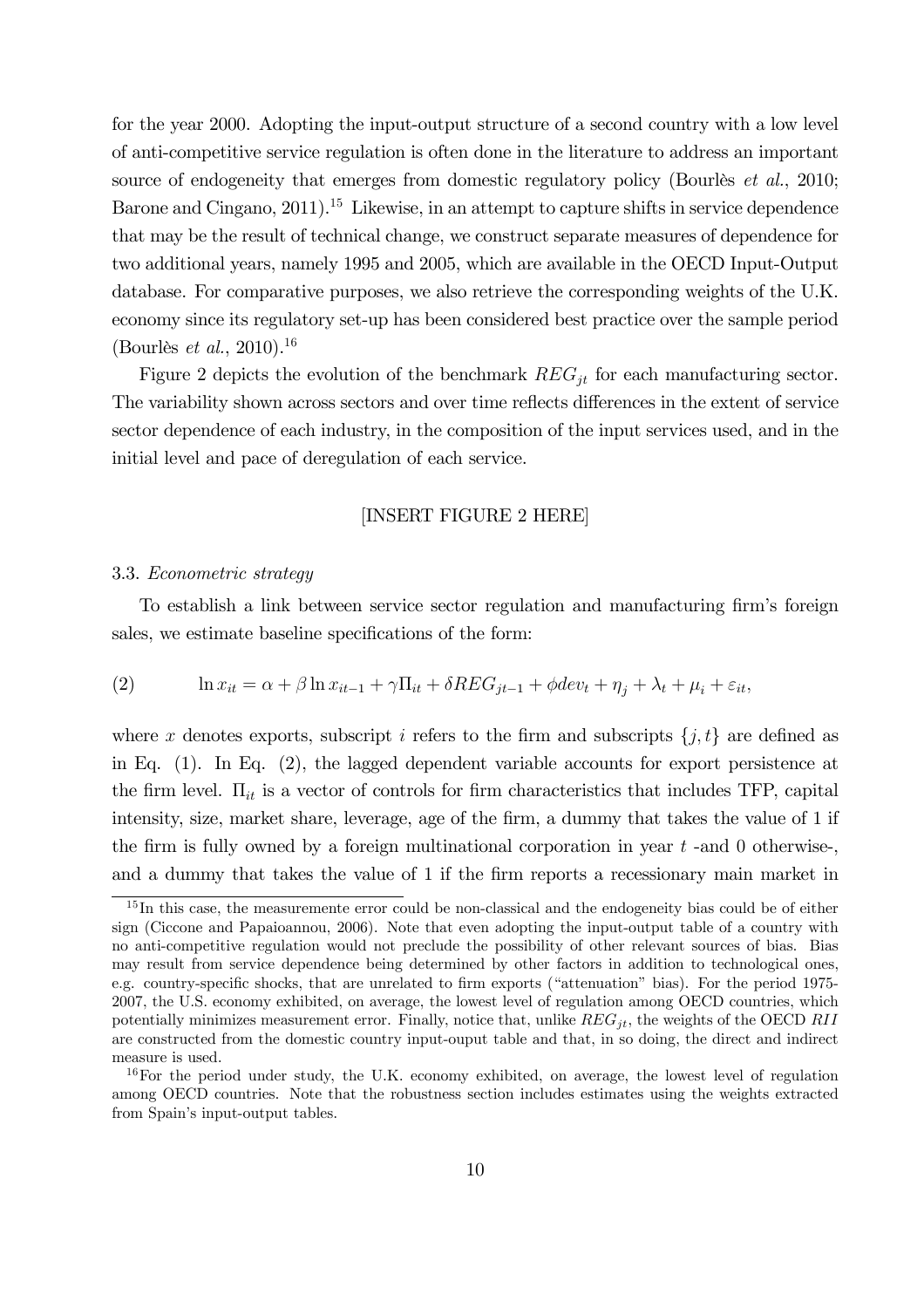year  $t$  -and 0 otherwise. As the effect of service deregulation may take time to show on firm's outcomes, the  $REG$  indicator enters the specification lagged once, where regulation is treated as exogenous brought forward from E.U.-wide directives and initiatives. Eq. (2) also includes a currency devaluation dummy  $(dev_t)$ , industry dummies  $(\eta_i)$  and time dummies  $(\lambda_t)$ . Finally, the composite disturbance has two orthogonal components: fixed effects  $(\mu_i)$ , that control for unobserved firm-level heterogeneity, and an idiosyncratic error  $(\varepsilon_{it})$ .

We employ the system generalized method of moments (GMM) estimator due to Arellano and Bover (1995) and Blundell and Bond (1998). The system GMM estimator controls for endogeneity of the lagged dependent variable and various firm-level characteristics.<sup>17</sup> A common problem of applying system GMM is that of instrument proliferation. 'Too many instruments' can overfit endogenous variables and fail to remove their endogeneous components. To limit the risk of instrument proliferation, we carefully restrict the number of lags to use as instruments for each endogenous variable and we collapse the instrument matrices, as proposed by Roodman  $(2009)$ <sup>18</sup> Note that because Eq.  $(1)$  includes the dependent variable lagged once, the estimation sample covers the years 1992-2008. We run separate regressions for our samples of large exporting firms and exporting SMEs.

#### 4. Empirical results

#### 4.1. Anti-competitive service regulation and large firms' foreign sales

Table 2 presents the results obtained from the estimation of Eq. (2) under alternative measures of  $REG_{jt}$  based on the U.S. input-output tables. We find a negative and significant effect of anti-competitive regulation in the provision of services on the volume of exports of large manufacturing firms. The magnitude of the effect is sizeable: a point estimate of -1.189 implies an elasticity of exports to service regulation of -0.43%, likewise, a point estimate of  $-2.253$  implies an elasticity of  $-1.2\%$ .<sup>19</sup> Since we have accounted for endogeneity and we have controlled for a broad set of factors relevant to the firm, the results provide strong support to the hypothesis that service sector deregulation increases the intensive margin of trade in downstream manufacturing. With regard to other determinants of firm exports, we find that size, capital intensity and, especially, TFP have a positive and significant effect on foreign sales. In addition, being owned by a foreign multinational corporation increases exports by 15%.20 Similarly, the results show that large exporters benefited from the currency

<sup>&</sup>lt;sup>17</sup>The firm-level characteristics that are considered potentially endogenous in the exports equation are TFP, capital intensity, size, market share and leverage.

<sup>18</sup>We use the xtabond2 command in Stata 12 to carry out estimations.

 $19$ To extract the elasticity, we multiply the estimated coefficient by the corresponding average level of  $REG$  over the sample period. It is worth pointing out that the sample average level of  $REG$  that results from each input-output table increases progressively from 1995 until 2005. This is driven, to a good extent, by an increased dependence on business services.

 $^{20}$ Notice that we assume exogeneity of multinational corporation status to the level of regulation. The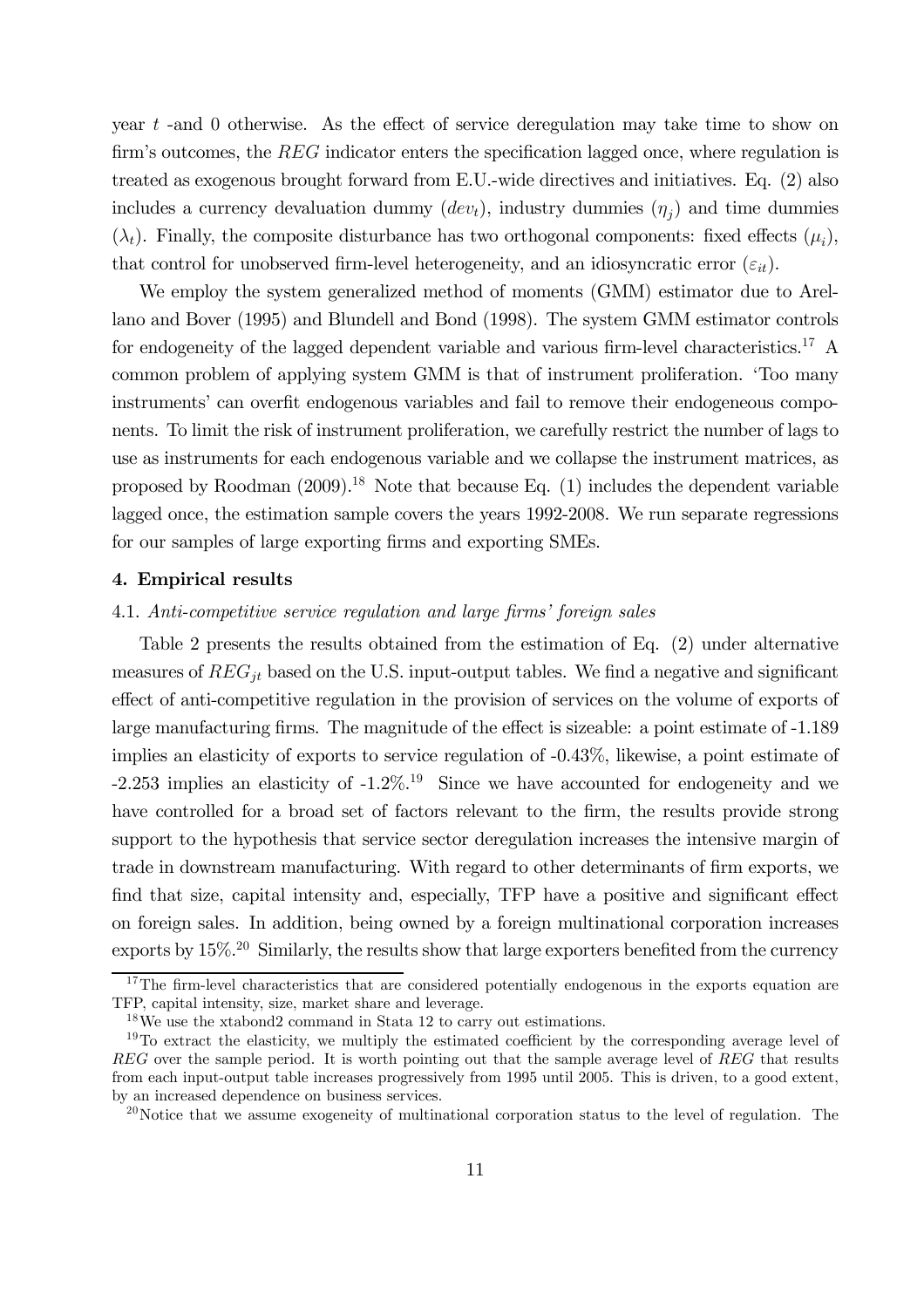devaluations of the early 1990s, which increased foreing sales by more than 70%. Also, we find a negative association between age of the firm and exports. Finally, the results suggest that, once we control for all other firm attributes, the market share in the firm's main market and its long-term leverage with financial institutions are not significantly associated with the intensive margin of exports. Regarding the latter, it may be the case that longterm leverage with financial institutions is the channel through which firms finance the large, fixed-costs associated to long-term investment projects or entry into export markets, while it is unrelated to the variable costs of selling abroad.21 Overall, these findings are confirmed irrespective of which measure of  $REG_{it}$  is used, albeit point estimates may differ slightly across specifications.

# [INSERT TABLE 2 HERE]

Table 3 confirms the significance of the negative relationship between service sector regulation and exports when the weights of the U.K. input-output tables are used to compute  $REG_{it}$ . Columns (1) and (2) show that the effects of regulation on exports are of a slightly higher order of magnitude than the corresponding ones reported in Table 2. In particular, a point estimate of -1.582 implies an elasticity of exports to service regulation of -0.52% and a point estimate of -3.159 implies an elasticity of -1.74%. The rest of the coefficient estimates are very stable.

The results that figure in columns (3) and (4) of Table 3 account for the role of financial depth. Financial depth addresses the impact on firm exports of the scope and quality of Spain's financial system, while allowing for different levels of financial dependence by industry. Financial depth is thus defined as the product of financial development and external financial dependence, where the former is proxied by the ratio of private domestic credit to GDP and the latter is measured by an industry-level index of short-term liquidity needs (Raddatz (2006), Kroszner et al. (2007)). Since Spain's private credit over GDP expanded substantially from the late 1990s till the eruption of the 2008 financial crisis, we try with alternative definitions of private credit that may or may not include credit to the construction

motives that lead a company to shift production abroad are varied and have been extensively addressed in the literature: models of vertical FDI emphasize the factor prices advantage (e.g. Helpman (1984) and Yeaple (2003)), while models of horizontal FDI consider the proximity-concentration trade-off (e.g. Markusen and Venables (2000) and Helpman et al. (2004)) or the relevance of labor market institutions (Mukherjee, 2008).

 $^{21}$ These include shipping, duties and cross-border insurance, in addition, exporters have higher working capital needs due to longer time lags between production and delivery. The results reported in Table 2 might be in line with the sunk costs hypothesis that ascribes a more relevant effect of firm's financial health on trade at the time of firm's entry into exporting, i.e. on the extensive margin of exports (Berman and Héricourt, 2010).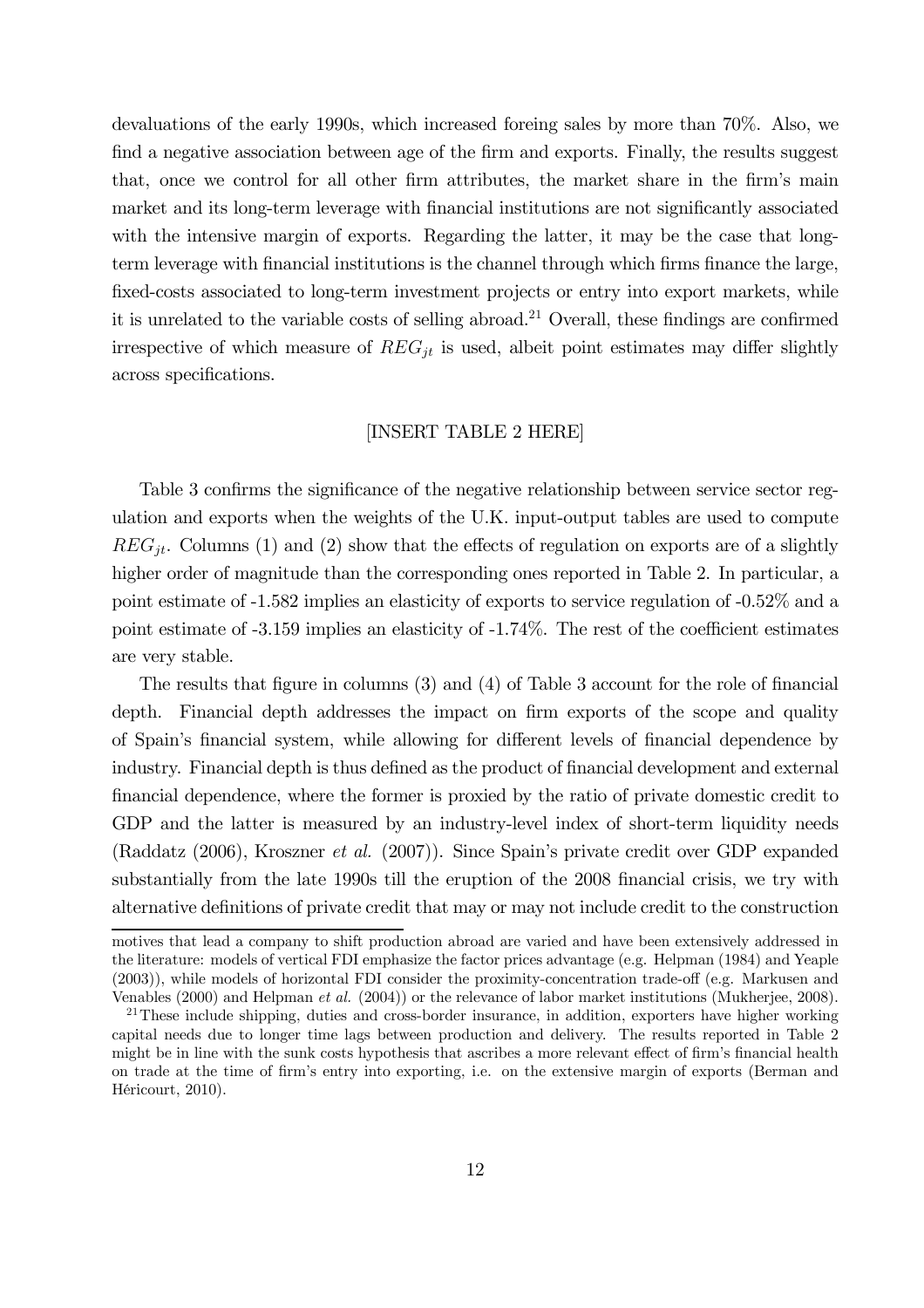and real estate sectors.<sup>22</sup> We use Raddatz (2006) and Kroszner *et al.* (2007) measure of liquidity needs by industry, which is defined as the ratio of total inventories over annual sales for U.S. firms over the period  $1980-1999$ .<sup>23</sup> Once again, adopting the U.S. economy as a benchmark assumes that the financial structure displayed by U.S. firms captures more closely the firm's choice of outside funds that only obeys to technological and economic reasons.24 Notice that external dependence is beyond the control of individual firms and inherent to the nature of the industry, that is, firms operating in certain industries may face higher short-run working capital needs mostly related to the variable costs of their activity. Overall, the estimations reported in Table 3 do not find a significant relationship between financial depth and the volume of sales abroad by large corporations. Without precluding the possibility that its effect is partly picked up by the dummies, our results indicate that the economy's increased ability to support financial relationships did not necessarily raise the intensive margin of exports of large exporters. In practice, the evidence may suggest that large manufacturing firms rely on retained earnings, internal cash flows or some other form of trade credit to fund the variable costs of exporting. Finally, notice that, after controlling for financial depth, the point estimates of service regulation reported in columns (3) and (4) are still highly significant and of a slightly greater order of magnitude. The rest of the coefficient estimates are also very stable.25

#### [INSERT TABLE 3 HERE]

Columns (5) and (6) of Table 3 presents evidence supporting the hypothesis that the multinational corporation status matters for the impact of regulation on firm exports. The sign and significance of the interaction term introduced in columns (5) and (6) shows that being a multinational corporation reinforces the positive effect of service sector deregulation on export volumes, when the extra benefit of deregulation reaches  $0.26\%$  in elasticity terms.<sup>26</sup>

<sup>&</sup>lt;sup>22</sup>Kaminsky and Reinhart (1999) suggest that private credit over GDP may bias the financial depth proxy upwards during periods of rapid credit growth, which was the case of Spain in the 2000s.

<sup>&</sup>lt;sup>23</sup>As noted in Manova *et al.* (2013), the ratio serves as a proxy for the duration of the production cycle and the liquidity needs to keep inventories stable and face demand.

 $^{24}$ For example, U.S. data is less likely to be distorted by factors such as industry subsidies. Kroszner *et al.* (2007) report the median level of various measures of external financing across U.S. ISIC industries for the period 1980-1999. To match our industry classification, we compute the median of the relevant indicators of the ISIC classification.

<sup>&</sup>lt;sup>25</sup>These results carry over when a measure of private credit that includes construction and real estate activities is used in the estimation.

<sup>26</sup>About 38% of large exporters' observations correspond to multinational corporations. These are present in all sectors and no distinct pattern of correlation between the level of service sector regulation and the multinational status is observed. Thus, there are sectors with a relatively higher incidence of multinationals and either higher (e.g. chemicals) or lower (e.g. electrical and optical equipment) service sector regulation. Likewise, there are sectors with a relatively lower incidence of multinationals and either higher (e.g. non-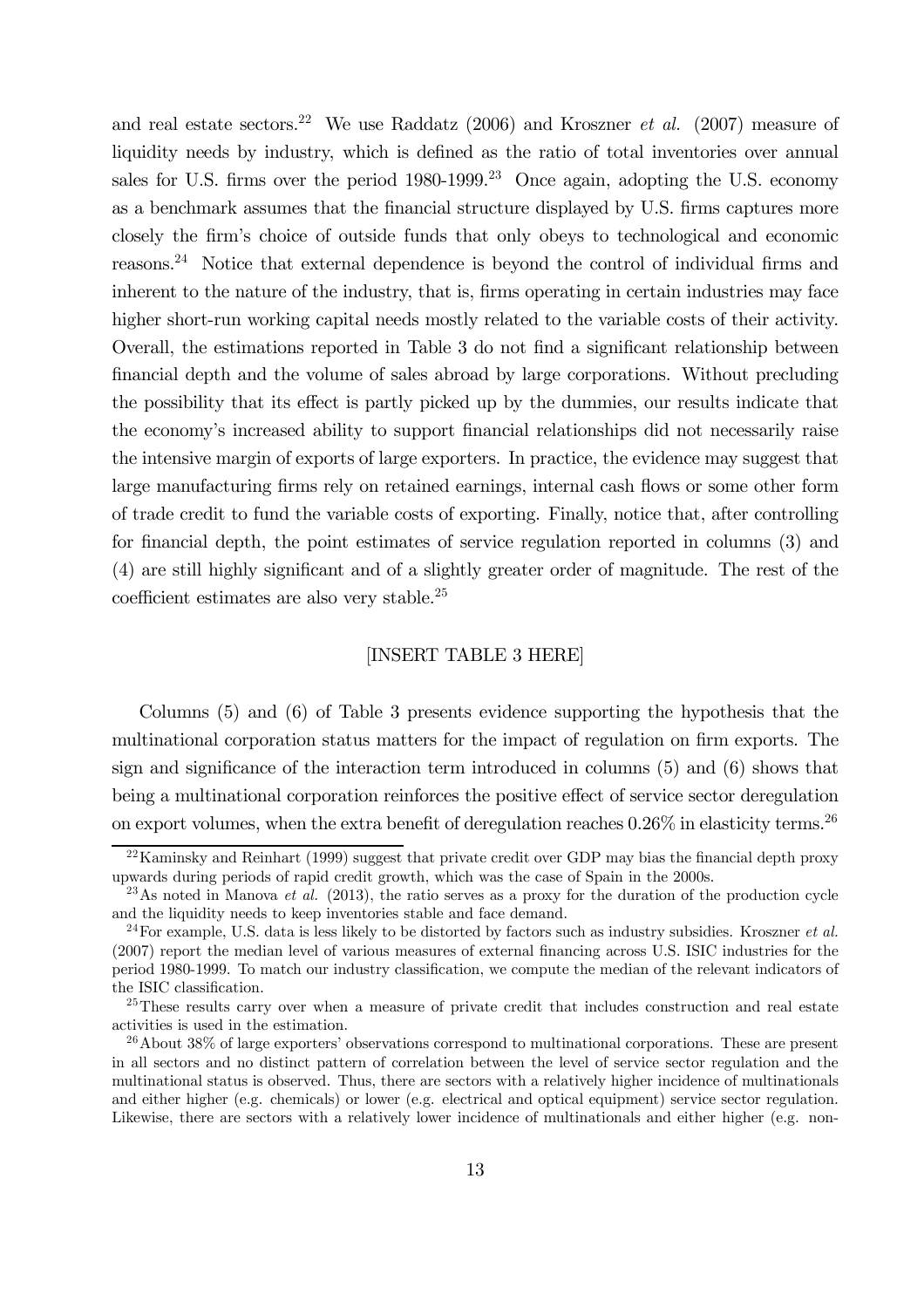Large multinational corporations may have more leverage on input price negotiations with domestic service providers as shifting production abroad may be a more credible threat. Likewise, multinational corporations may also have a bigger pool of potential providers which may help reduce the bargained price of service inputs. Both mechanisms would provide multinationals with a cost advantage that may result in higher foreign sales. Notice that coefficient estimates are very robust and that the impact of the multinational corporation dummy increases to around 45%.

Table 4 explores the hypothesis according to which the advantage of multinational corporations over domestic firms in terms of export sales is systematically greater in financially more vulnerable sectors, as shown in Manova et al.'s (2013). Multinational corporations may find it easier to access a larger pool of funds by tapping resources from the parent company or borrowing from foreign capital markets. In this context, a measure of sectoral financial vulnerability that might be particularly relevant is  $ExtFin$  (Rajan and Zingales, 1998), which is constructed as the share of capital expenditures not financed with cash flows from operations.  $ExtFin$  proxies the sectors' dependence on outside capital to fund long-term investment projects.<sup>27</sup> In order to test Manova *et al.*'s (2013) hypothesis, the specifications in columns (1) to (4) of Table 4 extend further Eq. (2) with an interaction term between multinational corporation status and sectoral financial vulnerability.<sup>28</sup> Overall, once we control for firm level attributes and service sector regulation, we do not find a significant effect of sectoral financial vulnerability on the impact of multinational corporations on exports. Hence, the evidence from our sample suggests that, in financially more vulnerable industries, the wider access to finance of multinationals does not necessarily provide them with an export advantage over large domestic firms. In the absence of pronounced liquidity constraints, this result might capture that selling more abroad is less intensive on outside finance than other type of investments.

## [INSERT TABLE 4 HERE]

Our last set of results is presented in Table 5 where we separately consider the role of each regulated service input in the baseline specification. The coefficient estimates of energy and transport are correctly signed and significant, with an average elasticity of exports to regulation of -0.1% and -0.23%, respectively. Notice that the point estimates of communications

metallic mineral products) or lower (e.g. pulp, paper, paper products, printing and publishing) service sector regulation.

<sup>&</sup>lt;sup>27</sup>As in the case of liquidity needs,  $ExtFin$  is taken from Kroszner *et al.* (2007) and refers to the period 1980-1999. Note that  $ExtFin$  may take negative (financially less vulnerable sectors) as well as positive (financially more vulnerable sectors) values.

<sup>&</sup>lt;sup>28</sup>Notice that the industry dummies absorb the level effect of sectoral financial vulnerability.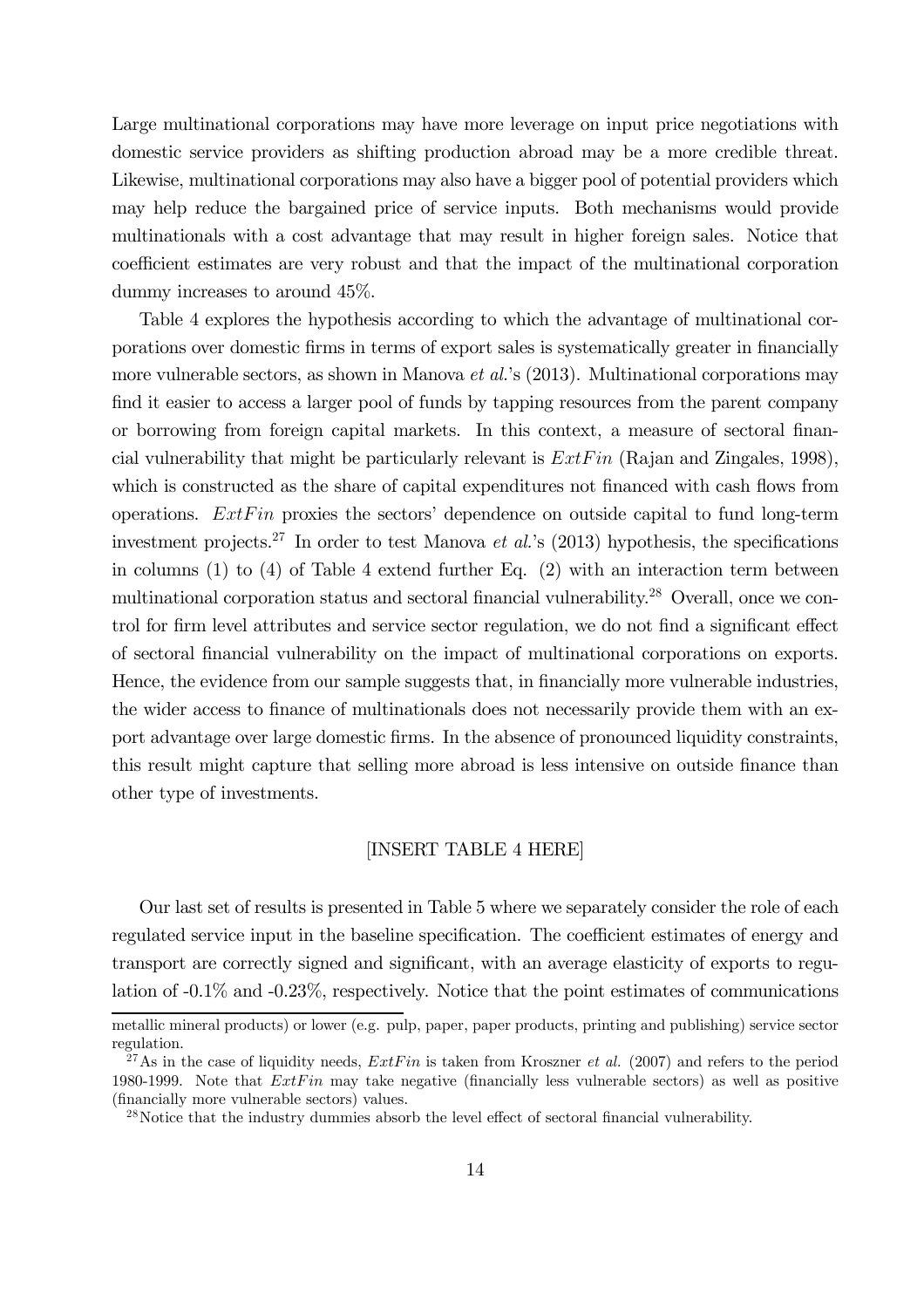and professional services, albeit correctly signed, are statistically insignicant. Alternatively, when the U.K. 2000 input-output table is used to construct  $REG_{it}$ , we find that communications is also correctly signed and significant.<sup>29</sup> Barone and Cingano  $(2011)$  found strong effects on value added growth of regulation in the provision of energy and professional services. In our sample, professional services display reduced time variation in comparison with other service components, which may explain its lack of significance when it enters Eq. (2) separately.

# [INSERT TABLE 5 HERE]

#### 4.2. Anti-competitive service regulation and SMEs' foreign sales

This section investigates whether the link between regulation and foreign sales is present when firms are small to medium-sized. Theory mechanisms suggest that, if present, this relationship might be weaker than the one identified in the case of large firms. Indeed, when we control for the aggregate measure of  $REG_{jt}$ , we do not find systematic evidence supporting the hypothesis that service sector deregulation increases the volume of exports of downstream SMEs. However, if we consider each regulated service input separately, we find a negative and significant effect of anti-competitive regulation in the provision of energy on SMEs' exports. Table 6 illustrates this result in a set of preferred estimations arrived at after a battery of specification tests. When it is significant, the magnitude of the effect of energy regulation on foreign sales is sizeable, varying from -0.14% to -0.21% in elasticity terms depending on the input-output table used to extract energy services dependence. Table 6 also reveals the relevance of both TFP and size for the export volume of SMEs, with point elasticities of 1.9% and 1%, respectively. Likewise, the results show that the currency devaluations of the first half of the 1990s may have increased SMEs' foreign sales substantially and that the SMEs reporting a recessionary main market witnessed a significant rise of their sales abroad compared to those that did not report it. In addition, the estimates presented in Table 6 suggest that the number of industrial establishments is negatively associated to the volume of exports. This result might capture, among other factors, the presence of an expansion strategy that favours reaching the domestic market over gaining scale or location for the foreign market. On the other hand, capital intensity, the level of long-term leverage with financial institutions and being owned by a foreign multinational corporation are not significantly associated to the export volume of SMEs.<sup>30</sup> Note that only 9% of SMEs observations in our sample correspond to multinational corporations, a figure much lower

 $29$ The estimates are available from the authors upon request.

 $30$ The specifications in Table 6 do not include the market share in the main market, as an overwhelming majority of SMEs declare it to be atomistic.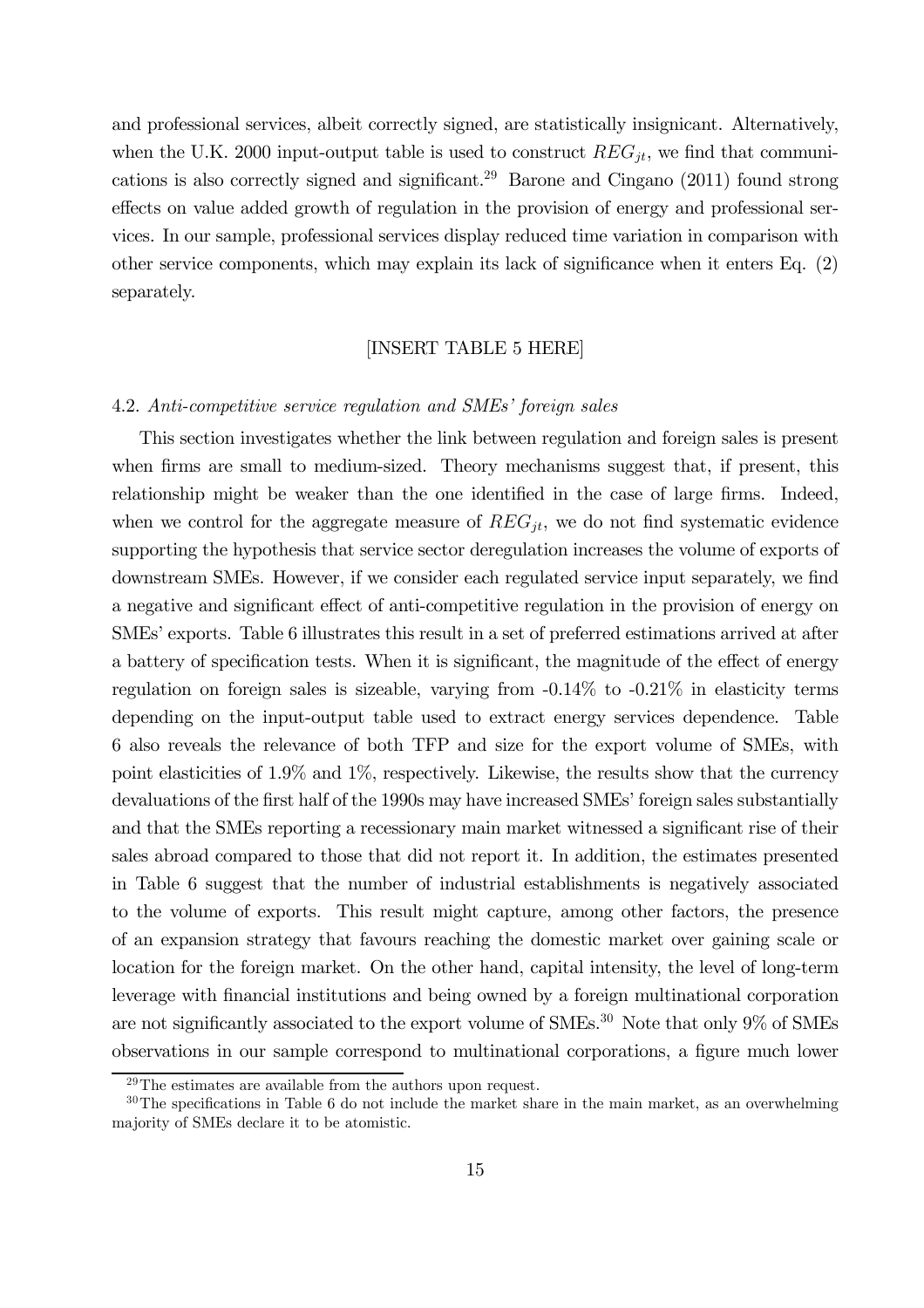than the 38% exhibited by large firms. Finally, Table 6 gathers some evidence suggesting that SMEs rely on the availability of outside capital from a deeper financial system to fund the variable costs of exporting. A point estimate of 0.064 implies an average elasticity of 0.79%, hence financial depth might raise the intensive margin of small to medium-sized exporters, more so in financially more vulnerable sectors.

#### [INSERT TABLE 6 HERE]

# 5. The estimated impact of service sector deregulation on the intensive margin of exports

This section presents a number of simulations that intend to further illustrate the impact on firm-level manufacturing exports of adopting a more efficient regulatory framework in upstream industries. Using the estimated coefficients of the baseline model reported in column 3 of Table 2, the first exercise compares the total volume of exports at the industry level simulated by the model with the corresponding counterpart once we assume that all components of  $REG_{jt}$  stayed constant over the sample period at their respective 1990 value. The aim of the exercise is to gauge the magnitude of the difference in export performance between a scenario in which Spain did not improve its regulatory framework at all and the scenario of observed service sector deregulation. Figure 3 presents the results of the first simulation.<sup>31</sup> The figure shows that the effects of lower service regulation on downstream manufacturing exports were sizeable: from the smallest gains recorded in electrical and optical equipment (13.4%) and transport equipment (27.7%) to the largest gains recorded in chemicals (64.2%), food products (69.4%) and other non-metallic mineral products (82.9%). Consistent with Figure 2, the industries that benefited the most of lower service regulation were typically more dependent on service inputs.

The second exercise calculates the potential firm-level export gains from Spain's adoption of the 'best practice' regulatory framework. We extract two measures of 'best practice' regulation that let us carry out two alternative simulations. The first 'best practice' measure computes the average of the three lowest levels of regulation by service category observed across the OECD in 2007, and holds it constant throughout the sample period. This 'best practice' regulation indicator is used to construct  $REG_{jt}$  and extract the simulated total volume of exports by industry, which is then compared with the baseline simulation of observed deregulation. Figure 3 depicts the results of the simulation exercise. The adoption of the 'best practice' regulation would have increased exports by an average of 18%, with

<sup>&</sup>lt;sup>31</sup>Note that to extract the simulated level of firm's exports at year t, we use the fitted lagged dependent value at year  $t - 1$ . For this reason, the simulation period is 1993-2008. In the figure, the numbering of manufacturing industries follows the order displayed in Table A.1.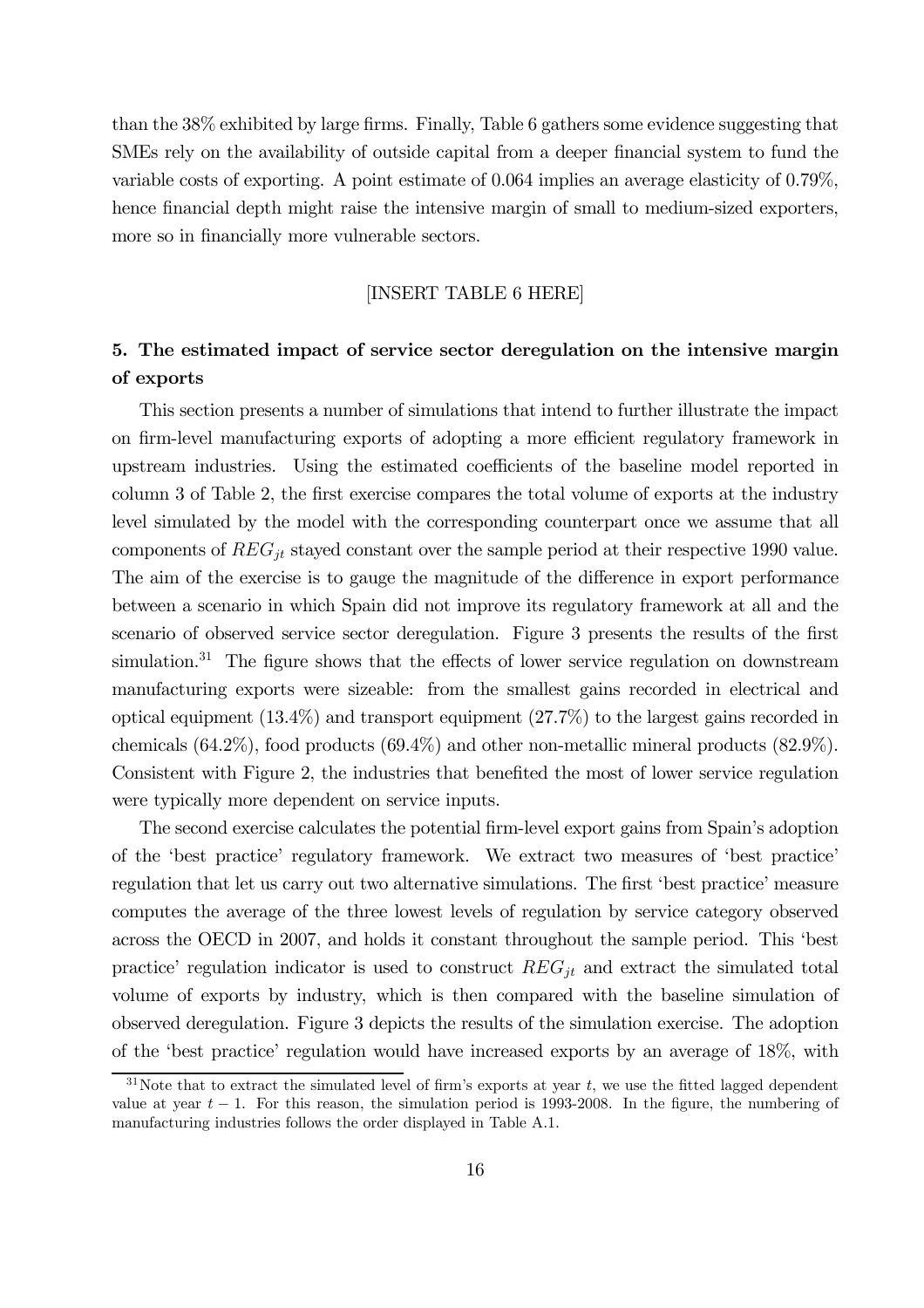a range of variation that spans from 14.8% (electrical and optical equipment) to 23.7% (other non-metallic mineral products). The second 'best practice' measure calculates the path of deregulation as the annual average of the paths of the three 'best practice' countries, where 'best practice' regulation countries are those that recorded the lowest average level of regulation over the period 1990-2007 (namely, Australia, Sweden and the U.K.). Once again, the indicator is used to compute  $REG_{jt}$  and extract the simulated total volume of exports by industry, which is then compared with the baseline one. The results are summarized in Figure 3. Adopting the 'best practice' scenario would have raised exports by 4% on average, that is, even if the deregulatory path had been much less pronounced, the impact of low regulation on exports would have been non-negligible.

## 6. Robustness

Once our baseline findings are established, we carry out a number of robustness checks. Columns (1) and (2) of Table 7 present the results of the baseline estimation for large firms when the weights of Spain's input-output matrix for the year 2000 are used to compute the extent of service dependence in the measure of  $REG_{it}$ . Once again, we find a negative and significant impact of anti-competitive service regulation on the volume of exports of large manufacturing firms. In elasticity terms, the magnitude of the effect is sizeable: -0.4% when the direct weights are used and  $-1.3\%$  when the direct and indirect dependence are both taken into account. Notice that from a simple visual inspection of the point estimates reported in Tables 1, 2 and 7, we cannot reach a conclusion regarding the sign of the bias that may be present when the definition of  $REG_{jt}$  draws information from the domestic country input-output table.<sup>32</sup> The coefficient estimates of the other explanatory variables remain robust across specifications. For the case of SMEs, columns (4) and (5) present the results of the baseline estimation when the regulation impact indicator in the provision of energy is computed incorporating the weights of Spain's 2000 input-output table. Once direct and indirect dependence is considered, the elasticity of exports to deregulation in energy provision reaches -0.4%, while the rest of coefficients are robust to the change of benchmark input-output matrix.

Column (3) of Table 7 replaces our measure of  $REG_{it}$  by the OECD RII in the sample of large firms. Given the range of variation of RII, a point estimate of -15.841 implies an elasticity of -1.86%, which is higher than the elasticity extracted from the estimation in column (2). Yet, the estimates are sufficiently close in magnitude as to be able to ascribe

 $32$  In an attempt to solve the measurement problem associated to service dependence, Barone and Cingano (2011) adopt the approach of Ciccone and Papaioannou (2006). The objective is to recover a measure of industry-level service dependence that is not specific to a benchmark country or to a level of regulation. Under this approach, a two-step estimation procedure produces an instrument for average service-dependence. Once the instrument is incorporated in the  $REG$  measure, Barone and Cingano (2011) confirm the robustness of their estimated baseline model.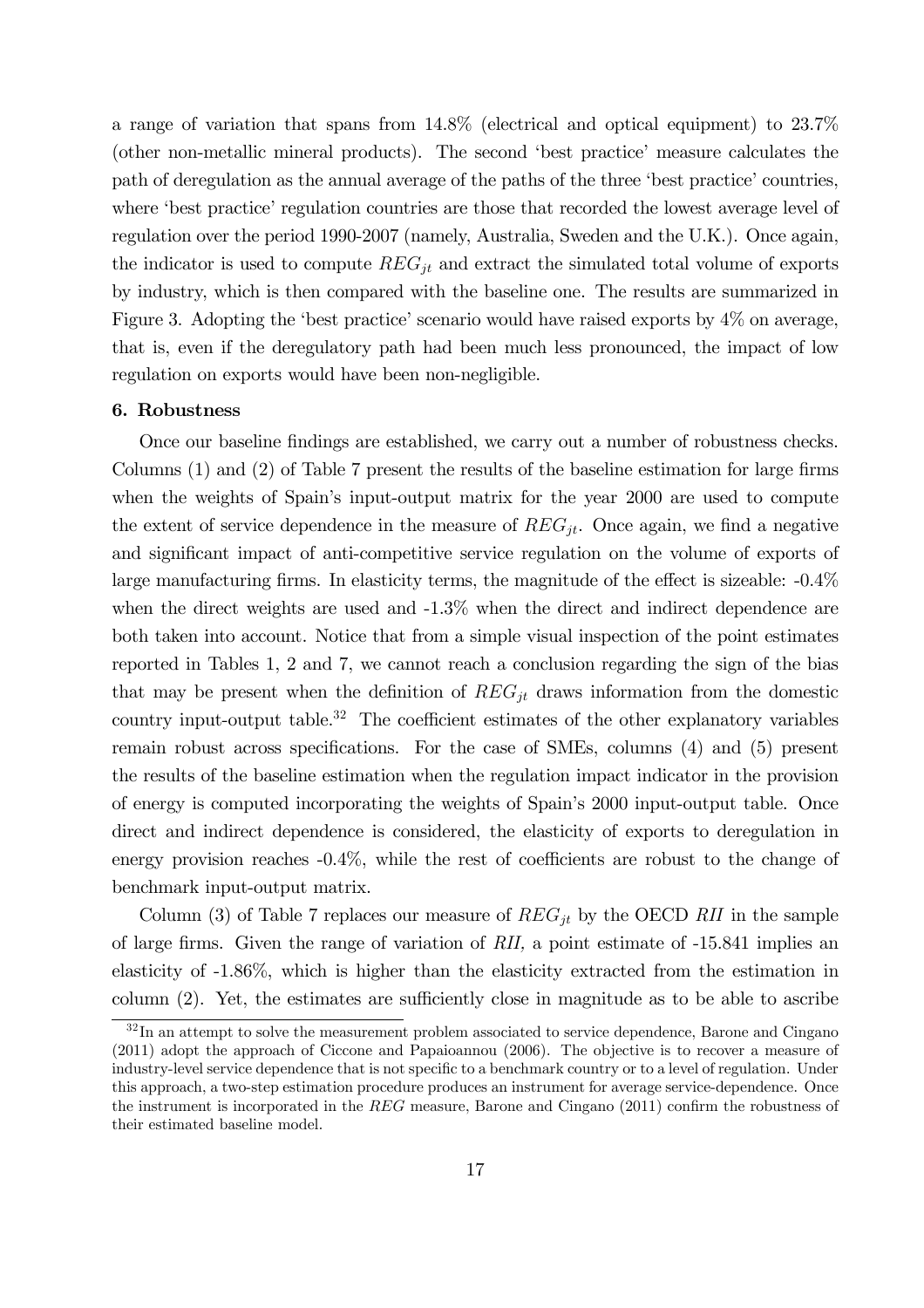the difference to the heterogeneous composition of each indicator. The rest of the estimated coefficients reported in column (3) are robust to the inclusion of the OECD RII. Likewise, the results presented in column (6) of Table 7 confirm both, the lack of statistical significance of the aggreagte OECD RII for the sample of small-to-medium sized corporations and the stability of the remaining coefficient estimates. In a final robustness exercise, we added the real volume of world exports by manufacturing industry to the baseline specifications in order to account for the upward world trade trend of the period. The world exports variable appears correctly signed but insignificant while the estimate on the  $REG_{it}$  variable was robust to this change.<sup>33</sup>

# 7. Conclusion

Growing evidence suggests that regulatory barriers to competition in the markets for inputs matter for the performance of downstream firms. Indeed, the literature has shown that anticompetitive service sector regulation shapes the pattern of comparative advantage and trade. However, evidence regarding the firm level mechanisms that drive the results is still lacking. In a panel study of firm-level data from Spanish manufacturers, we find that reducing anticompetitive regulation in the provision of upstream services has a positive and sizeable effect on the volume of exports of downstream firms. Our estimates indicate that deregulation is very beneficial for the export performance of large corporations, especially if they are foreign-owned multinationals, while the evidence for SMEs is much weaker. Hence, firm characteristics are relevant for the impact of regulation on export volumes. Intuitively, large exporters may be able to negotiate better input prices in the face of a more competitive input market environment, raising large firms' ability to compete internationally. An economic policy lesson is that SMEs may be at a relative disadvantage to fully exploit the benefits of service deregulation, highlighting the importance of firm growth. Simulation exercises of our baseline specification suggest that large firms increased substantially their volume of exports as a result of deregulation, such that the industries that benefited the most were typically more dependent on service inputs, in line with the aggregate results in Barone and Cingano (2011). Without excluding the possibility of other relevant mechanisms, our results indicate that service deregulation shapes the pattern of trade through the intensive margin of exports, that is, through the response of existing exporters to lower service regulation.

## Acknowledgements

We would like to thank Noelia Cámara, George Chouliarakis, Juan Ramón García and seminar participants at BBVA Research and the XXXVIII Simposio de Análisis Económico, December 2013, for their comments and suggestions.

<sup>33</sup>Estimates are available from the authors upon request.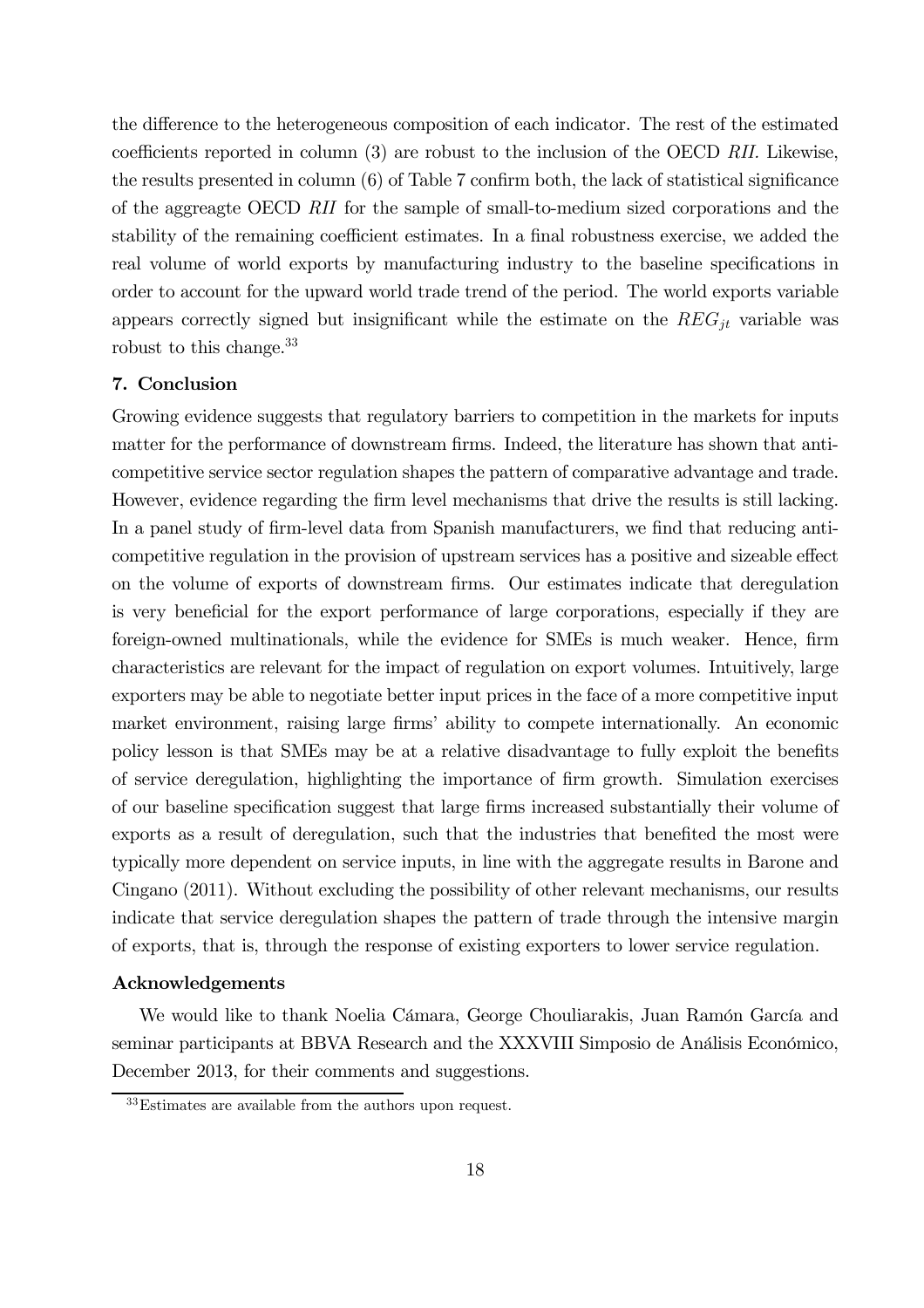# Appendix

A.1. Firm-level TFP estimation using Levisohn and Petrin's (2003) control function approach

The point of departure to obtain firm-level TFP estimates is the log-linearized representation of a standard Hicks-neutral Cobb-Douglas production function where firm's gross output depends upon a number of observed determinants (namely capital stock, labor and intermediate inputs) and of unobserved determinants that are gathered in the productivity term, commonly referred to as TFP. In this context, we use the Levinsohn and Petrin (2003) estimation technique that adopts an explicit structural model of firm behavior to address the well-known 'transmission bias' problem and that accounts for serial correlation of productivity shocks. In order to derive their production function estimator, Levinsohn and Petrin (2003) rely on the firm's demand for intermediate inputs to back out a proxy for unobserved productivity. The identification of production function elasticities is done in a two-stage estimation procedure that critically hinges on a number of assumptions, e.g., a monotonically increasing relation between intermediate input use and productivity, the 'quasi-fixed' nature of capital stock whereby the level of capital stock is determined prior to firm's experience of the random productivity shock, or that the first lag of intermediate input use can serve as an instrument to identify the intermediate input elasticity in the second-stage of the estimation. Albeit the choice of this estimator is not absent of criticism, from Table A.1 we note that the magnitudes of the estimated input elasticities are consistent with the ones obtained in the literature using alternative techniques applied to the ESEE database (González and Miles-Touya, 2012).<sup>34</sup> The estimator was implemented on firm-level data from 10 manufacturing industries using the levpet command in Stata (Petrin et al., 2004).

# [INSERT TABLE A.1 HERE]

A.2. Sample distributions by sector of activity.

# [INSERT TABLE A.2 HERE]

#### References

Arellano, M., Bover, O., 1995. Another look at the instrumental variable estimation of error-components models. Journal of Econometrics 68, 29-51.

<sup>&</sup>lt;sup>34</sup>A thorough and critical survey of the estimation techniques available for Cobb-Douglas production function estimation at the firm level can be found in Eberhardt and Helmers (2010).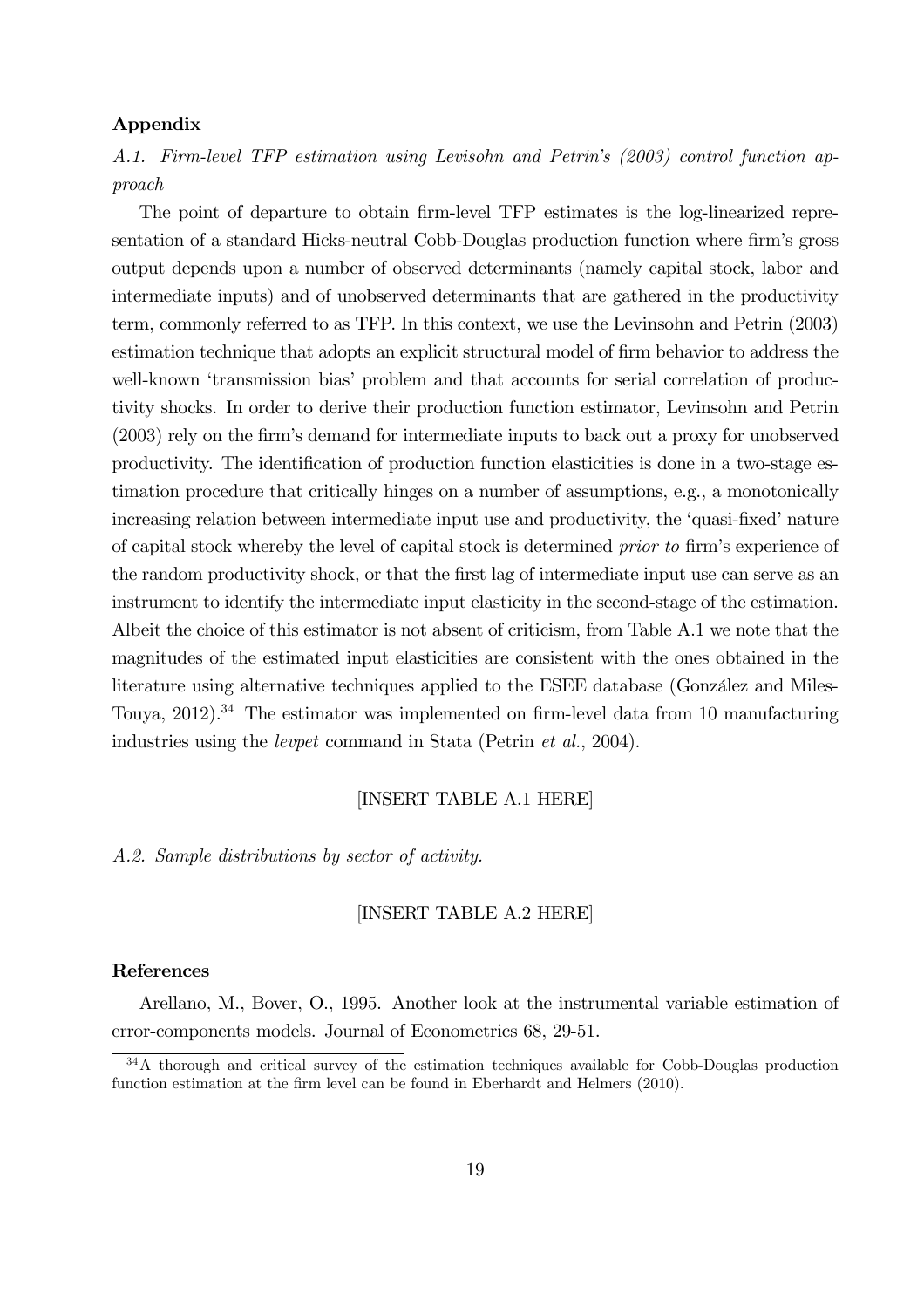Arnold, J.M., Javorcik, B.S., Mattoo, A., 2011. Does service liberalization benefit manufacturing firms? Evidence from the Czech Republic. Journal of International Economics 85, 136-146.

Barone, G., Cingano, F., 2011. Service regulation and growth: Evidence from OECD countries. Economic Journal 121, 931-957.

Bas, M., 2013. Does service liberalization affect manufacturing firms' export performance? Evidence from India. CEPII Working Paper No. 17.

Berman, N., Héricourt, J., 2010. Financial factors and the margins of trade: Evidence from cross-country firm-level data. Journal of Development Economics 93, 206-217.

Blanchard, O., Giavazzi, F. 2003. Macroeconomic effects of regulation and deregulation in goods and labor markets. Quarterly Journal of Economics 118, 879-907.

Blundell, R., Bond, S., 1998. Initial conditions and moment restrictions in dynamic panel data models. Journal of Econometrics 87, 115-143.

Bourlès, R., Cette, G., Lopez, J., Mairesse, J., Nicoletti, G., 2013. Do product market regulations in upstream sectors curb productivity growth? Panel data evidence for OECD Countries. Review of Economics and Statistics 95, 1750-1768.

Ciccone, A., Papaioannou, E., 2006. Adjustment to target capital, finance and growth. CEPR Discussion Paper No. 5969.

Conway, P., Nicoletti, G., 2006. Product market regulation in the non-manufacturing sectors of OECD countries: Measurement and highlights. OECD Economics Department Working Papers No. 530.

Correa-López, M., 2007. Price and quantity competition in a differentiated duopoly with upstream suppliers. Journal of Economics & Management Strategy 16, 469-505.

Cuñat, A., Melitz, M., 2012., Volatility, labor market flexibility, and the pattern of comparative advantage. Journal of the European Economic Association 10, 225-254.

Delgado, M.A., Fariñas, J.C., Ruano, S., 2002. Firm productivity and export markets: a non-parametric approach Journal of International Economics 57, 397-422.

Eberhardt, M., Helmers, C., 2010. Untested assumptions and data slicing: A critical review of firm-level production function estimators. Mimeograph.

Escribano, A., Stucchi, R., 2008. Catching up in total factor productivity through the business cycle: evidence from Spanish manufacturing surveys. Economics Working Papers 085125, Universidad Carlos III.

González, X., Miles-Touya, D., 2012. Labor market rigidities and economic efficiency: Evidence from Spain. Labour Economics 19, 833-845.

González, X., Jaumandreu, J., Pazó, C., 2005. Barriers to innovation and subsidy effectiveness. Rand Journal of Economics 36, 930-950.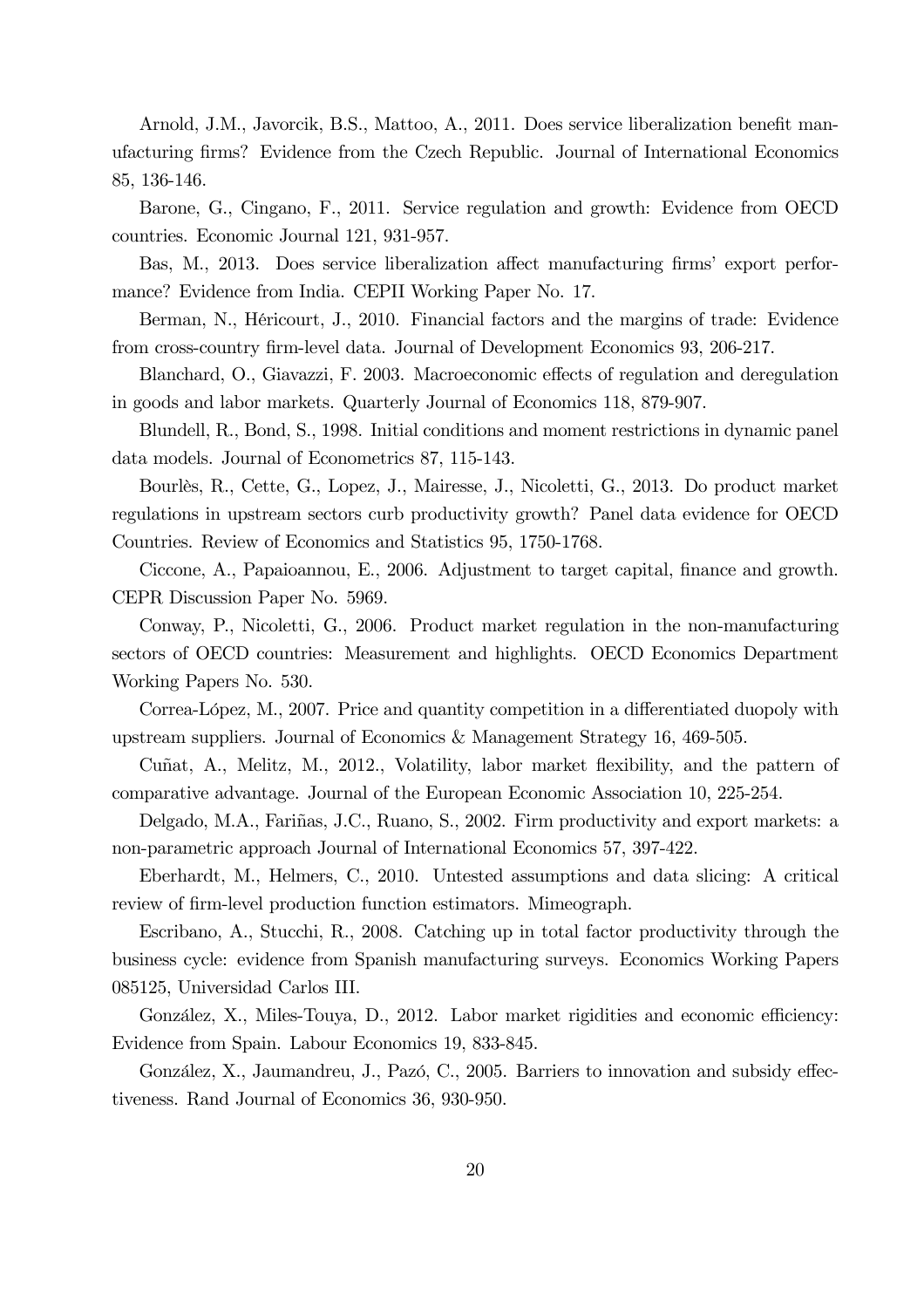Greenaway, D., Guariglia, A., Kneller, R., 2007. Financial factors and exporting decisions. Journal of International Economics 73, 377-95.

Helpman, E., 1984. A simple theory of international trade with multinational corporations. Journal of Political Economy 92, 451-471.

Helpman, E., Itskhoki, O., 2010. Labor market rigidities, trade and unemployment. Review of Economic Studies 77, 1100—37.

Helpman, E., Melitz, M., Yeaple, S., 2004. Exports versus FDI with heterogeneous firms. American Economic Review 94, 300—316.

Horn, H., Wolinsky, A., 1988. Bilateral monopolies and incentives for merger. Rand Journal of Economics 19, 408—419.

Kaminsky, G.L., Reinhart, C.M., 1999. The twin crises: the causes of banking and balance-of-payments problems. American Economic Review 89, 473—500.

Kroszner, D., Laeven, L., Klingebiel, R., 2007. Banking crises, financial dependence, and growth. Journal of Financial Economics 84, 187-228.

Levchenko, A., 2007. Institutional quality and international trade. Review of Economic Studies 74, 791-819.

Levinsohn, J., Petrin, A., 2003. Estimating production functions using inputs to control for unobservables. Review of Economic Studies 70, 317-341.

Manova, K., 2013. Credit constraints, heterogeneous firms, and international trade. Review of Economic Studies 80, 711-744.

Manova, K., Wei, S.J., Zhang, Z., 2013. Firm exports and multinational activity under credit constraints. NBER Working Paper 16905.

Markusen, J. and A. Venables (2000). The theory of endowment, intra-industry and multi-national trade. Journal of International Economics 52, 209—234.

Minetti, R., Zhu, S.C., 2011. Credit constraints and firm export: microeconomic evidence from Italy. Journal of International Economics 83, 109-125.

Mukherjee, A., 2008. Unionised labour market and strategic production decision of a multinational. Economic Journal 118, 1621—1639.

Nunn, N., 2007. Relationship-specificity, incomplete contracts, and the pattern of trade. Quarterly Journal of Economics 122, 569-600.

OECD, 2014. Going for Growth. Paris: OECD.

Petrin, A., Poi, B.P., Levinsohn, J., 2004. Production function estimation in Stata using inputs to control for unobservables. Stata Journal 4, 113-123.

Raddatz, C., 2006. Liquidity needs and vulnerability to financial underdevelopment. Journal of Financial Economics 80, 677—722.

Rajan, R., Zingales, L., 1998. Financial dependence and growth. American Economic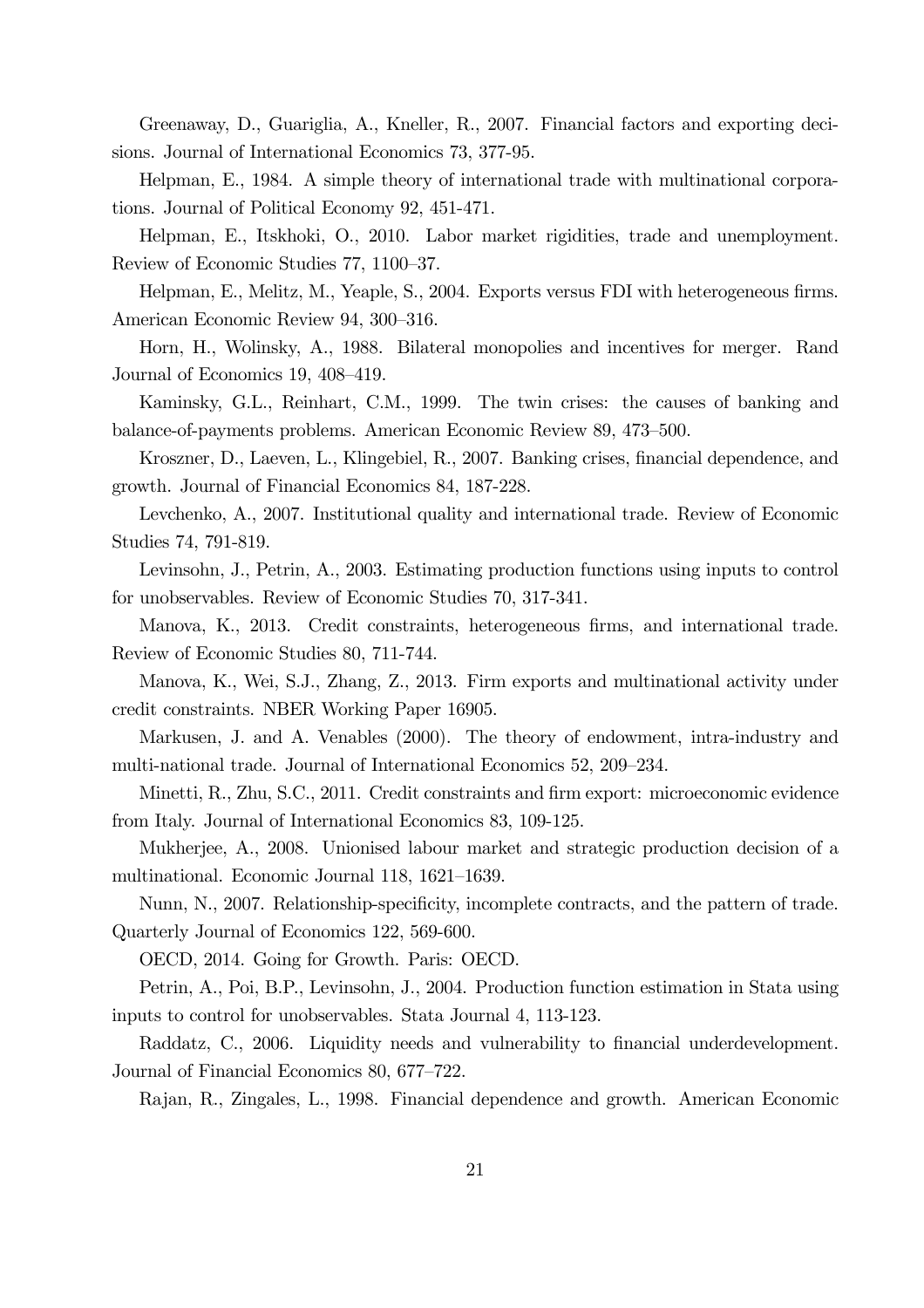Review 88, 559-586.

Roodman, D., 2009. Practitioners' corner: A note on the theme of too many instruments. Oxford Bulletin of Economics and Statistics 71, 135-158.

Yeaple, S., 2003. The role of skill endowments in the structure of U.S. outward FDI. Review of Economics and Statistics 85, 726-734.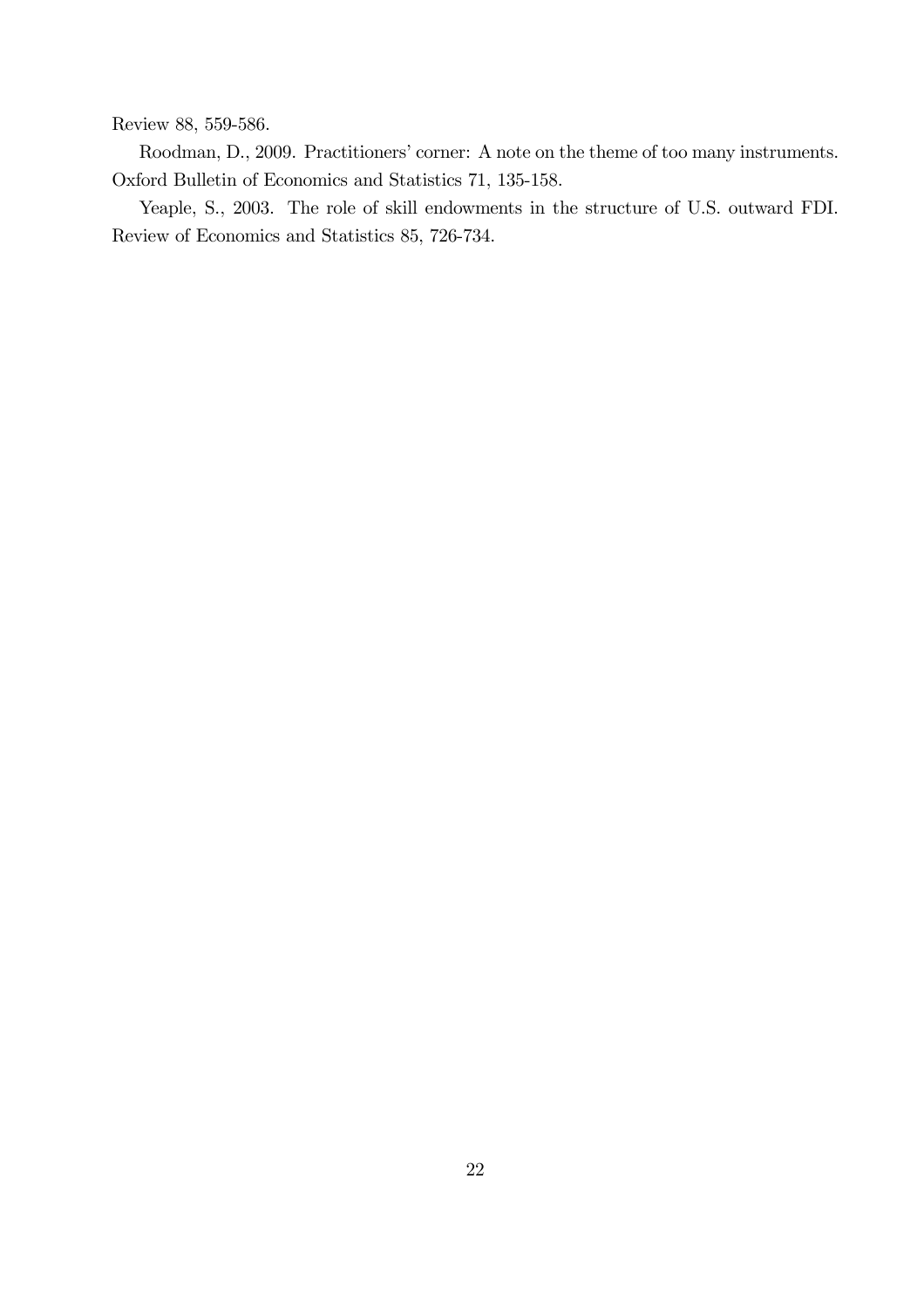

Fig. 1. The OECD Regulation Impact Indicator, selected manufacturing sectors, 1991-2007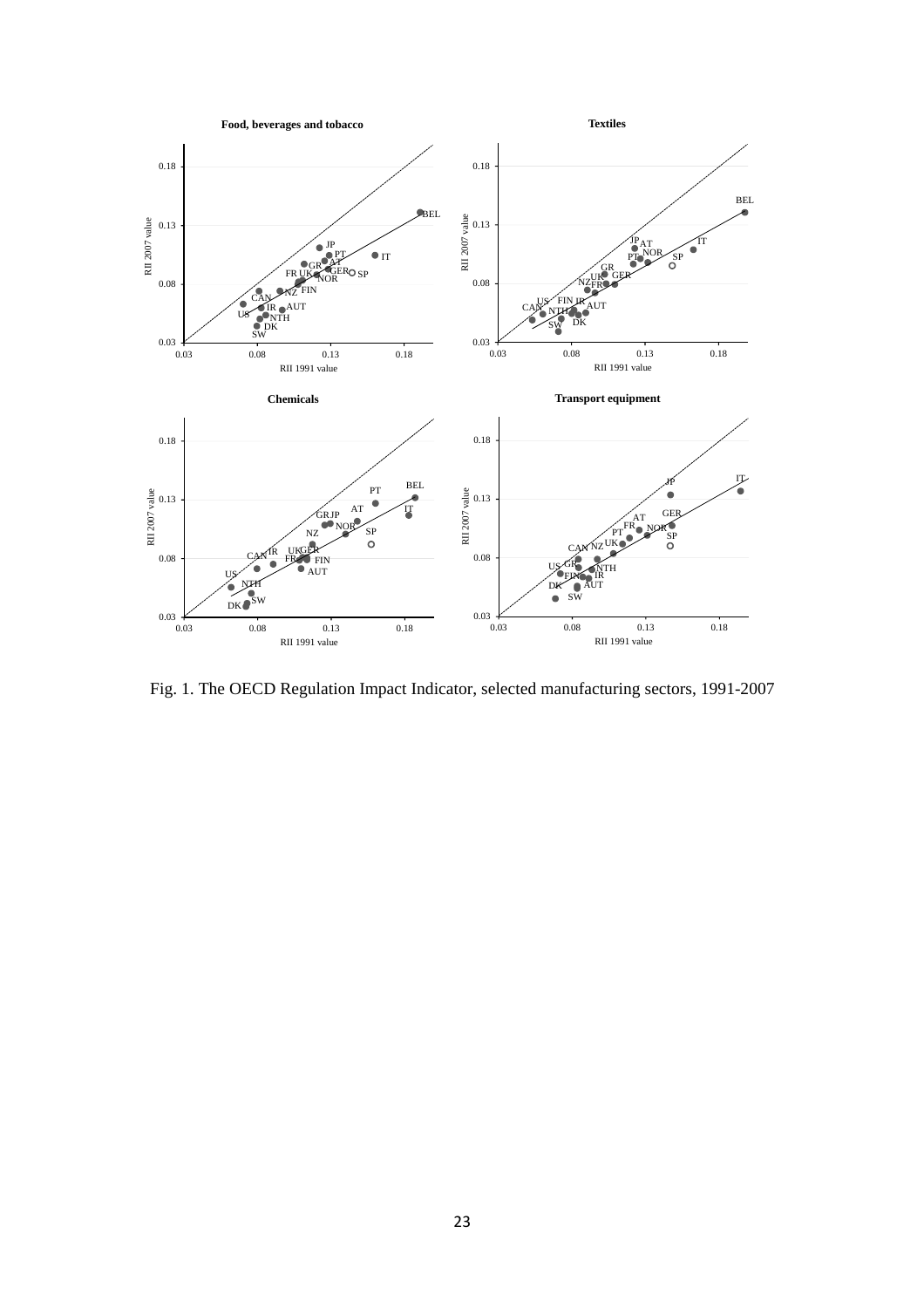# Table 1. Summary statistics, 1991-2008

|                                 | Total sample |        |       | Large exporting firms | <b>Exporting SMEs</b> |       |
|---------------------------------|--------------|--------|-------|-----------------------|-----------------------|-------|
| Variables                       | Mean         | S.D.   | Mean  | S.D.                  | Mean                  | S.D.  |
| Exports (in logs)               | 14.44        | 2.68   | 16.57 | 1.73                  | 13.43                 | 1.89  |
| $TFP$ (in logs)                 | 2.53         | 1.31   | 2.75  | 1.50                  | 2.53                  | 1.22  |
| Capital intensity (in logs)     | 9.93         | 1.05   | 10.67 | 0.82                  | 9.89                  | 0.94  |
| Size (in logs)                  | 4.33         | 1.51   | 6.31  | 0.75                  | 3.77                  | 0.81  |
| Market share in main market (%) | 12.16        | 20.24  | 19.99 | 22.39                 | 10.94                 | 19.67 |
| Leverage ratio                  | 2.59         | 289.92 | 0.35  | 5.54                  | 0.51                  | 2.57  |
| Age (in $\log s$ )              | 2.85         | 0.93   | 3.32  | 0.83                  | 2.83                  | 0.91  |
| Foreign ownership $(\%)$        | 18.16        | 37.05  | 46.45 | 47.59                 | 13.15                 | 32.08 |

Note: See the text and the notes to Table A.1 for a detailed description of the variables and the definition of each sample. Source: Authors' calculations based on ESEE, Fundación SEPI.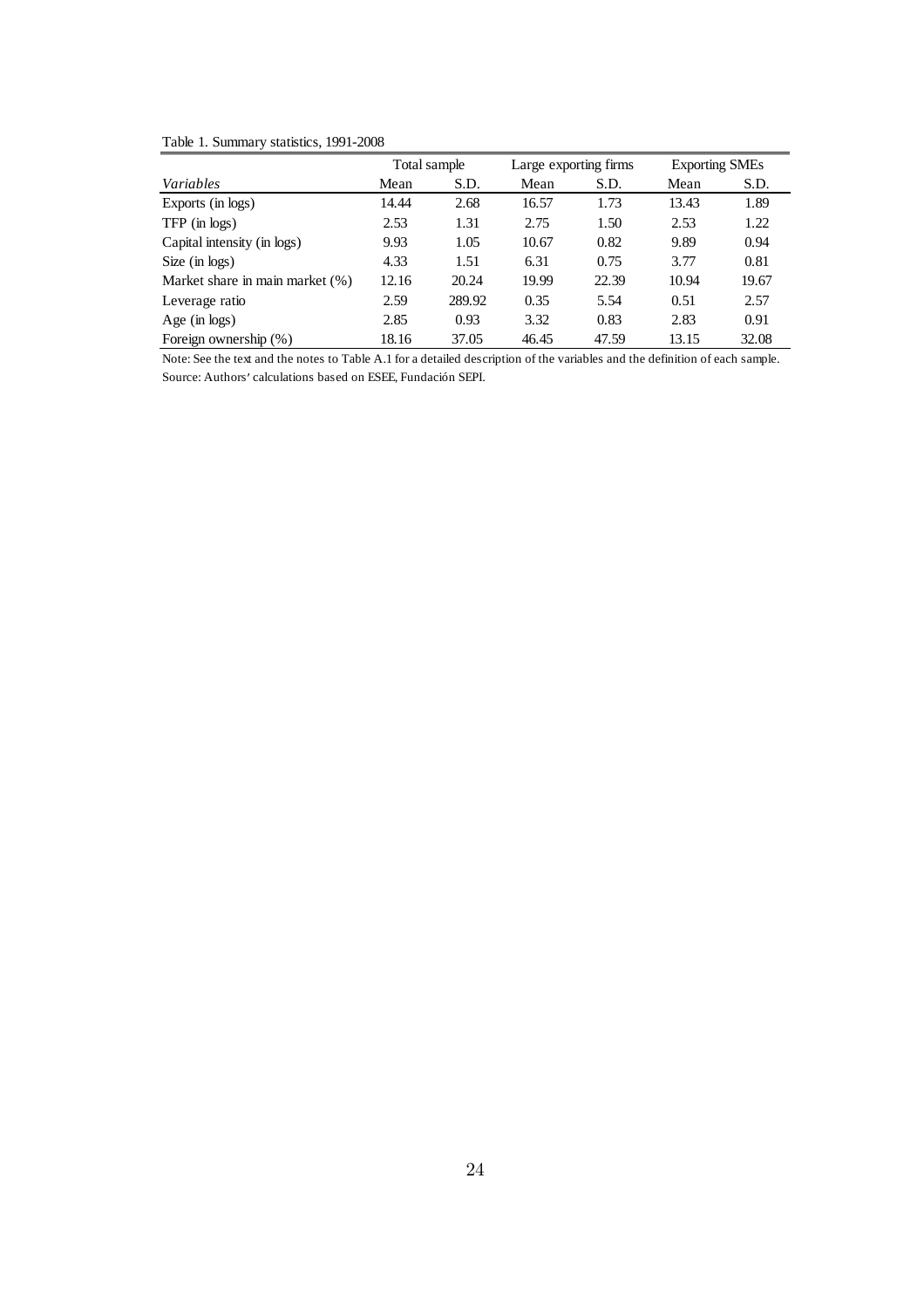

Fig. 2. Spain:  $REG_{jt}$  by manufacturing sector (based on U.S. I/O Table for year 2000, direct dependence)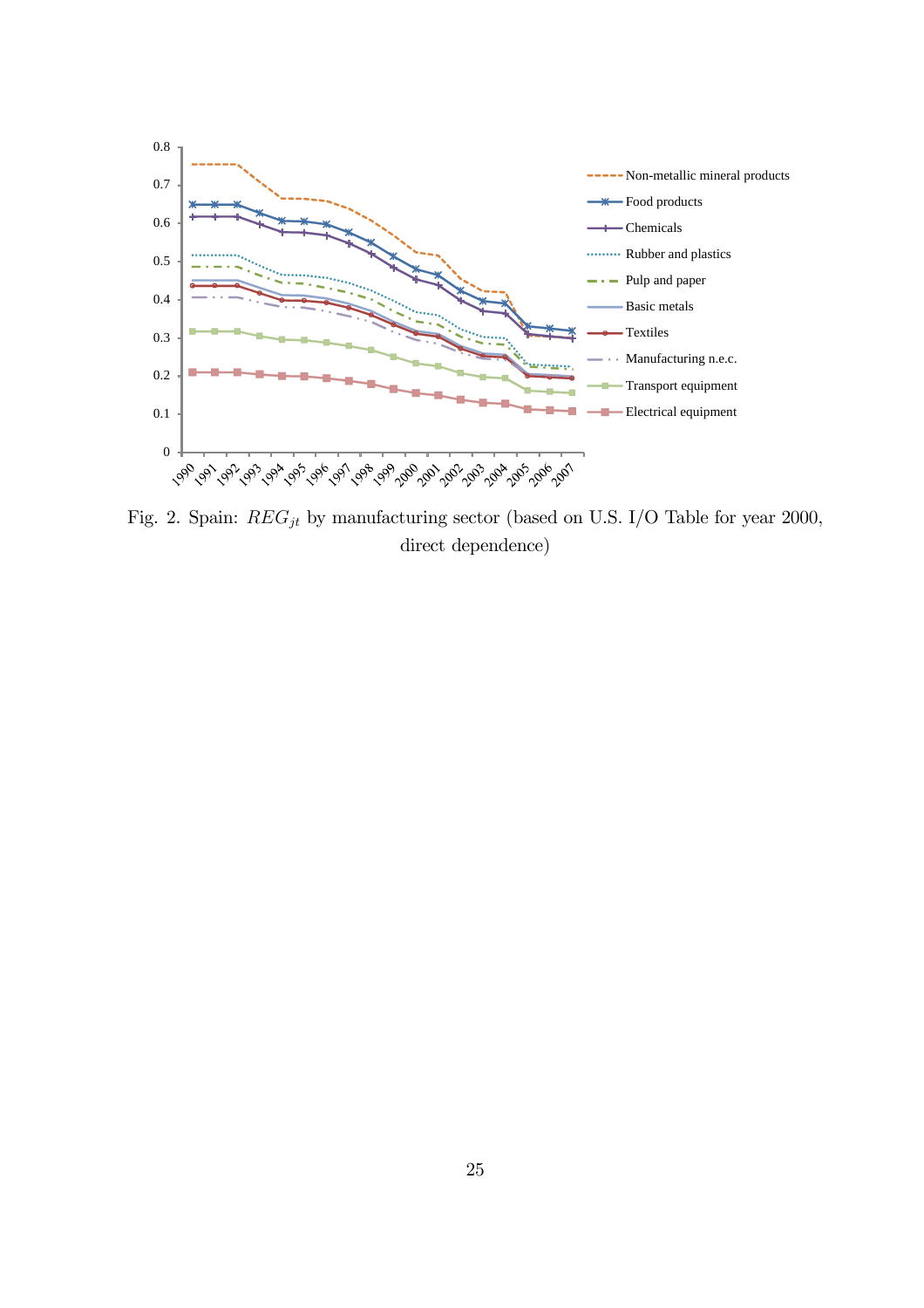| Dep. variable: Log exports             |                      |               |                   |                   |                 |                   |
|----------------------------------------|----------------------|---------------|-------------------|-------------------|-----------------|-------------------|
|                                        | $(1)$ U.S. 1995      | (2) U.S. 1995 | $(3)$ U.S. $2000$ | $(4)$ U.S. $2000$ | $(5)$ U.S. 2005 | $(6)$ U.S. $2005$ |
|                                        | direct               | direct and    | direct            | direct and        | direct          | direct and        |
| Regressors                             |                      | indirect      |                   | indirect          |                 | indirect          |
| Log exports $(t-1)$                    | $0.358***$           | $0.360***$    | $0.360***$        | $0.361***$        | $0.357***$      | $0.360***$        |
|                                        | [0.081]              | [0.081]       | [0.081]           | [0.081]           | [0.081]         | [0.081]           |
| TFP (in logs)                          | $1.332***$           | $1.343***$    | $1.332***$        | $1.335***$        | $1.346***$      | $1.357***$        |
|                                        | [0.416]              | [0.415]       | [0.415]           | [0.414]           | [0.417]         | [0.416]           |
| Capital intensity (in logs)            | $0.359*$             | $0.354*$      | $0.369*$          | $0.362*$          | $0.376*$        | $0.371*$          |
|                                        | [0.200]              | [0.201]       | [0.200]           | [0.202]           | [0.196]         | [0.197]           |
| Size (in logs)                         | $0.679**$            | $0.668**$     | $0.682**$         | $0.672**$         | $0.687**$       | $0.683**$         |
|                                        | [0.292]              | [0.297]       | [0.291]           | [0.294]           | [0.285]         | [0.288]           |
| Market share                           | 0.000                | $-0.001$      | 0.000             | 0.000             | 0.000           | 0.000             |
|                                        | [0.003]              | [0.003]       | [0.003]           | [0.003]           | [0.003]         | [0.003]           |
| Leverage                               | $-0.001$             | $-0.001$      | $-0.001$          | $-0.001$          | $-0.001$        | $-0.001$          |
|                                        | [0.009]              | [0.008]       | [0.008]           | [0.008]           | [0.009]         | [0.008]           |
| Age $(in \text{ logs})$                | $-0.096***$          | $-0.095***$   | $-0.094***$       | $-0.093***$       | $-0.095***$     | $-0.094***$       |
|                                        | [0.035]              | [0.035]       | [0.035]           | [0.035]           | [0.035]         | [0.035]           |
| $REG(t-1)$                             | $-1.525***$          | $-2.292***$   | $-1.189**$        | $-0.932*$         | $-1.287*$       | $-2.253*$         |
|                                        | [0.570]              | [0.796]       | [0.583]           | [0.559]           | [0.678]         | [1.318]           |
| Devaluation                            | $0.580***$           | 0.949***      | $0.533**$         | $0.565**$         | $0.597**$       | $1.029**$         |
|                                        | [0.213]              | [0.304]       | [0.220]           | [0.244]           | [0.252]         | [0.474]           |
| <b>MNC</b>                             | $0.142**$            | $0.142**$     | $0.142**$         | $0.143**$         | $0.144**$       | $0.145**$         |
|                                        | [0.059]              | [0.060]       | [0.060]           | [0.060]           | [0.060]         | [0.060]           |
| Recession                              | 0.420                | 0.422         | 0.419             | 0.429             | 0.426           | 0.425             |
|                                        | [0.293]              | [0.291]       | [0.29]            | [0.298]           | [0.295]         | [0.294]           |
| Number of:                             |                      |               |                   |                   |                 |                   |
| Observations 3944                      |                      | 3944          | 3944              | 3944              | 3944            | 3944              |
| Groups 587                             |                      | 587           | 587               | 587               | 587             | 587               |
| Instruments 61                         |                      | 61            | 61                | 61                | 61              | 61                |
| Arellano-Bond AR(2) test               | 0.62(0.54)           | 0.62(0.53)    | 0.62(0.54)        | 0.62(0.53)        | 0.62(0.53)      | 0.63(0.53)        |
| Arellano-Bond AR(3) test               | $-0.48(0.63)$        | $-0.47(0.64)$ | $-0.49(0.62)$     | $-0.50(0.61)$     | $-0.54(0.59)$   | $-0.56(0.58)$     |
| Hansen test of overid.                 | 13.79 (0.97)         | 13.66 (0.97)  | 13.65 (0.97)      | 13.52 (0.97)      | 13.40 (0.97)    | 13.32 (0.97)      |
| Difference-in-Hansen tests:            |                      |               |                   |                   |                 |                   |
| GMM instruments for levels 3.03 (0.88) |                      | 3.10(0.88)    | 2.96(0.89)        | 3.03(0.88)        | 2.89(0.90)      | 2.88(0.90)        |
| Lagged exports 0.43 (0.93)             |                      | 0.43(0.93)    | 0.46(0.93)        | 0.46(0.93)        | 0.48(0.92)      | 0.47(0.93)        |
|                                        | TFP 1.32 (0.52)      | 1.15(0.56)    | 1.08(0.58)        | 1.09(0.58)        | 1.05(0.59)      | 0.94(0.62)        |
| Capital intensity 0.26 (0.88)          |                      | 0.24(0.88)    | 0.32(0.85)        | 0.30(0.86)        | 0.32(0.85)      | 0.29(0.86)        |
|                                        | Size 0.61 (0.96)     | 0.60(0.96)    | 0.60(0.96)        | 0.53(0.97)        | 0.59(0.97)      | 0.58(0.97)        |
| Market share 0.73 (0.87)               |                      | 0.70(0.87)    | 0.66(0.88)        | 0.65(0.88)        | 0.68(0.88)      | 0.76(0.86)        |
|                                        | Leverage 11.2 (0.85) | 11.3(0.84)    | 11.2(0.85)        | 11.2(0.85)        | 11.0(0.86)      | 11.0(0.86)        |

Table 2. Service regulation and large firms' foreign sales: U.S. weights, 1992-2008

Notes: All specifications include a constant term, time and industry dummies; \*\*\* denotes statistical significance at 1%, \*\* at 5% and \* at 10% level; two-step efficient system GMM estimation; in brackets, Windmeijer-corrected robust standard errors; test statistics are reported with p-values in parentheses. MNC refers to the multinational corporation dummy; devaluation takes the value of 1 in 1992, 1993 and 1995. The dummy recession is instrumented with its own lag.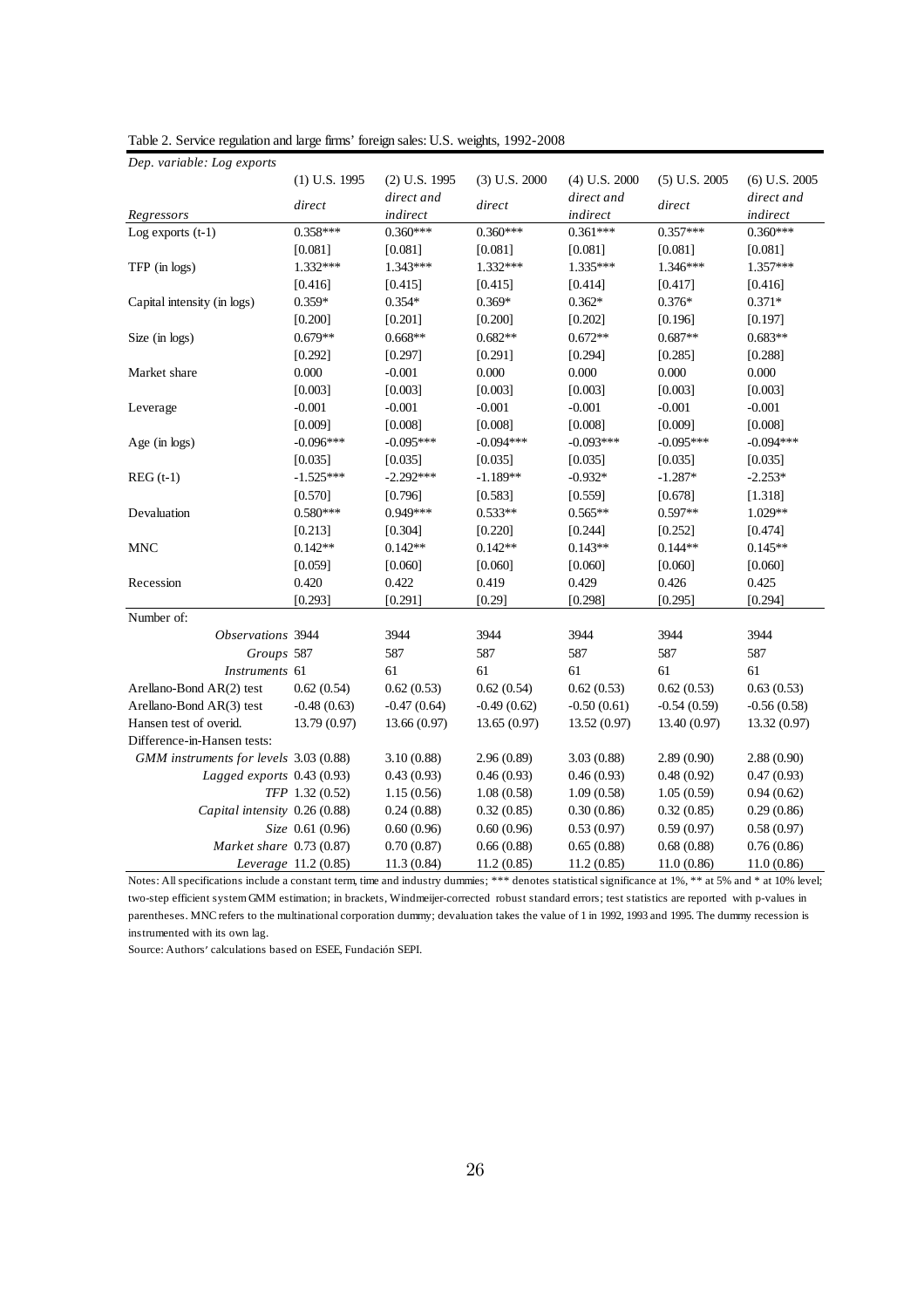| Dep. variable: Log exports             |                      |                             | Direct dependence |                                 |                 |                               |  |
|----------------------------------------|----------------------|-----------------------------|-------------------|---------------------------------|-----------------|-------------------------------|--|
|                                        | $(1)$ U.K. $2000$    | (2) U.K. 2000 (3) U.S. 2000 |                   | $(4)$ U.K. 2000                 | $(5)$ U.S. 2000 | $(6)$ U.K. $2000$             |  |
|                                        | direct               | direct and                  |                   | Financial depth Financial depth |                 | Regulation and Regulation and |  |
| Regressors                             |                      | indirect                    |                   |                                 | <b>MNCs</b>     | <b>MNCs</b>                   |  |
| Log exports $(t-1)$                    | $0.357***$           | $0.359***$                  | $0.359***$        | $0.357***$                      | $0.355***$      | $0.352***$                    |  |
|                                        | [0.081]              | [0.081]                     | [0.082]           | [0.082]                         | [0.081]         | [0.081]                       |  |
| $TFP$ (in logs)                        | 1.355***             | $1.356***$                  | $1.331***$        | $1.351***$                      | 1.349***        | 1.384***                      |  |
|                                        | [0.421]              | [0.418]                     | [0.414]           | [0.420]                         | [0.413]         | [0.430]                       |  |
| Capital intensity (in logs)            | $0.369*$             | $0.370*$                    | $0.365*$          | $0.366*$                        | $0.369*$        | $0.375**$                     |  |
|                                        | [0.199]              | [0.200]                     | [0.202]           | [0.200]                         | [0.198]         | [0.193]                       |  |
| Size $(in \text{ logs})$               | $0.687**$            | $0.689**$                   | $0.669**$         | $0.676**$                       | $0.688**$       | $0.691**$                     |  |
|                                        | [0.290]              | [0.292]                     | [0.294]           | [0.293]                         | [0.295]         | [0.285]                       |  |
| Market share                           | 0.000                | $-0.001$                    | 0.000             | 0.000                           | 0.000           | 0.000                         |  |
|                                        | [0.003]              | [0.003]                     | [0.003]           | [0.003]                         | [0.003]         | [0.003]                       |  |
| Leverage                               | $-0.001$             | $-0.001$                    | $-0.001$          | $-0.001$                        | $-0.001$        | $-0.001$                      |  |
|                                        | [0.008]              | [0.008]                     | [0.008]           | [0.008]                         | [0.008]         | [0.008]                       |  |
| Age (in $\log s$ )                     | $-0.096***$          | $-0.096***$                 | $-0.094***$       | $-0.096***$                     | $-0.095***$     | $-0.097***$                   |  |
|                                        | [0.035]              | [0.035]                     | [0.035]           | [0.035]                         | [0.035]         | [0.035]                       |  |
| $REG(t-1)$                             | $-1.582***$          | $-3.159***$                 | $-1.469**$        | $-1.705***$                     | $-1.021*$       | $-1.430***$                   |  |
|                                        | [0.565]              | [1.060]                     | [0.613]           | [0.598]                         | [0.598]         | [0.559]                       |  |
| $REG(t-1)$ x MNC                       |                      |                             |                   |                                 | $-0.702*$       | $-0.780**$                    |  |
|                                        |                      |                             |                   |                                 | [0.370]         | [0.393]                       |  |
| Devaluation                            | $0.650***$           | 1.448***                    | $0.965*$          | $0.930*$                        | $0.542***$      | $0.667***$                    |  |
|                                        | [0.228]              | [0.449]                     | [0.520]           | [0.504]                         | [0.218]         | [0.228]                       |  |
| <b>MNC</b>                             | $0.142**$            | $0.140**$                   | $0.143**$         | $0.143**$                       | $0.378***$      | $0.388***$                    |  |
|                                        | [0.060]              | [0.060]                     | [0.060]           | [0.060]                         | [0.133]         | [0.135]                       |  |
| FINDEV x LiqNeeds                      |                      |                             | 0.035             | 0.024                           |                 |                               |  |
|                                        |                      |                             | [0.038]           | [0.037]                         |                 |                               |  |
| Recession                              | 0.418                | 0.413                       | 0.418             | 0.414                           | 0.408           | 0.395                         |  |
|                                        | [0.293]              | [0.294]                     | [0.292]           | [0.292]                         | [0.292]         | [0.293]                       |  |
| Number of:                             |                      |                             |                   |                                 |                 |                               |  |
| Observations 3944                      |                      | 3944                        | 3944              | 3944                            | 3944            | 3944                          |  |
| Groups 587                             |                      | 587                         | 587               | 587                             | 587             | 587                           |  |
| Instruments 61                         |                      | 61                          | 62                | 62                              | 62              | 62                            |  |
| Arellano-Bond AR(2) test               | 0.62(0.54)           | 0.62(0.53)                  | 0.62(0.54)        | 0.62(0.54)                      | 0.66(0.51)      | 0.64(0.52)                    |  |
| Arellano-Bond AR(3) test               | $-0.49(0.63)$        | $-0.51(0.61)$               | $-0.47(0.64)$     | $-0.47(0.64)$                   | $-0.54(0.59)$   | $-0.50(0.62)$                 |  |
| Hansen test of overid.                 | 13.58 (0.97)         | 13.65(0.97)                 | 13.56 (0.97)      | 13.54(0.97)                     | 13.13 (0.98)    | 13.34 (0.97)                  |  |
| Difference-in-Hansen tests:            |                      |                             |                   |                                 |                 |                               |  |
| GMM instruments for levels 2.94 (0.89) |                      | 3.01(0.88)                  | 3.04(0.88)        | 3.01(0.88)                      | 2.49(0.93)      | 2.48 (0.93)                   |  |
| Lagged exports 0.40 (0.94)             |                      | 0.37(0.95)                  | 0.47(0.93)        | 0.40(0.94)                      | 0.63(0.89)      | 0.29(0.96)                    |  |
|                                        | TFP 1.09 (0.58)      | 1.07(0.59)                  | 0.94(0.62)        | 0.99(0.61)                      | 1.01(0.60)      | 1.11(0.57)                    |  |
| Capital intensity 0.26 (0.88)          |                      | 0.21(0.90)                  | 0.33(0.85)        | 0.26(0.88)                      | 0.14(0.93)      | 0.11(0.95)                    |  |
|                                        | Size 0.58 (0.97)     | 0.55(0.97)                  | 0.62(0.96)        | 0.58(0.97)                      | 0.44(0.98)      | 0.44(0.98)                    |  |
| Market share 0.76 (0.86)               |                      | 0.87(0.83)                  | 0.68(0.88)        | 0.79(0.85)                      | 0.60(0.90)      | 0.57(0.90)                    |  |
|                                        | Leverage 11.1 (0.85) | 11.2(0.85)                  | 11.24(0.84)       | 11.2(0.85)                      | 10.9(0.86)      | 11.13(0.85)                   |  |

Table 3. Service regulation and large firms' foreign sales: U.K. 2000 weights, financial depth and the role of MNCs, 1992-2008

Notes: See the notes to Table 2. Financial depth is defined as the product of FINDEV (domestic credit to the private sector, excluding construction and real estate activities, over GDP) and LiqNeeds (industry-level index of short-term liquidity needs).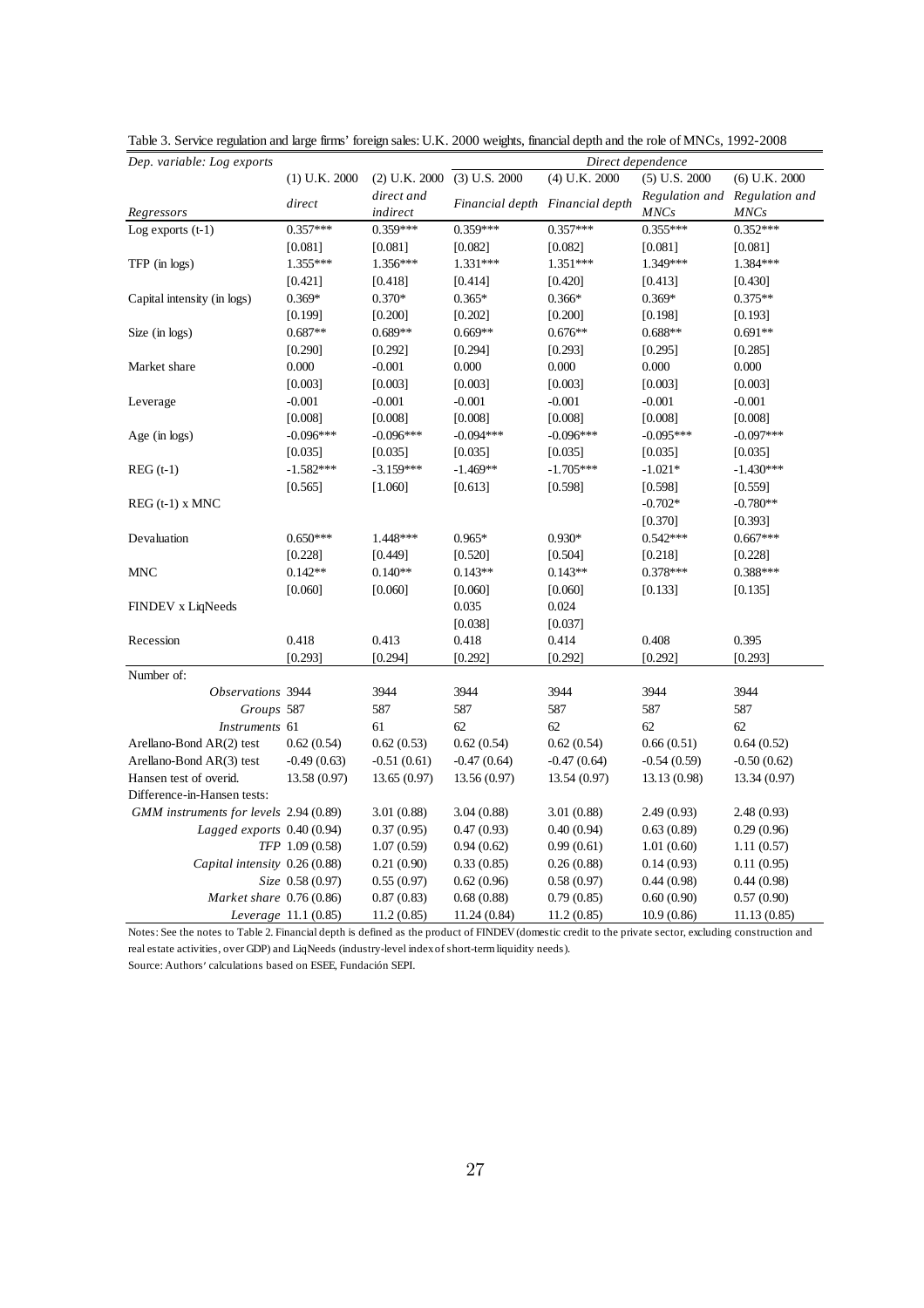| Dep. variable: Log exports             | Direct dependence    |                   |                   |                   |  |  |  |  |
|----------------------------------------|----------------------|-------------------|-------------------|-------------------|--|--|--|--|
|                                        | $(1)$ U.S. 2000      | $(2)$ U.K. $2000$ | $(3)$ U.S. $2000$ | $(4)$ U.K. $2000$ |  |  |  |  |
| Regressors                             |                      |                   |                   |                   |  |  |  |  |
| Log exports $(t-1)$                    | $0.355***$           | $0.353***$        | $0.350***$        | $0.348***$        |  |  |  |  |
|                                        | [0.082]              | [0.082]           | [0.082]           | [0.082]           |  |  |  |  |
| TFP (in logs)                          | 1.299***             | $1.321***$        | 1.348***          | 1.352***          |  |  |  |  |
|                                        | [0.399]              | [0.405]           | [0.416]           | [0.421]           |  |  |  |  |
| Capital intensity (in logs)            | $0.392**$            | $0.391**$         | $0.413**$         | $0.416**$         |  |  |  |  |
|                                        | [0.198]              | [0.196]           | [0.194]           | [0.188]           |  |  |  |  |
| Size (in logs)                         | $0.737***$           | $0.740***$        | $0.750**$         | $0.755***$        |  |  |  |  |
|                                        | [0.296]              | [0.293]           | [0.293]           | [0.281]           |  |  |  |  |
| Market share                           | 0.000                | 0.000             | 0.000             | 0.000             |  |  |  |  |
|                                        | [0.003]              | [0.004]           | [0.004]           | [0.004]           |  |  |  |  |
| Leverage                               | $-0.001$             | $-0.001$          | $-0.002$          | $-0.001$          |  |  |  |  |
|                                        | [0.008]              | [0.008]           | [0.008]           | [0.008]           |  |  |  |  |
| Age $(in \text{ logs})$                | $-0.099***$          | $-0.101***$       | $-0.104***$       | $-0.104***$       |  |  |  |  |
|                                        | [0.036]              | [0.036]           | [0.036]           | [0.036]           |  |  |  |  |
| $REG(t-1)$                             | $-1.168**$           | $-1.589***$       | $-1.029*$         | $-1.445***$       |  |  |  |  |
|                                        | [0.600]              | [0.571]           | [0.602]           | [0.560]           |  |  |  |  |
| $REG(t-1)$ x MNC                       |                      |                   | $-0.880**$        | $-0.778*$         |  |  |  |  |
|                                        |                      |                   | [0.445]           | [0.422]           |  |  |  |  |
| Devaluation                            | $0.514**$            | $0.637***$        | $0.546**$         | $0.656***$        |  |  |  |  |
|                                        | [0.227]              | [0.230]           | [0.231]           | [0.235]           |  |  |  |  |
| <b>MNC</b>                             | $0.125**$            | $0.125**$         | $0.433***$        | $0.374***$        |  |  |  |  |
|                                        | [0.060]              | [0.060]           | [0.166]           | [0.148]           |  |  |  |  |
| ExtFin x MNC                           | 0.086                | 0.081             | $-0.227$          | $-0.067$          |  |  |  |  |
|                                        | [0.266]              | [0.266]           | [0.324]           | [0.286]           |  |  |  |  |
| Recession                              | 0.395                | 0.393             | 0.374             | 0.361             |  |  |  |  |
|                                        | [0.287]              | [0.287]           | [0.284]           | [0.285]           |  |  |  |  |
| Number of:                             |                      |                   |                   |                   |  |  |  |  |
| Observations 3944                      |                      | 3944              | 3944              | 3944              |  |  |  |  |
| Groups 587                             |                      | 587               | 587               | 587               |  |  |  |  |
| Instruments 62                         |                      | 62                | 63                | 63                |  |  |  |  |
| Arellano-Bond AR(2) test               | 0.62(0.54)           | 0.61(0.54)        | 0.62(0.53)        | 0.62(0.54)        |  |  |  |  |
| Arellano-Bond AR(3) test               | $-0.50(0.62)$        | $-0.49(0.62)$     | $-0.50(0.62)$     | $-0.48(0.63)$     |  |  |  |  |
| Hansen test of overid.                 | 12.26 (0.98)         | 12.2(0.99)        | 11.89 (0.99)      | 11.80 (0.99)      |  |  |  |  |
| Difference-in-Hansen tests:            |                      |                   |                   |                   |  |  |  |  |
| GMM instruments for levels 2.55 (0.92) |                      | 2.49(0.93)        | 1.94(0.96)        | 1.90(0.97)        |  |  |  |  |
| Lagged exports $1.18(0.76)$            |                      | 1.09(0.78)        | 0.68(0.88)        | 0.63(0.89)        |  |  |  |  |
|                                        | TFP 0.87 (0.65)      | 0.87(0.65)        | 0.90(0.64)        | 0.91(0.64)        |  |  |  |  |
| Capital intensity 0.15 (0.93)          |                      | 0.10(0.95)        | 0.05(0.97)        | 0.05(0.97)        |  |  |  |  |
|                                        | Size 0.60 (0.96)     | 0.57(0.97)        | 0.42(0.98)        | 0.39(0.98)        |  |  |  |  |
| Market share 0.80 (0.85)               |                      | 0.93(0.82)        | 0.51(0.92)        | 0.62(0.89)        |  |  |  |  |
|                                        | Leverage 9.77 (0.91) | 9.70(0.92)        | 9.61(0.92)        | 9.50(0.92)        |  |  |  |  |

Table 4. Service regulation and large firms' foreign sales: financial vulnerability and MNCs, 1992-2008

Notes: See the text and the notes to Table 2.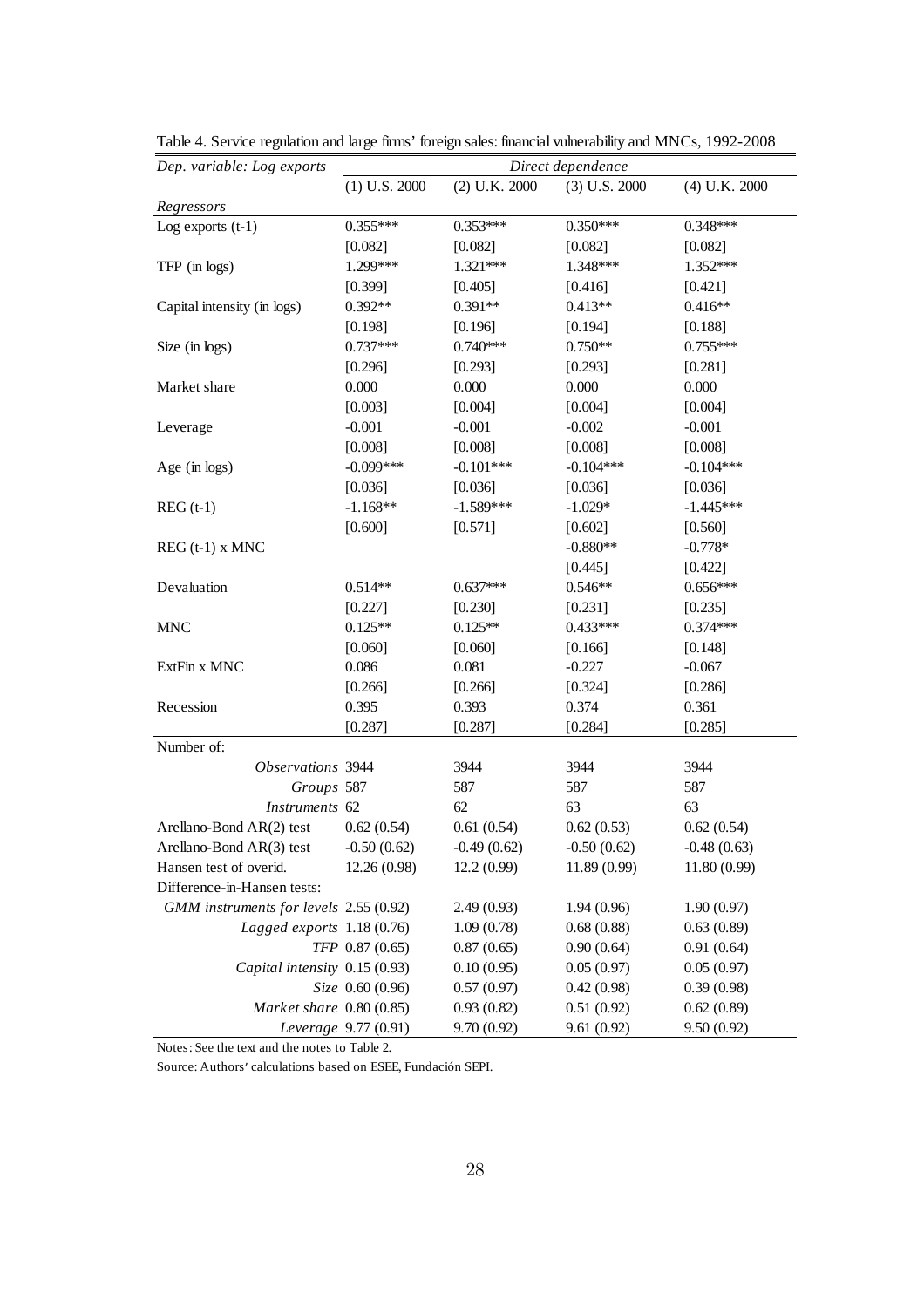| Dep. variable: Log exports             |                       |                   | Direct dependence |                       |
|----------------------------------------|-----------------------|-------------------|-------------------|-----------------------|
|                                        | $(1)$ U.S. 2000       | $(2)$ U.S. $2000$ | $(3)$ U.S. $2000$ | $(4)$ U.S. 2000       |
| Regressors                             | Energy                | Transport         | Communication     | Professional services |
| Log exports $(t-1)$                    | $0.360***$            | $0.357***$        | $0.360***$        | $0.361***$            |
|                                        | [0.082]               | [0.081]           | [0.082]           | [0.082]               |
| TFP (in logs)                          | 1.345***              | 1.344***          | 1.317***          | 1.303***              |
|                                        | [0.420]               | [0.415]           | [0.412]           | [0.409]               |
| Capital intensity (in logs)            | $0.368*$              | $0.361*$          | $0.366*$          | $0.376*$              |
|                                        | [0.201]               | [0.200]           | [0.201]           | [0.204]               |
| Size (in logs)                         | $0.681**$             | $0.669**$         | $0.677**$         | $0.678**$             |
|                                        | [0.290]               | [0.297]           | [0.294]           | [0.294]               |
| Market share                           | 0.000                 | 0.000             | 0.000             | 0.000                 |
|                                        | [0.003]               | [0.003]           | [0.003]           | [0.003]               |
| Leverage                               | $-0.001$              | $-0.001$          | 0.000             | $-0.001$              |
|                                        | [0.009]               | [0.009]           | [0.009]           | [0.008]               |
| Age (in $\log s$ )                     | $-0.095***$           | $-0.094***$       | $-0.094***$       | $-0.093***$           |
|                                        | [0.035]               | [0.035]           | [0.035]           | [0.035]               |
| $REG(t-1)$                             | $-2.831*$             | $-1.621*$         | $-9.230$          | $-1.739$              |
|                                        | [1.715]               | [0.891]           | [12.34]           | [1.528]               |
| Devaluation                            | $0.408**$             | $0.402**$         | 0.432             | $0.415**$             |
|                                        | [0.188]               | [0.177]           | [0.273]           | [0.214]               |
| <b>MNC</b>                             | $0.143**$             | $0.144**$         | $0.143**$         | $0.140**$             |
|                                        | [0.059]               | [0.060]           | [0.060]           | [0.059]               |
| Recession                              | 0.426                 | 0.438             | 0.434             | 0.410                 |
|                                        | [0.298]               | [0.296]           | [0.298]           | [0.295]               |
| Number of:                             |                       |                   |                   |                       |
| Observations 3944                      |                       | 3944              | 3944              | 3944                  |
| Groups 587                             |                       | 587               | 587               | 587                   |
| Instruments 61                         |                       | 61                | 61                | 61                    |
| Arellano-Bond AR(2) test               | 0.62(0.54)            | 0.62(0.54)        | 0.63(0.53)        | 0.63(0.53)            |
| Arellano-Bond AR(3) test               | $-0.49(0.63)$         | $-0.52(0.61)$     | $-0.52(0.61)$     | $-0.52(0.61)$         |
| Hansen test of overid.                 | 13.54(0.97)           | 13.32 (0.97)      | 13.52(0.97)       | 14.04 (0.96)          |
| Difference-in-Hansen tests:            |                       |                   |                   |                       |
| GMM instruments for levels 2.94 (0.89) |                       | 3.05(0.88)        | 3.12(0.87)        | 3.17(0.87)            |
| Lagged exports 0.38 (0.94)             |                       | 0.56(0.91)        | 0.49(0.92)        | 0.45(0.93)            |
|                                        | TFP 1.08 (0.58)       | 1.06(0.59)        | 1.28(0.53)        | 1.32(0.52)            |
| Capital intensity 0.28 (0.87)          |                       | 0.34(0.84)        | 0.34(0.84)        | 0.32(0.85)            |
|                                        | Size 0.58 (0.97)      | 0.49(0.97)        | 0.50(0.97)        | 0.58(0.97)            |
| Market share 0.67 (0.88)               |                       | 0.61(0.89)        | 0.61(0.89)        | 0.72(0.87)            |
|                                        | Leverage 11.23 (0.84) | 11.05(0.85)       | 11.21(0.85)       | 11.44(0.83)           |

Table 5. Service regulation and large firms' foreign sales: disaggregated regulation impact indicators, 1992-2008

Notes: See the text and the notes to Table 2.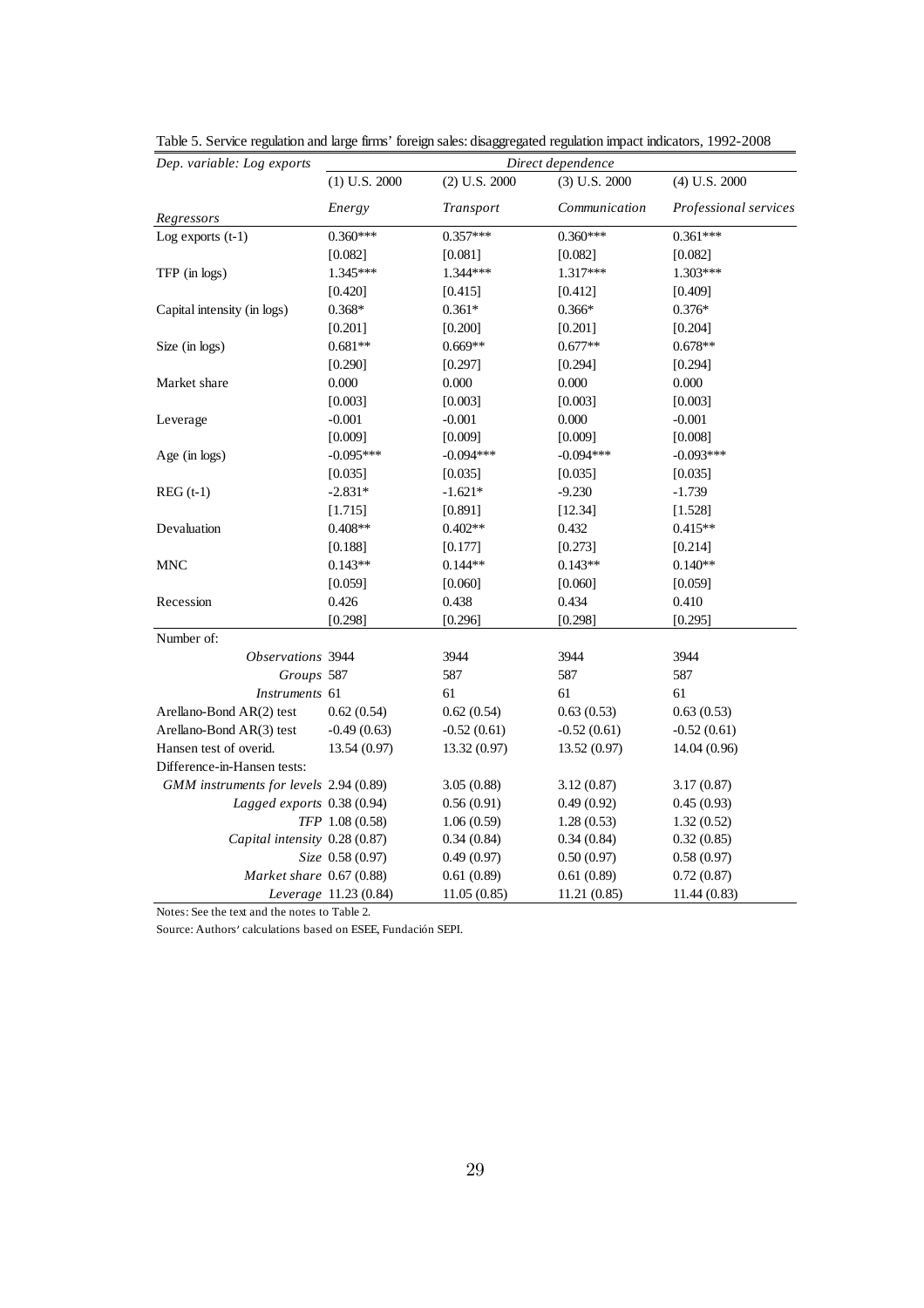| Dep. variable: Log exports             | Direct dependence    |               |                 |                 |                 |                 |
|----------------------------------------|----------------------|---------------|-----------------|-----------------|-----------------|-----------------|
|                                        | $(1)$ U.S. 1995      | (2) U.K. 1995 | $(3)$ U.S. 2000 | $(4)$ U.K. 2000 | $(5)$ U.S. 2005 | $(6)$ U.K. 2005 |
| Regressors                             |                      |               |                 |                 |                 |                 |
| Log exports $(t-1)$                    | $0.364***$           | $0.364***$    | $0.363***$      | $0.364***$      | $0.363***$      | $0.364***$      |
|                                        | [0.065]              | [0.066]       | [0.065]         | [0.066]         | [0.065]         | [0.066]         |
| TFP (in logs)                          | 1.906***             | 1.911***      | 1.904***        | 1.908***        | 1.904***        | 1.911***        |
|                                        | [0.512]              | [0.517]       | [0.513]         | [0.515]         | [0.513]         | [0.518]         |
| Capital intensity (in logs)            | 0.245                | 0.242         | 0.246           | 0.244           | 0.245           | 0.236           |
|                                        | [0.234]              | [0.236]       | [0.233]         | [0.236]         | [0.233]         | [0.237]         |
| Size (in logs)                         | $1.001***$           | 1.008***      | $0.999***$      | $1.004***$      | $0.999***$      | 1.008***        |
|                                        | [0.252]              | [0.254]       | [0.251]         | [0.253]         | [0.251]         | [0.254]         |
| Leverage                               | 0.006                | 0.006         | 0.007           | 0.006           | 0.007           | 0.006           |
|                                        | [0.016]              | [0.016]       | [0.016]         | [0.016]         | [0.016]         | [0.016]         |
| Age (in $\log s$ )                     | $-0.109*$            | $-0.110*$     | $-0.111**$      | $-0.110*$       | $-0.111**$      | $-0.110*$       |
|                                        | [0.058]              | [0.058]       | [0.058]         | [0.058]         | [0.057]         | [0.058]         |
| ENERGY REG (t-1)                       | $-2.735**$           | $-3.798**$    | $-2.414$        | $-2.596**$      | $-2.277$        | $-1.728*$       |
|                                        | [1.304]              | [1.669]       | [2.152]         | [1.349]         | [2.301]         | [0.942]         |
| Devaluation                            | 1.618***             | 1.780***      | $1.567***$      | $1.656***$      | 1.568***        | $1.674***$      |
|                                        | [0.508]              | [0.535]       | [0.521]         | [0.519]         | [0.530]         | [0.523]         |
| <b>MNC</b>                             | $-0.181$             | $-0.185$      | $-0.180$        | $-0.183$        | $-0.179$        | $-0.182$        |
|                                        | [0.161]              | [0.162]       | [0.160]         | [0.161]         | [0.161]         | [0.162]         |
| Recession                              | $0.900***$           | $0.910***$    | $0.901***$      | $0.910***$      | $0.901***$      | 0.913***        |
|                                        | [0.317]              | [0.320]       | [0.318]         | [0.320]         | [0.318]         | [0.322]         |
| Number of establishments               | $-0.462***$          | $-0.463***$   | $-0.460***$     | $-0.461***$     | $-0.460***$     | $-0.461***$     |
|                                        | [0.117]              | [0.117]       | [0.116]         | [0.117]         | [0.116]         | [0.117]         |
| FINDEV x LiqNeeds                      | 0.059                | $0.064*$      | 0.063           | 0.060           | 0.064           | $0.064*$        |
|                                        | [0.038]              | [0.039]       | [0.039]         | [0.039]         | [0.040]         | [0.039]         |
| Number of:                             |                      |               |                 |                 |                 |                 |
| Observations 3983                      |                      | 3983          | 3983            | 3983            | 3983            | 3983            |
| Groups 687                             |                      | 687           | 687             | 687             | 687             | 687             |
| Instruments 59                         |                      | 59            | 59              | 59              | 59              | 59              |
| Arellano-Bond AR(2) test               | 1.11(0.27)           | 1.11(0.27)    | 1.1(0.27)       | 1.10(0.27)      | 1.10(0.27)      | 1.10(0.27)      |
| Arellano-Bond AR(3) test               | $-1.47(0.14)$        | $-1.48(0.14)$ | $-1.46(0.14)$   | $-1.47(0.14)$   | $-1.46(0.14)$   | $-1.47(0.14)$   |
| Arellano-Bond AR(4) test               | 0.86(0.39)           | 0.86(0.39)    | 0.86(0.39)      | 0.86(0.39)      | 0.86(0.39)      | 0.85(0.39)      |
| Hansen test of overid.                 | 11.31(0.97)          | 11.30(0.97)   | 11.53(0.97)     | 11.39(0.97)     | 11.54(0.97)     | 11.34(0.97)     |
| Difference-in-Hansen tests:            |                      |               |                 |                 |                 |                 |
| GMM instruments for levels 3.27 (0.78) |                      | 3.14(0.79)    | 3.38(0.76)      | 3.25(0.78)      | 3.40(0.76)      | 3.13(0.79)      |
| Lagged exports 1.29 (0.52)             |                      | 1.19(0.55)    | 1.27(0.53)      | 1.21(0.55)      | 1.30(0.52)      | 1.18(0.56)      |
|                                        | TFP 0.57 (0.75)      | 0.7(0.70)     | 0.59(0.75)      | 0.68(0.71)      | 0.57(0.75)      | 0.72(0.70)      |
| Capital intensity 1.61 (0.45)          |                      | 1.61(0.45)    | 1.69(0.43)      | 1.63(0.44)      | 1.68(0.43)      | 1.64(0.44)      |
|                                        | Size 1.58 (0.81)     | 1.59(0.81)    | 1.67(0.80)      | 1.63(0.80)      | 1.67(0.80)      | 1.58(0.81)      |
|                                        | Leverage 7.70 (0.97) | 7.62(0.97)    | 7.83(0.97)      | 7.69(0.97)      | 7.85(0.97)      | 7.63(0.97)      |

Table 6. Service regulation and the volume of exports of SMEs: the role of energy, 1992-2008

Notes: See the text and the notes to Tables 2 and 3.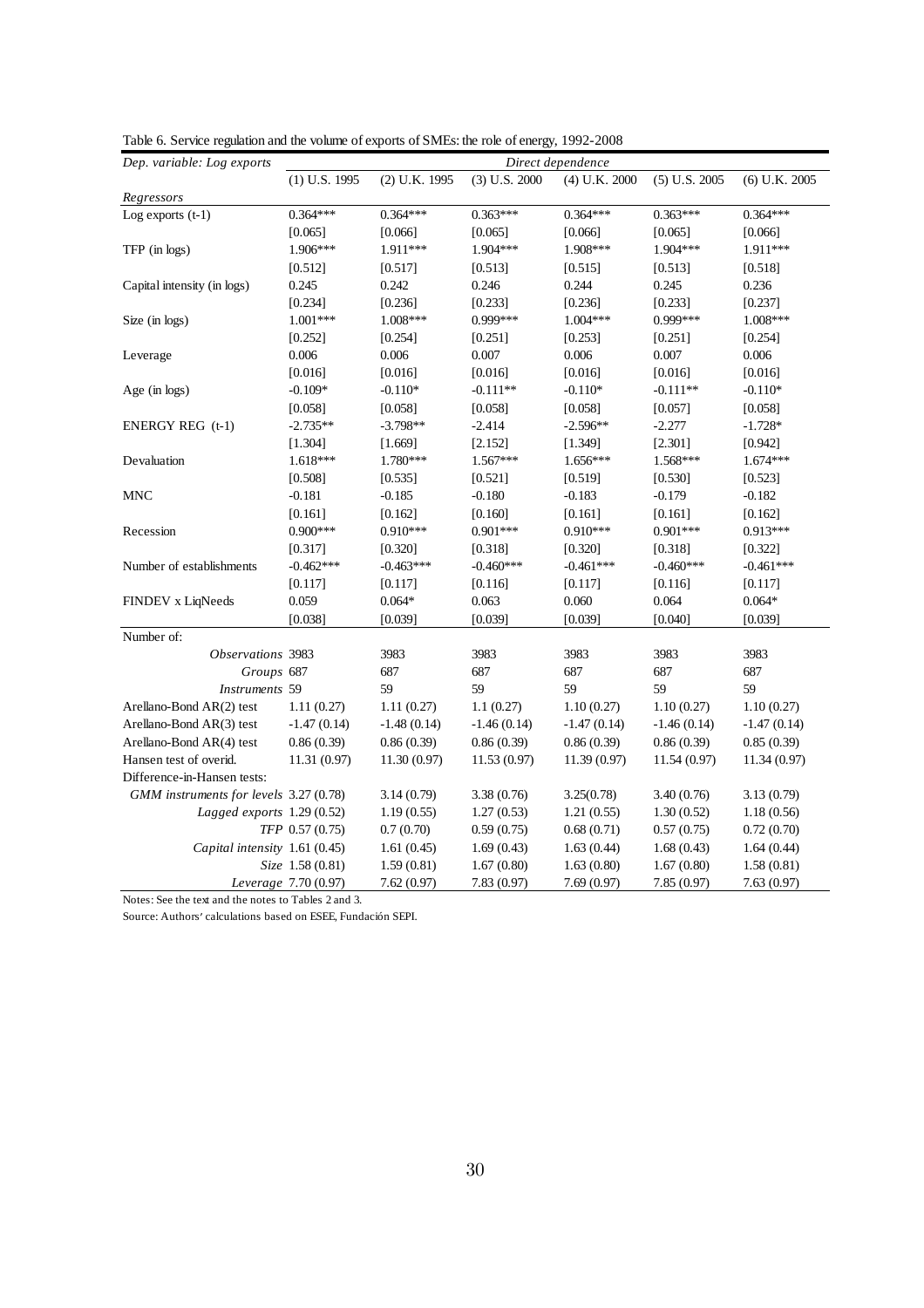| Dep. variable: Log exports                                                                                                                               |                      | Large firms    |               |                | <b>SMEs</b>    |                |
|----------------------------------------------------------------------------------------------------------------------------------------------------------|----------------------|----------------|---------------|----------------|----------------|----------------|
|                                                                                                                                                          | (1) Spain 2000       | (2) Spain 2000 | (3) OECD RII  | (4) Spain 2000 | (5) Spain 2000 | $(6)$ OECD RII |
|                                                                                                                                                          |                      | direct and     |               |                | direct and     |                |
| Regressors                                                                                                                                               | direct               | indirect       |               | direct         | indirect       |                |
| Log exports $(t-1)$                                                                                                                                      | $0.355***$           | $0.355***$     | $0.353***$    | $0.364***$     | $0.364***$     | $0.364***$     |
|                                                                                                                                                          | [0.082]              | [0.081]        | [0.081]       | [0.065]        | [0.065]        | [0.065]        |
| TFP (in logs)                                                                                                                                            | 1.354***             | 1.358***       | 1.387***      | 1.900***       | 1.901***       | 1.895***       |
|                                                                                                                                                          | [0.420]              | [0.419]        | [0.423]       | [0.511]        | [0.513]        | [0.511]        |
| Capital intensity (in logs)                                                                                                                              | $0.365*$             | $0.356*$       | $0.359*$      | 0.236          | 0.234          | 0.239          |
|                                                                                                                                                          | [0.198]              | [0.199]        | [0.200]       | [0.234]        | [0.234]        | [0.233]        |
| Size $(in \text{ logs})$                                                                                                                                 | $0.681**$            | $0.673**$      | $0.677**$     | $1.003***$     | 1.007***       | $1.001***$     |
|                                                                                                                                                          | [0.289]              | [0.295]        | [0.294]       | [0.251]        | [0.253]        | [0.251]        |
| Market share                                                                                                                                             | 0.000                | $-0.001$       | $-0.001$      |                |                |                |
|                                                                                                                                                          | [0.003]              | [0.003]        | [0.003]       |                |                |                |
| Leverage                                                                                                                                                 | $-0.001$             | $-0.001$       | $-0.001$      | 0.007          | 0.006          | 0.007          |
|                                                                                                                                                          | [0.009]              | [0.010]        | [0.009]       | [0.016]        | [0.016]        | [0.016]        |
| Age (in $\log s$ )                                                                                                                                       | $-0.096***$          | $-0.097***$    | $-0.096***$   | $-0.111**$     | $-0.111**$     | $-0.112**$     |
|                                                                                                                                                          | [0.035]              | [0.035]        | [0.035]       | [0.057]        | [0.057]        | [0.057]        |
| $REG(t-1)$                                                                                                                                               | $-0.899**$           | $-2.097***$    | $-15.84***$   | $-1.610$       | $-4.908*$      | $-6.755$       |
|                                                                                                                                                          | [0.406]              | [0.819]        | [5.428]       | [1.279]        | [2.875]        | [6.020]        |
| Devaluation                                                                                                                                              | $0.536***$           | $1.161***$     | 1.078***      | 1.581***       | 1.996***       | 1.785***       |
|                                                                                                                                                          | [0.206]              | [0.384]        | [0.330]       | [0.519]        | [0.633]        | [0.614]        |
| <b>MNC</b>                                                                                                                                               | $0.144**$            | $0.144**$      | $0.142**$     | $-0.177$       | $-0.179$       | $-0.178$       |
|                                                                                                                                                          | [0.060]              | [0.060]        | [0.059]       | [0.161]        | [0.161]        | [0.161]        |
| Recession                                                                                                                                                | 0.433                | 0.435          | 0.424         | $0.900***$     | $0.904***$     | $0.897***$     |
|                                                                                                                                                          | [0.295]              | [0.296]        | [0.294]       | [0.316]        | [0.316]        | [0.317]        |
| Number of establishments                                                                                                                                 |                      |                |               | $-0.462***$    | $-0.464***$    | $-0.460***$    |
|                                                                                                                                                          |                      |                |               | [0.116]        | [0.117]        | [0.116]        |
| FINDEV x LiqNeeds                                                                                                                                        |                      |                |               | $0.063*$       | $0.066*$       | $0.064*$       |
|                                                                                                                                                          |                      |                |               | [0.039]        | [0.039]        | [0.039]        |
| Number of:                                                                                                                                               |                      |                |               |                |                |                |
| Observations 3944                                                                                                                                        |                      | 3944           | 3944          | 3983           | 3983           | 3983           |
| Groups 587                                                                                                                                               |                      | 587            | 587           | 687            | 687            | 687            |
| Instruments 61                                                                                                                                           |                      | 61             | 61            | 59             | 59             | 59             |
| Arellano-Bond AR(2) test                                                                                                                                 | 0.61(0.54)           | 0.62(0.54)     | 0.61(0.54)    | 1.10(0.27)     | 1.11(0.27)     | 1.11(0.27)     |
| Arellano-Bond AR(3) test                                                                                                                                 | $-0.52(0.60)$        | $-0.54(0.59)$  | $-0.49(0.62)$ | $-1.46(0.15)$  | $-1.46(0.15)$  | $-1.47(0.14)$  |
| Arellano-Bond AR(4) test                                                                                                                                 |                      |                |               | 0.86(0.39)     | 0.86(0.39)     | 0.86(0.39)     |
| Hansen test of overid.                                                                                                                                   | 13.39(0.97)          | 13.59(0.97)    | 13.32 (0.97)  | 11.31(0.97)    | 11.14(0.97)    | 11.36(0.97)    |
| Difference-in-Hansen tests:                                                                                                                              |                      |                |               |                |                |                |
| GMM instruments for levels 2.92 (0.89)                                                                                                                   |                      | 3.01(0.88)     | 2.94(0.89)    | 3.27(0.77)     | 3.17(0.79)     | 3.26(0.77)     |
| Lagged exports 0.50 (0.92)                                                                                                                               |                      | 0.49(0.92)     | 0.43(0.93)    | 1.35(0.51)     | 1.36(0.51)     | 1.29(0.52)     |
|                                                                                                                                                          | TFP 1.20 (0.55)      | 1.44(0.49)     | 1.05(0.59)    | 0.51(0.78)     | 0.50(0.78)     | 0.53(0.77)     |
| Capital intensity 0.30 (0.86)                                                                                                                            |                      | 0.23(0.89)     | 0.22(0.90)    | 1.63(0.44)     | 1.58(0.46)     | 1.65(0.44)     |
|                                                                                                                                                          | Size 0.53 (0.97)     | 0.48(0.98)     | 0.44(0.98)    | 1.55(0.82)     | 1.47(0.83)     | 1.62(0.81)     |
| Market share 0.66 (0.88)                                                                                                                                 |                      | 0.75(0.86)     | 0.68(0.88)    |                |                |                |
|                                                                                                                                                          | Leverage 11.0 (0.86) | 11.0(0.86)     | 11.2(0.85)    | 7.76(0.97)     | 7.66(0.97)     | 7.81(0.97)     |
| Notes: See the notes to Tables 2 and 3. Columns (3) and (6) use the OECD regulation impact indicator instead of our REG measure. In columns (4) and (5), |                      |                |               |                |                |                |

Table 7. Service regulation and firms' foreign sales: Spain 2000 weights and OECD RII, 1992-2008

REG is the disaggregated indicator for energy.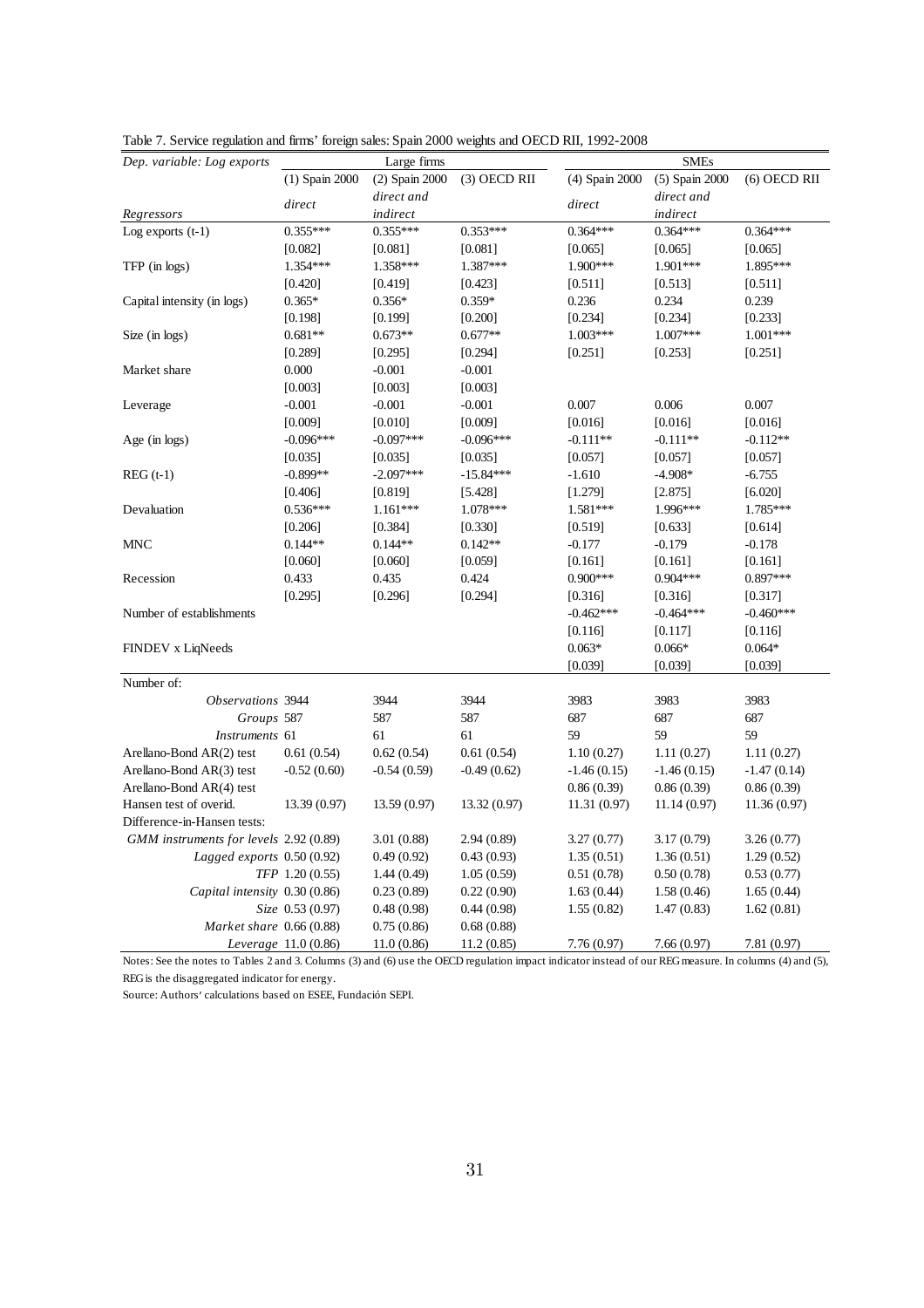

Fig. 3. Difference in total exports of large firms by sector of activity: deregulation vs. no deregulation, 1993-2008 (%)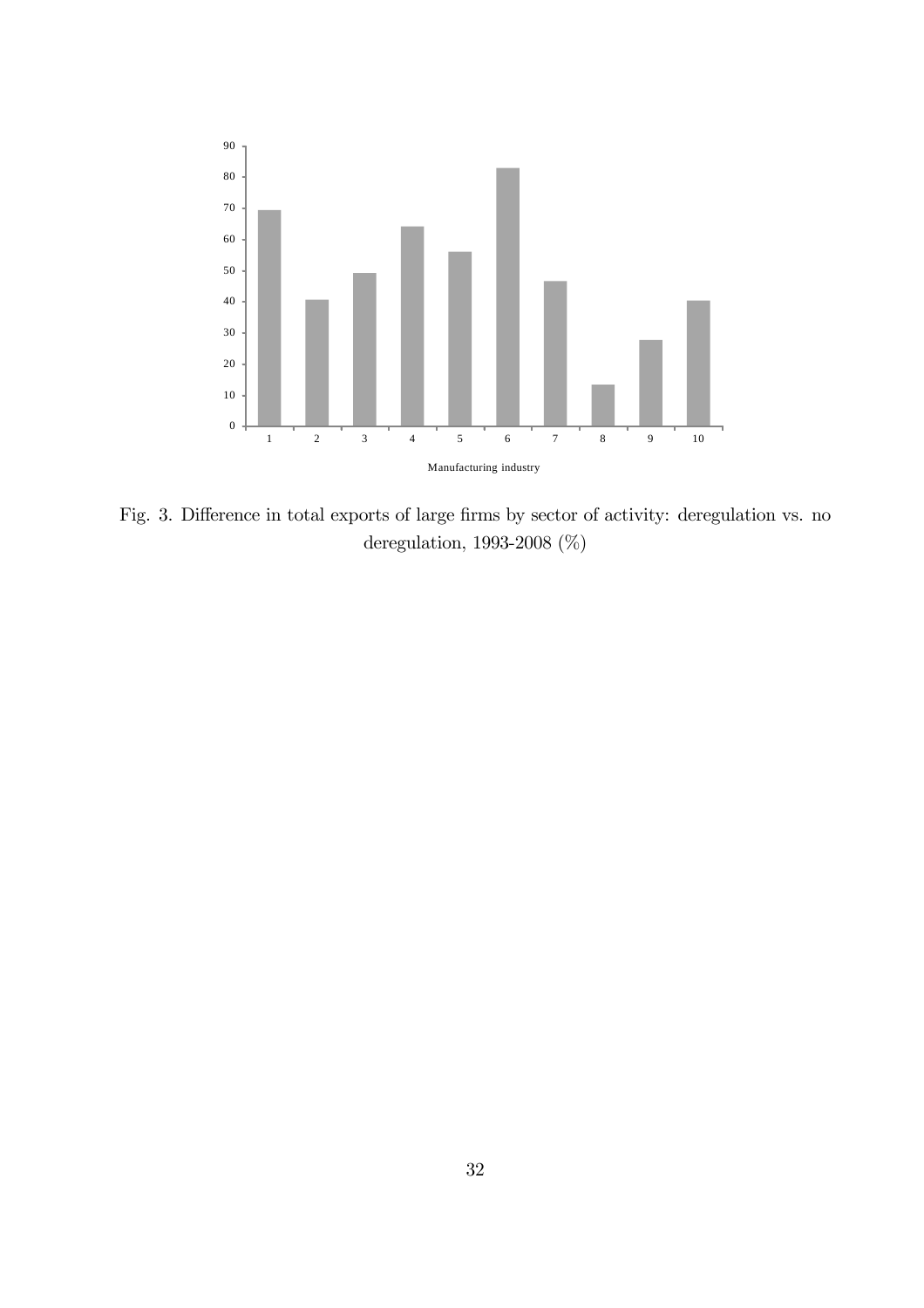

 $\Box$ <br> <br> Effect on exports of REG path following three-country best practice sample average<br>  $(\%)$ 

Fig. 4. Total exports of large firms by sector of activity in two best-practice regulatory scenarios, 1993-2008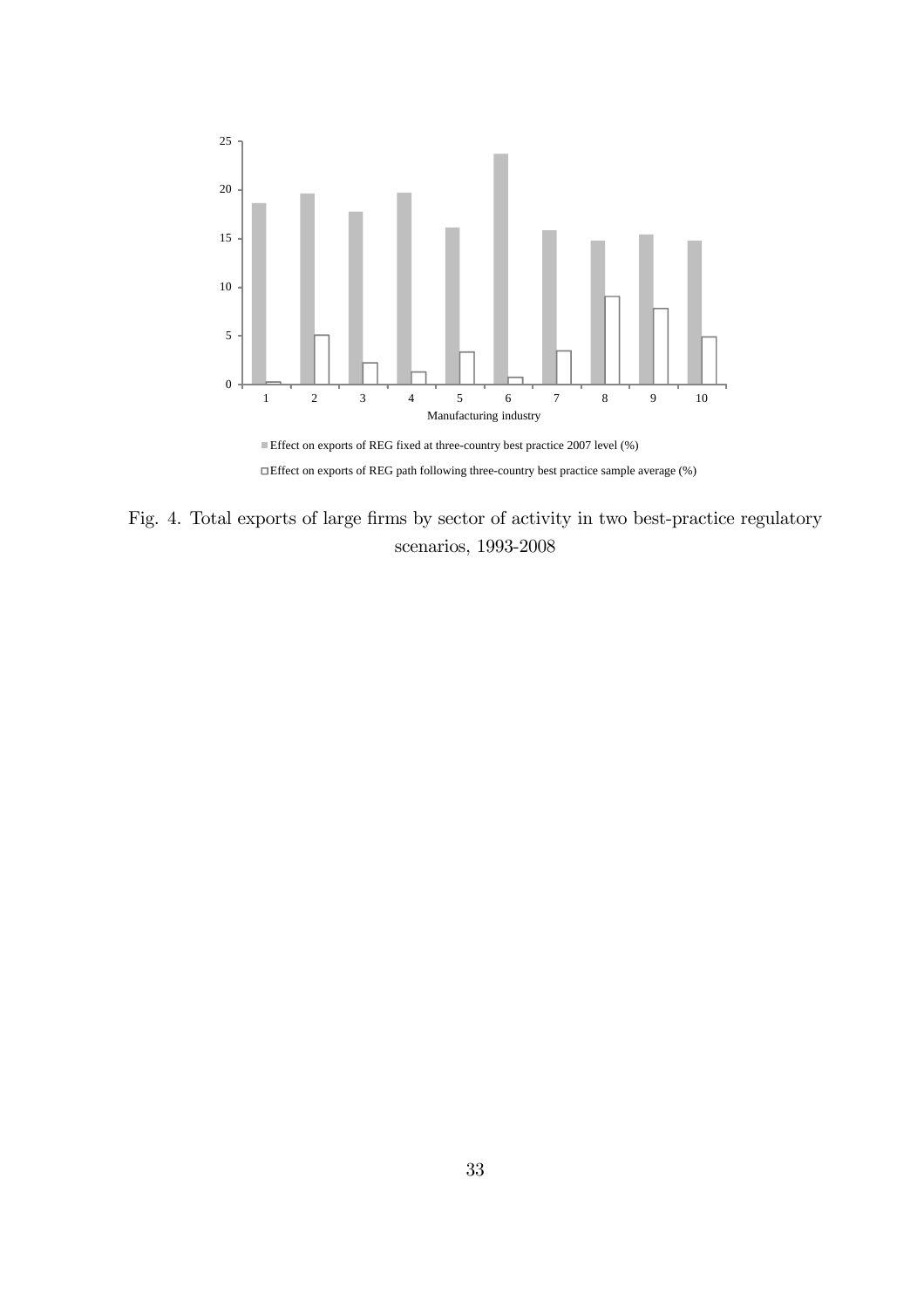Table A.1. Input elasticities estimated using Levinsohn and Petrin's (2003) control function approach, 1991-2010

| <b>INDUSTRY</b>                                      | Capital    | Labor      | Materials  | Wald test: CRS | N    |
|------------------------------------------------------|------------|------------|------------|----------------|------|
| Food products, beverages and tobacco                 | $0.09$ *** | $0.12$ *** | $0.77$ *** | (0.902)        | 4374 |
| Textiles, textile products, leather and footwear     | $0.08 *$   | $0.25$ *** | $0.63$ *** | (0.674)        | 3406 |
| Pulp, paper, paper products, printing and publishing | 0.07       | $0.28$ *** | $0.43$ *** | (0.095)        | 3236 |
| Chemicals                                            | $0.15**$   | $0.18***$  | $0.48$ **  | (0.264)        | 2025 |
| Rubber and plastics products                         | $0.22$ *** | $0.31***$  | $0.43$ *** | (0.740)        | 1627 |
| Other non-metallic mineral products                  | $0.07$ *** | $0.16***$  | $0.73$ *** | (0.373)        | 2130 |
| Basic metals and fabricated metal products           | $0.09$ **  | $0.24$ *** | $0.68$ *** | (0.844)        | 5764 |
| Electrical and optical equipment                     | 0.05       | $0.27$ *** | $0.54$ *** | (0.170)        | 2262 |
| Transport equipment                                  | $0.10**$   | $0.20$ *** | $0.68$ *** | (0.777)        | 2023 |
| Manufacturing nec                                    | $0.15**$   | $0.24$ *** | $0.52$ *** | (0.345)        | 2290 |

Notes: Firm's output is the value of total sales plus the variation of inventories deflated by a firm-specific price index of output. Real capital stock is the firm's stock of capital evaluated at the current replacement value deflated by the price index of investment in equipment goods, where capital stock at the current replacement value is obtained using the perpetual inventory method that requires an initial-year estimate of capital stock and data on firm's investment in the previous period (for a detailed account on how to estimate capital stock from the ESEE, see Escribano and Stucchi (2008)). Labor input is defined as total effective hours worked. Materials is the value of intermediate consumption (raw materials, components, energy and services) deflated by a firm-specific price index of materials. Real capital stock is adjusted by firm-level data on capacity utilization. Variables are expressed in logs. \*\*\* denotes significance at 1%, \*\* at 5% and \* at 10% levels. In parentheses, p-values of Wald tests on constant returns to scale (CRS). N refers to the number of observations.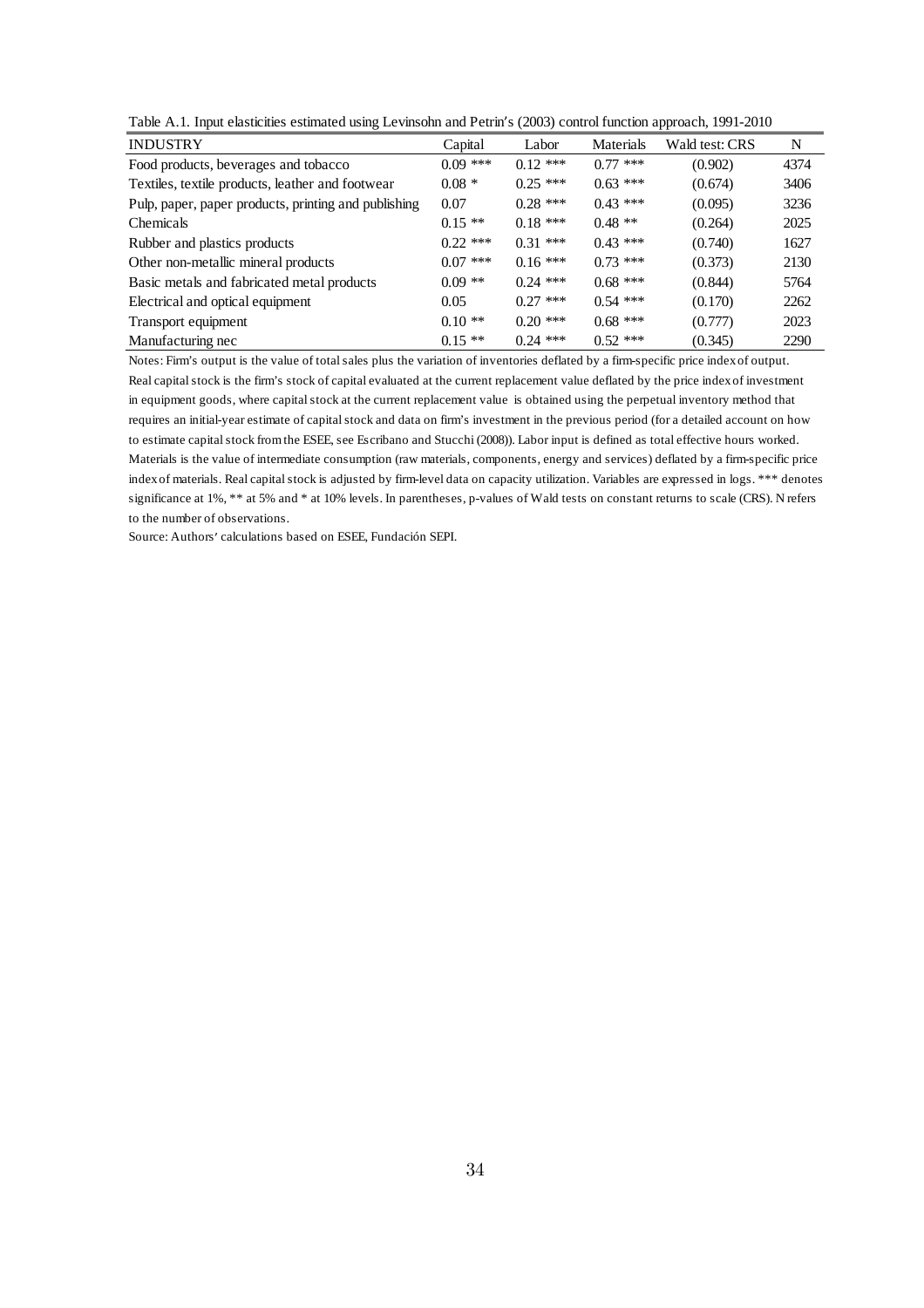Table A.2. Sample frequency by sector of activity, 1991-2010

| <b>INDUSTRY</b>                                      | Total sample | Large firms | Large exporting firms | <b>SMEs</b> | <b>Exporting SMEs</b> |
|------------------------------------------------------|--------------|-------------|-----------------------|-------------|-----------------------|
| Food products, beverages and tobacco                 | 4374         | 1035        | 730                   | 2720        | 630                   |
| Textiles, textile products, leather and footwear     | 3406         | 372         | 340                   | 2508        | 785                   |
| Pulp, paper, paper products, printing and publishing | 3236         | 567         | 374                   | 2403        | 478                   |
| <b>Chemicals</b>                                     | 2025         | 834         | 699                   | 933         | 476                   |
| Rubber and plastics products                         | 1627         | 276         | 266                   | 964         | 259                   |
| Other non-metallic mineral products                  | 2130         | 487         | 390                   | 1324        | 337                   |
| Basic metals and fabricated metal products           | 5764         | 1197        | 1105                  | 3864        | 1316                  |
| Electrical and optical equipment                     | 2262         | 892         | 754                   | 1089        | 538                   |
| Transport equipment                                  | 2023         | 891         | 802                   | 625         | 277                   |
| Manufacturing nec                                    | 2290         | 211         | 178                   | 1894        | 605                   |
| Number of observations (sum)                         | 29137        | 6762        | 5638                  | 18324       | 5701                  |
| Number of firms                                      | 3540         | 771         | 647                   | 2401        | 848                   |

Note: See the text for a description of each sample.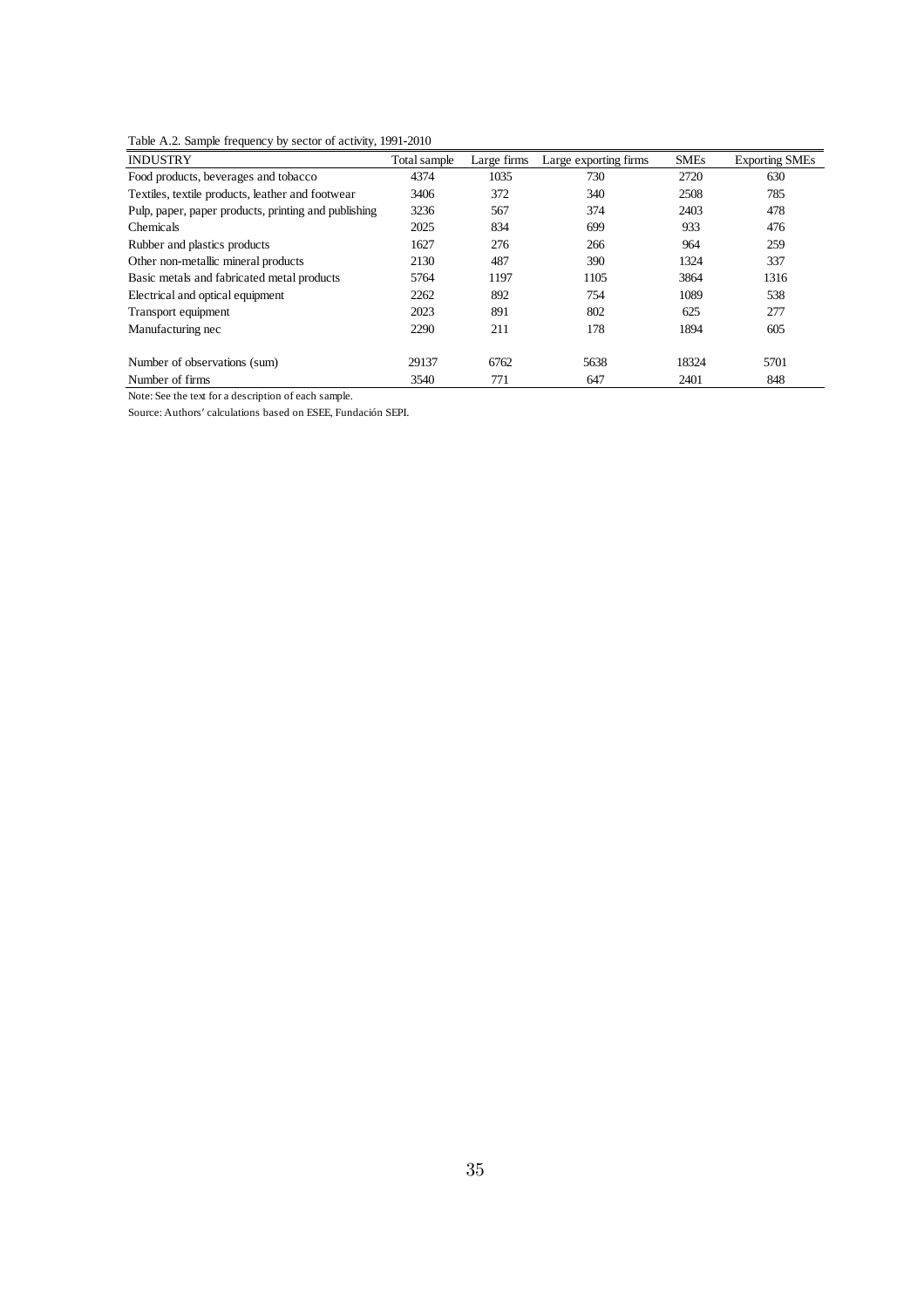# Working Papers

# 2014

**BBVA** 

14-13 **Mónica Correa-López, Rafael Doménech:** Does anti-competitive service sector regulation harm exporters? Evidence from manufacturing firms in Spain

14/12 **Jaime Zurita:** La reforma del sector bancario español hasta la recuperación de los flujos de crédito.

14/11 **Alicia García-Herrero, Enestor Dos Santos, Pablo Urbiola, Marcos Dal Bianco, Fernando Soto, Mauricio Hernandez, Arnulfo Rodríguez, Rosario Sánchez, Erikson Castro:** Competitiveness in the Latin American manufacturing sector: trends and determinants.

14/10 **Alicia García-Herrero, Enestor Dos Santos, Pablo Urbiola, Marcos Dal Bianco, Fernando Soto, Mauricio Hernandez, Arnulfo Rodríguez, Rosario Sánchez, Erikson Castro:** Competitividad del sector manufacturero en América Latina: un análisis de las tendencias y determinantes recientes.

14/09 **Noelia Cámara, Ximena Peña, David Tuesta:** Factors that Matter for Financial Inclusion: Evidence from Peru.

14/08 **Javier Alonso, Carmen Hoyo y David Tuesta:** A model for the pension system in Mexico: diagnosis and recommendations.

14/07 **Javier Alonso, Carmen Hoyo y David Tuesta:** Un modelo para el sistema de pensiones en México: diagnóstico y recomendaciones.

14/06 **Rodolfo Méndez-Marcano and José Pineda:** Fiscal Sustainability and Economic Growth in Bolivia.

14/05 **Rodolfo Méndez-Marcano:** Technology, Employment, and the Oil-Countries' Business Cycle.

14/04 **Santiago Fernández de Lis, María Claudia Llanes, Carlos López- Moctezuma, Juan Carlos Rojas and David Tuesta:** Financial inclusion and the role of mobile banking in Colombia: developments and potential.

14/03 **Rafael Doménech:** Pensiones, bienestar y crecimiento económico.

14/02 **Angel de la Fuente y José E. Boscá:** Gasto educativo por regiones y niveles en 2010.

14/01 **Santiago Fernández de Lis, María Claudia Llanes, Carlos López- Moctezuma, Juan Carlos Rojas y David Tuesta.** Inclusión financiera y el papel de la banca móvil en Colombia: desarrollos y potencialidades.

# 2013

13/38 **Jonas E. Arias, Juan F. Rubio-Ramrez and Daniel F. Waggoner:** Inference Based on SVARs Identied with Sign and Zero Restrictions: Theory and Applications

13/37 **Carmen Hoyo Martínez, Ximena Peña Hidalgo and David Tuesta:** Demand factors that influence financial inclusion in Mexico: analysis of the barriers based on the ENIF survey.

13/36 **Carmen Hoyo Martínez, Ximena Peña Hidalgo y David Tuesta.** Factores de demanda que influyen en la Inclusión Financiera en México: Análisis de las barreras a partir de la ENIF.

13/35 **Carmen Hoyo and David Tuesta.** Financing retirement with real estate assets: an analysis of Mexico

13/34 **Carmen Hoyo y David Tuesta.** Financiando la jubilación con activos inmobiliarios: un análisis de caso para México.

13/33 **Santiago Fernández de Lis y Ana Rubio:** Tendencias a medio plazo en la banca española.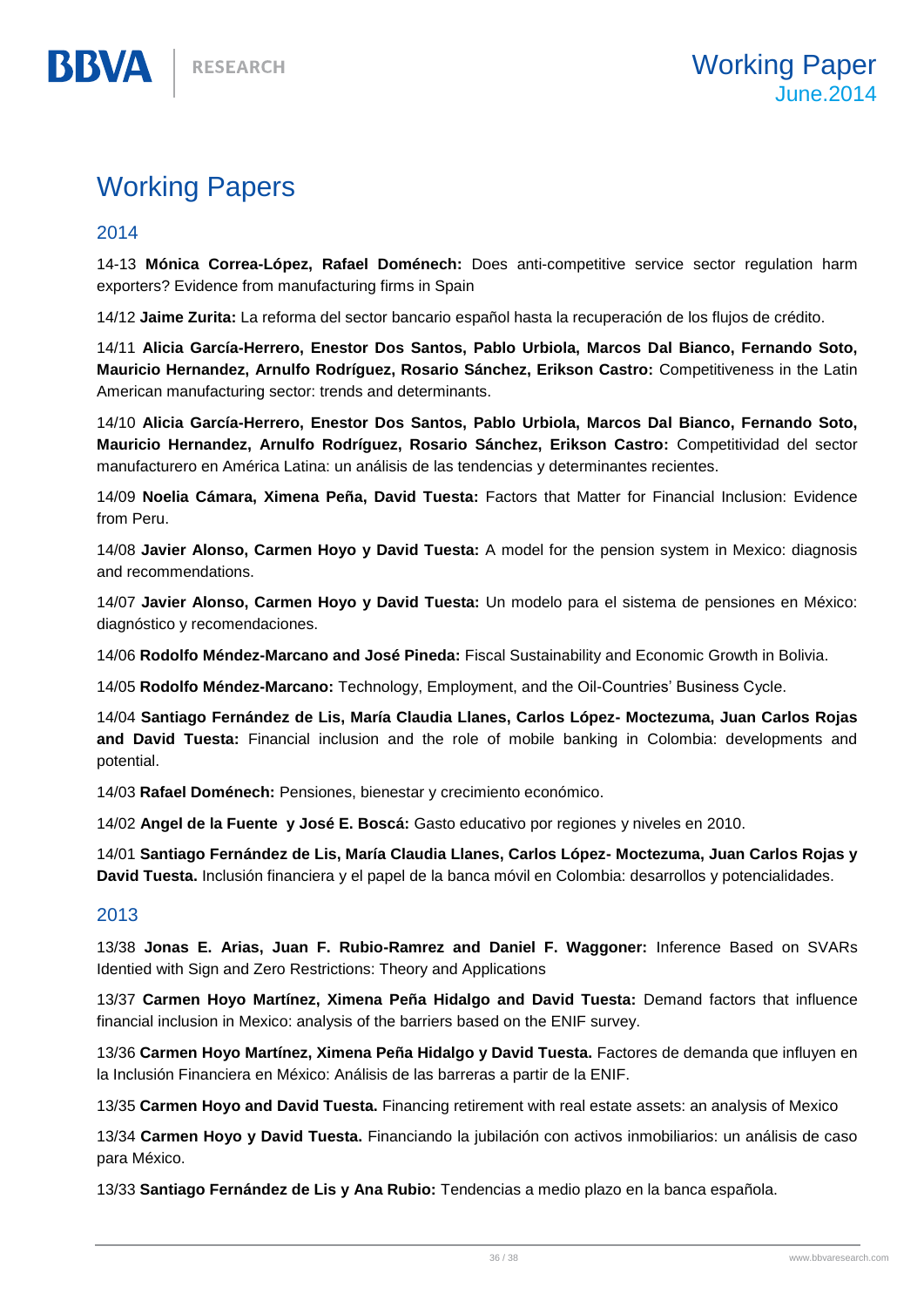

BBVA

13/32 **Ángel de la Fuente:** La evolución de la financiación de las comunidades autónomas de régimen común, 2002-2011.

13/31 **Noelia Cámara, Ximena Peña, David Tuesta:** Determinantes de la inclusión financiera en Perú.

13/30 **Ángel de la Fuente:** La financiación de las comunidades autónomas de régimen común en 2011.

13/29 **Sara G. Castellanos and Jesús G. Garza-García:** Competition and Efficiency in the Mexican Banking Sector.

13/28 **Jorge Sicilia, Santiago Fernández de Lis anad Ana Rubio:** Banking Union: integrating components and complementary measures.

13/27 **Ángel de la Fuente and Rafael Doménech:** Cross-country data on the quantity of schooling: a selective survey and some quality measures.

13/26 **Jorge Sicilia, Santiago Fernández de Lis y Ana Rubio:** Unión Bancaria: elementos integrantes y medidas complementarias.

13/25 **Javier Alonso, Santiago Fernández de Lis, Carlos López-Moctezuma, Rosario Sánchez and David Tuesta:** The potential of mobile banking in Peru as a mechanism for financial inclusion.

13/24 **Javier Alonso, Santiago Fernández de Lis, Carlos López-Moctezuma, Rosario Sánchez y David Tuesta:** Potencial de la banca móvil en Perú como mecanismo de inclusión financiera.

13/23 **Javier Alonso, Tatiana Alonso, Santiago Fernández de Lis, Cristina Rohde y David Tuesta:** Tendencias regulatorias financieras globales y retos para las Pensiones y Seguros.

13/22 **María Abascal, Tatiana Alonso, Sergio Mayordomo:** Fragmentation in European Financial Markets: Measures, Determinants, and Policy Solutions.

13/21 **Javier Alonso, Tatiana Alonso, Santiago Fernández de Lis, Cristina Rohde y David Tuesta:** Global Financial Regulatory Trends and Challenges for Insurance & Pensions.

13/20 **Javier Alonso, Santiago Fernández de Lis, Carmen Hoyo, Carlos López-Moctezuma and David Tuesta:** Mobile banking in Mexico as a mechanism for financial inclusion: recent developments and a closer look into the potential market.

13/19 **Javier Alonso, Santiago Fernández de Lis, Carmen Hoyo, Carlos López-Moctezuma y David Tuesta:** La banca móvil en México como mecanismo de inclusión financiera: desarrollos recientes y aproximación al mercado potencial.

13/18 **Alicia Garcia-Herrero and Le Xia:** China's RMB Bilateral Swap Agreements: What explains the choice of countries?

13/17 **Santiago Fernández de Lis, Saifeddine Chaibi, Jose Félix Izquierdo, Félix Lores, Ana Rubio and Jaime Zurita:** Some international trends in the regulation of mortgage markets: Implications for Spain.

13/16 **Ángel de la Fuente:** Las finanzas autonómicas en boom y en crisis (2003-12).

13/15 **Javier Alonso y David Tuesta, Diego Torres, Begoña Villamide:** Projections of dynamic generational tables and longevity risk in Chile.

13/14 **Maximo Camacho, Marcos Dal Bianco, Jaime Martínez-Martín:** Short-Run Forecasting of Argentine GDP Growth.

13/13 **Alicia Garcia Herrero and Fielding Chen:** Euro-area banks' cross-border lending in the wake of the sovereign crisis.